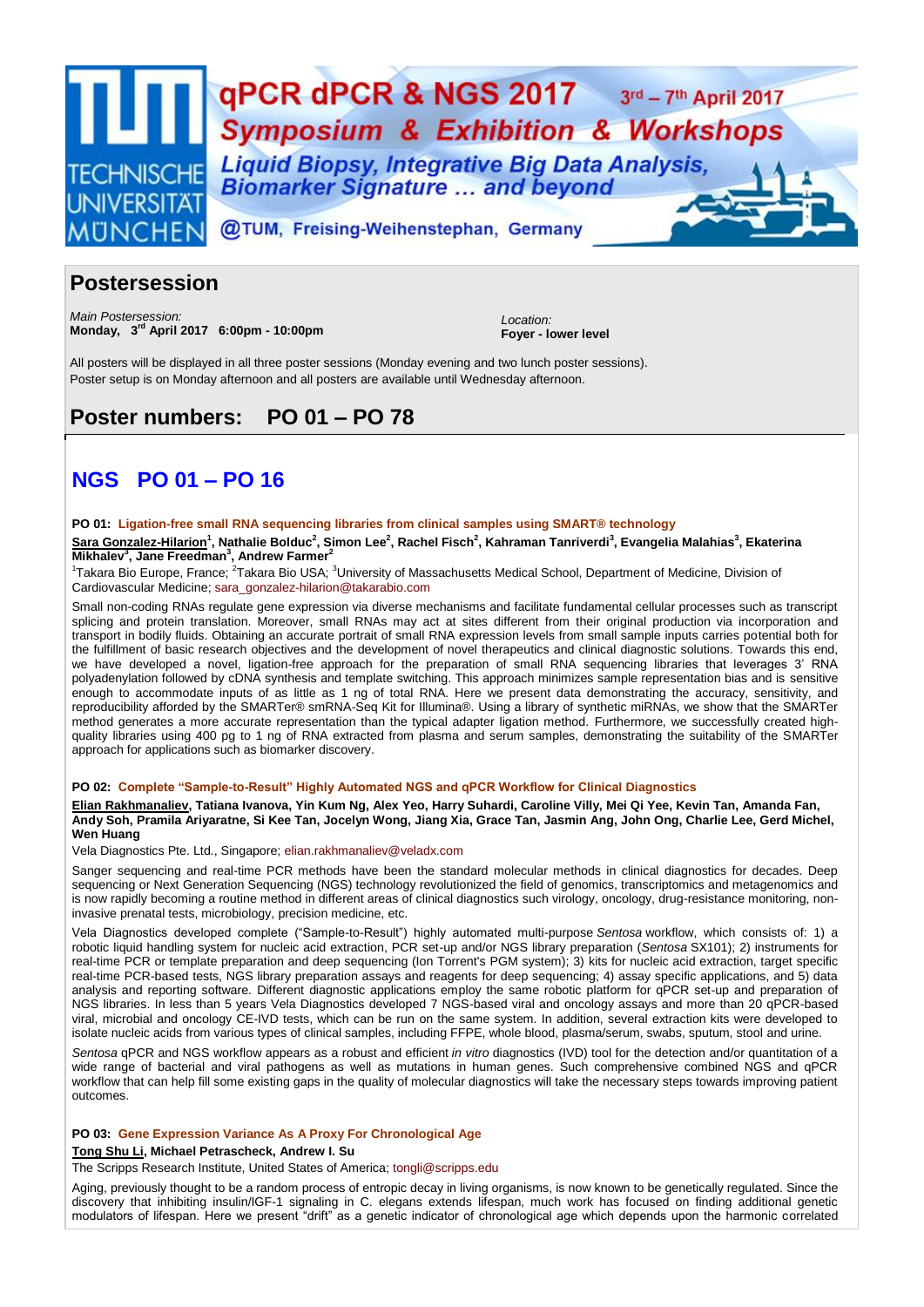expression of gene sets. Drift is defined as the variance of the relative expression values of a group of genes with respect to themselves at an earlier time. As genes need to work in concert with other genes, we hypothesized that increasing differences in the ratio of gene products within biological pathways would be detrimental to an organism's health and contribute to aging. We therefore sought to develop a genetic biomarker for chronological age which would be useful for interrogating an organism's expected chronological age without having to wait for the organism to perish. In addition, we aimed to use drift to uncover specific areas of biology which are critical to lifespan extension.

Gene expression values of C. elegans cohorts were measured via RNA-seq (Illumina). Mianserin, a small-molecule antidepressant, was known from previous studies to increase mean C. elegans lifespan and was used to generate long-lived N2 worms in the study. Two cohorts of worms were generated. Worms were fed either solvent or 50 uM mianserin on day one of adulthood, and RNA was harvested for sequencing on days 1, 3, 5, and 10 of adulthood. Genomes were aligned to the reference genome from WormBase. Data analysis was performed in Python and R.

Drift analysis was performed for 10879 C. elegans genes at a transcriptome-wide level. While 19196 genes were sequenced, some genes had to be removed from the analysis due to undetectable expression values, which interfered with the normalization procedure for calculating drift. For the 10879 analyzed genes, we found that their drift values increased log-linearly with chronological age, and was consistently reduced across the entire worm's lifespan when exposed to mianserin. This supports our previous findings that mianserin specifically increases the young period of a worm's life.

We also examined how well genes grouped together by Gene Ontology (GO) terms drifted in order to identify biological areas which may be significant modulators of C. elegans lifespan. Since we found that the entire transcriptome exhibited drift behavior, we compared GO term gene sets to size-matched gene sets randomly sampled from the population of all genes. This allowed us to more accurately estimate how well a GO term grouped genes of similar biological function together. We identified bacterial response genes, protein kinase activity regulators, and immune response genes to be most highly correlated with drift. In conclusion, we have created a molecular proxy correlating with chronological age which is sensitive to changes in worm lifespan.

#### **PO 04: Efficient Isolation on Vero.DogSLAMtag Cell Line and Whole Genome Characterization by Next Generation Sequencing of Dolphin Morbillivirus**

<u>Simone Peletto</u><sup>1</sup>, Claudio Caruso<sup>1</sup>, Cerutti Francesco<sup>1</sup>, Modesto Paola<sup>1</sup>, Cristina Biolatti<sup>1</sup>, Alessandra Pautasso<sup>1</sup>, Carla Grattarola<sup>1</sup>,<br>Federica Giorda<sup>1</sup>, Sandro Mazzariol<sup>2</sup>, Walter Mignone<sup>1</sup>, Loretta Masoero <sup>1</sup>Istituto Zooprofilattico Sperimentale del Piemonte, Liguria e Valle d'Aosta, Turin, Italy; <sup>2</sup>University of Padova, Padua, Italy; [simone.peletto@izsto.it](mailto:simone.peletto@izsto.it)

Dolphin morbillivirus (DMV) is regarded as an emerging threat being the cause of recent epidemics worldwide. In 1990-1992, a DMV outbreak in the Mediterranean Sea involved thousands of striped dolphins with high mortality. Another major epidemic event was the DMV outbreak in 2006–2008 affecting three cetacean species along the Mediterranean coast. The DMV genome from the 1990-1992 epidemics is the only cetacean Morbillivirus (MV) genome that has been completely sequenced. We report the first retrospective isolation of DMV from a striped dolphin stranded along the Italian coast in 2008. This viral isolate, representative of the 2006-2008 Mediterranean epidemic (hereafter DMV\_IZSPLV\_2008), efficiently growth on Vero.DogSLAMtag cells and was submitted to whole genome sequencing by NGS technology.

The striped dolphin was an adult female stranded along the Ligurian coast in October 2008. In 2015, the brain of the striped dolphin was processed for virus isolation using Vero.DogSLAMtag cell line. Libraries were submitted to NGS on an Illumina MiSeq platform. Reads passing the quality filter were aligned to the DMV reference genome (NC\_005283) using the BWA software. Read mapping was visualized with Tablet to obtain a consensus genome. MEGA7 was used for maximum likelihood (ML) phylogeny.

Successful viral isolation on Vero.DogSLAMtag cell line was demonstrated by CPE observed after 5 days. The final genome length obtained from the read assembly was 15,667 nucleotides covering 99.78% of the DMV reference genome. Comparison of the DMV\_IZSPLV\_2008 and the 1990-1992 DMV strain sequences revealed 157 nucleotide mutations and 47 amino acid changes at different sites. The sequence similarity was 98.7% at the full genome level. Additionally, the DMV\_IZSPLV\_2008 isolate was aligned with two partial sequences identified in Spain during the 2006-2008 outbreak in a striped dolphin and a pilot whale; in this case, sequence similarities were 99.8% and 99.9%, respectively.

In MV diagnostics, viral isolation is still considered the "gold standard", even though efficient propagation of live virus is difficult to achieve. Our results seem to confirm an increased sensitivity of Vero.DogSLAMtag cells for isolating cetacean MV. The successful on-culture replication of the virus allowed performing NGS directly from the viral RNA, without prior PCR amplification. We therefore provide the scientific community a second DMV genome representative of another major outbreak, the 2006-2008 epidemics in the Mediterranean Sea. Analysis of nucleotide sequence similarity confirmed that the two viruses are highly correlated. Phylogenetic analysis suggests that the DMV strain circulating during the 2006-2008 epidemics emerged from the 1990-1992 DMV strain. Interestingly, genome comparison revealed that the neglected L gene, although encompassing ~40% of the DMV genome, indeed includes 74% (35 out of 47) of the diversity (amino acid changes) that differentiate the strains of the two epidemics.

#### **PO 05: Developing a potential biomarker set of miRNAs in packed RBCs to detect autologous blood doping**

# <u>Anna Haberberger</u><sup>1</sup>, Veronika Mussack<sup>1</sup>, Benedikt Kirchner<sup>1</sup>, Irmgard Riedmaier<sup>1.2</sup>, Christian Wichmann<sup>3</sup>, Raymund Buhmann<sup>3</sup>,<br>Georg Wittmann<sup>3</sup>, Reinhard Henschler<sup>3,4</sup>, Michael W. Pfaffl<sup>1</sup>

<sup>1</sup>Technical University Munich, Animal Physiology and Immunology, Freising, Germany; <sup>2</sup>Eurofins Medigenomix Forensik GmbH, Ebersberg, Germany; <sup>3</sup>Ludwig-Maximilians University Hospital, Department of Transfusion Medicine, Cell Therapeutics and Hemostaseology, Munich, Germany; <sup>4</sup>Blutspende Zürich, Medizinischer Dienst, Zurich, Switzerland; [anna.haberberger@wzw.tum.de](mailto:anna.haberberger@wzw.tum.de)

Autologous blood doping provides an athlete with an increased red blood cell (RBC) mass after transfusion of his own packed RBCs, which results in enhanced performance as compared to a non-doped athlete. Nevertheless, it is also associated with serious health threats like stroke or pulmonary embolism. Although this kind of doping is prohibited by the WADA (World Anti-Doping Agency) since 1986 there is still no reliable test to detect this kind of doping. The hypothesis was that the miRNA signature of packed RBCs differ from fresh whole blood due to blood processing, buffer, storage temperature, and storage time. In this study, concentration was directed only on the increased miRNAs of stored RBC units on the aspect that only increased miRNA levels could be measured after transfusion.

To verify this hypothesis, three venous blood samples were taken from 12 healthy and athletic subjects before blood donation and from their blood bags at several time points during blood storage. Here, all 12 subjects were investigated using small RNA Sequencing, and analyzed using the DESeq2 algorithm.

The resulting data shows a significant increase in more than 120 miRNAs in the packed RBCs compared to fresh whole blood, which is due to preservative solutions and processing. A list of the Top 20 increased miRNAs without natural variation and with the greatest p-values was drawn up. This list distinguishes between samples freshly collected from subjects and their packed RBCs after processing.

The next step will be the discovery of changes during storage until week 6 to adjust the preliminary miRNA signature according to these storage changes und to test this potential miRNA signature in an autologous blood doping study.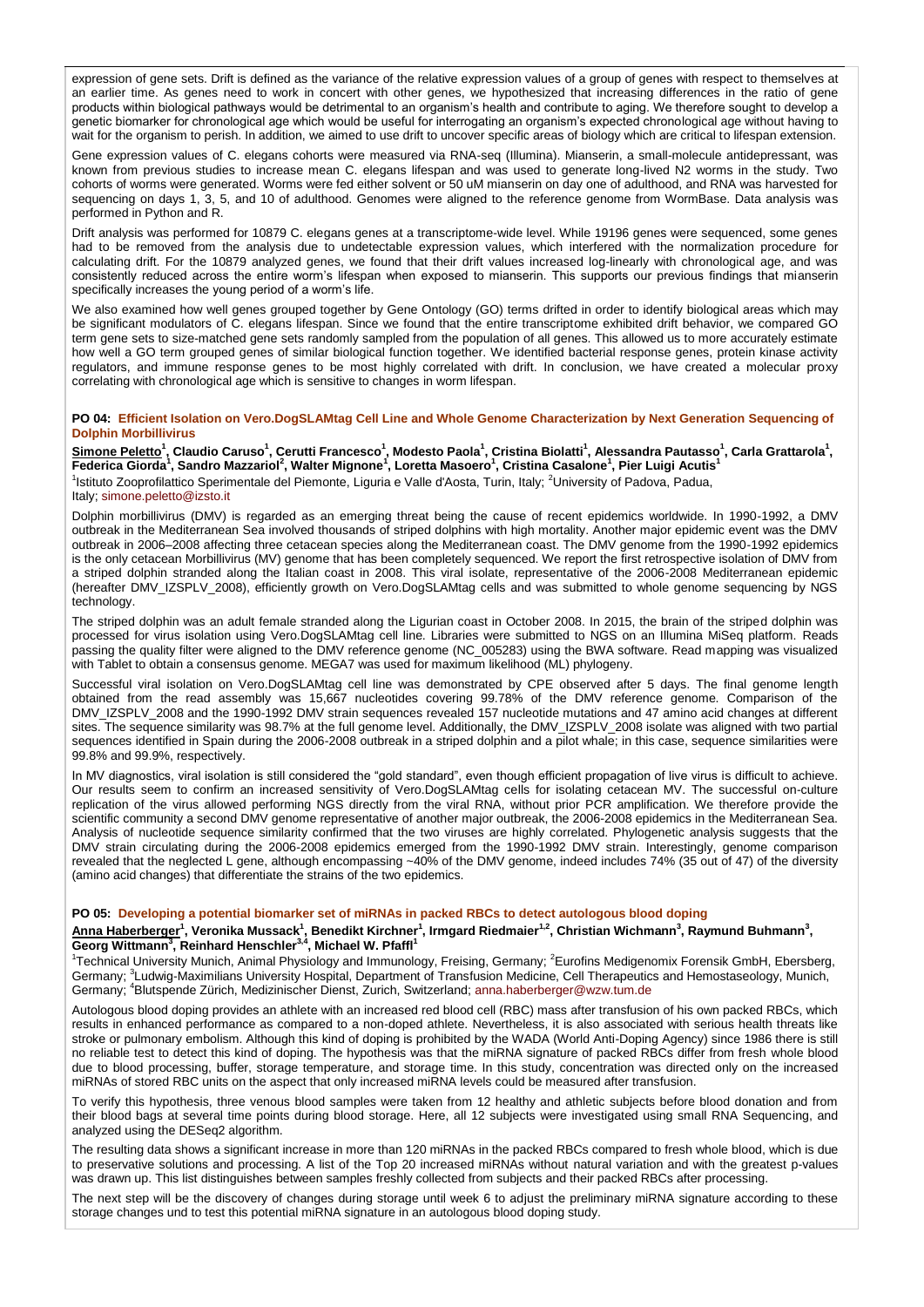## **PO 06: Different Isolation Strategies of Exosomal Extraction Kits Have A Major Influence On Small RNA Capturing And Expression Profiles in Clinical Settings**

#### **Benedikt Kirchner1,2, Dominik Buschmann1,3, Stefan Kotschote<sup>4</sup> , Michael Bonin<sup>4</sup> , Marlene Reithmair<sup>3</sup> , Gustav Schelling<sup>5</sup> , Michael W.** Pfaffl<sup>1</sup>

<sup>1</sup>School of Life Sciences Weihenstephan, Technical University Munich, Germany; <sup>2</sup>Dr. von Hauner Childrens's Hospital, Ludwig Maximillian Universität, Munich, Germany; <sup>3</sup>Institute of Human Genetics, Ludwig-Maximilians-University Munich, Germany; <sup>4</sup>IMGM Laboratories GmbH, Planegg, Germany; <sup>5</sup>Department of Anesthesiology, Ludwig-Maximilians-University Munich, Germany; [benedikt.kirchner@wzw.tum.de](mailto:benedikt.kirchner@wzw.tum.de)

Extracellular vesicles in general and exosomes in particular have become an important object of research especially in biomarker development, due to the special role they and their cargo play in cell-to-cell communications. Since isolation via differential ultracentrifugation is time-consuming and labour intensive, commercially available extraction kits take advantage of various biochemical and physical properties to isolate exosomes from biofluids or cell-culture supernatant. Although all isolation strategies (e.g. membrane affinity, precipitation, size exclusion chromatography) offer their own advantages and disadvantages a thorough evaluation on their impact on downstream applications like NGS is still missing, especially in the context of clinically relevant settings or samples like liquid biopsies.

Extracellular vesicles were isolated from 1ml serum of healthy individuals and critically ill patients (n=10 each) using 4 different commercially available isolation kit alongside differential ultra-centrifugation (n=8). Total RNA yield and integrity were evaluated using capillary gel electrophoresis and holistic small RNA expression profiles were generated by NGS. Extracellular vesicle isolation kit-specific influences were assessed by comparing library size, sequence length distribution, unsupervised clustering and differential expression analysis between sample matrices as well as isolation strategies.

Total RNA yield differed greatly (p-value = 0.002) between isolation strategies with precipitation (4505 ± 3329 pg/µl) greatly outperforming size-exclusion chromatography (157 ± 197 pg/µl). Sampling from critically ill patients reduced RNA yield for all methods by a factor of 1.5 to 3.8 (p-value = 0.002 ). Even more striking differences were revealed by small RNA NGS. Although all isolation strategies were able to distinguish between samples from healthy and critically ill individuals to a certain degree, mapped miRNA expression profiles varied significantly.

A major impact on small RNA expression profiles could be shown for all EV isolation kits and strategies, respectively. Our findings highlight the importance of further optimization and standardization of exosomal isolation methods in differing sample matrices and special attention needs to be paid to obtain reproducible and comparable biomarker signatures from liquid biopsies.

## **PO 07: NEXTERA XT DNA Library Preparation on PIPETMAX**

## $\Delta$ Laura B. Simdon $^1$ , Seth A. Hanson $^1$ , Brandon Converse $^2$ , Brendan Keogh $^2$ , Scott Monsma $^2$ , <u>Tristan J. Berto</u> $^1$ <sup>1</sup>Gilson Inc.; <sup>2</sup>Lucigen Corp.; [tberto@gilson.com](mailto:tberto@gilson.com)

Reliable and reproducible library preparation is critical for successful next generation sequencing. In this project we automated the liquid handling steps of the Illumina Nextera XT DNA Library Preparation Kit workflow and then constructed replicate libraries using either a benchtop liquid handler or manual pipetting performed by an experienced technician. Five automated scripts were developed, corresponding to the Tagmentation, Amplification, Library Cleanup, Library Normalization, and Library Pooling portions of the workflow. The PIPETMAX was equipped with two motorized, multichannel air displacement pipette heads that enable precise single or multichannel pipetting from 1 μL to 200 μL. The compact benchtop instrument permits up to nine bed elements to be employed during an automated script, including tips, microplates, tube racks, and accessories such as an on-bed orbital shaker. A custom rack was constructed to hold SLAS-footprint labware in the portrait orientation (as opposed to the landscape orientation on a standard PIPETMAX tray) and was used in the Amplification plate setup script to enable multichannel pipetting of Illumina TruSeq primers into the proper matrix. As part of the Library Cleanup and Library Normalization procedures, the Agencourt® AMPure® XP PCR purification system was automated using an on-bed magnetic bead separator rack. The PIPETMAX instrument can carry out all steps of the AMPure XP PCR cleanup procedure without manual intervention, including raising and lowering the magnets, resuspending paramagnetic beads, and transferring all liquids such as sample, wash solution, 80% ethanol and resuspension buffer. The automated AMPure XP script also allows the end user to modify several variables such as number of samples to process, sample volume, bead volume, number of wash steps, and incubation times. The wizardstyle TRILUTION micro software interface provides real-time updates on the run status and produces run reports that help reduce errors associated with manual data entry. To assess the library quality for NGS libraries constructed using the automated procedure vs. manual liquid handling, twelve Nextera XT DNA libraries were constructed using PIPETMAX and an additional twelve were prepared using manual pipetting. Each library was prepared from 1 ng of *E. coli* genomic DNA. Library size was assessed using an Agilent BioAnalyzer. All 24 libraries were pooled and sequenced in one lane of an Illumina MiSeq instrument. Each library was downsampled to 312,500 reads, which yielded >8x coverage for all 24 libraries. Both library preparation methods generated high quality data with >95% mapped reads and optimal quality scores. The percentage of mapped reads was almost identical for libraries prepared with automated liquid handling or manual liquid handling. The libraries prepared with PIPETMAX exhibited smaller standard deviation and variance, consistent with the reproducibility of liquid handling on this system.

## **PO 08: SiMSen-Seq: Simple, Multiplexed, PCR-based Barcoding of DNA for Sensitive Mutation Detection using Sequencing**

#### **Stefan Filges<sup>1</sup> , Gustav Johansson<sup>1</sup> , Paul Krzyzanowski<sup>2</sup> , Tony E. Godfrey<sup>3</sup> , Anders Ståhlberg<sup>1</sup>**

<sup>1</sup>Department of Pathology, Sahlgrenska Cancer Center, Institute of Biomedicine, Sahlgrenska Academy at University of Gothenburg, Medicinaregatan 1F, 405 30 Gothenburg, Sweden; <sup>2</sup>Ontario Institute for Cancer Research, MaRS Centre, 661 University Avenue, Suite 510, Toronto, Ontario, Canada M5G 0A3; <sup>3</sup>Department of Surgery, Boston University School of Medicine, 700 Albany Street, Boston, MA 02118, USA; [stefan.filges@gu.se](mailto:stefan.filges@gu.se)

The detection of extremely rare variant alleles is becoming increasingly relevant in many areas of clinical and basic research, such as oncology, prenatal diagnostics and transplantation medicine. Introducing molecular barcodes during NGS library preparation to uniquely tag target DNA allows the subsequent removal of polymerase errors incurred during library generation and sequencing. The SiMSen-seq protocol allows flexible, easy generation of barcoded libraries with minimal DNA input using two rounds of PCR and enables the detection of rare variants below 0.1% allele frequency. While the generation of libraries using barcoded PCR primers is an elegant, simple and fast solution, the detection of rare variants from complex matrices such as human plasma or serum necessitates highly optimized PCR assays and conditions. Here, we present major improvements to the original SiMSen-seq protocol. Through assay optimization and enhanced workflows the dynamic range and sensitivity to detect rare mutations are increased, while losses of target molecules are minimized at the same time. We outline suggestions for assay development to generate highly sensitive and specific assays to maximize library quality and recovery of target molecules. We also developed a software for de-barcoding and error correction from raw sequencing data, which delivers detailed information on molecule counts and variant detection. Thus, the optimized SiMSen-seq workflow facilitates highly accurate variant detection in challenging sample types such as liquid biopsies.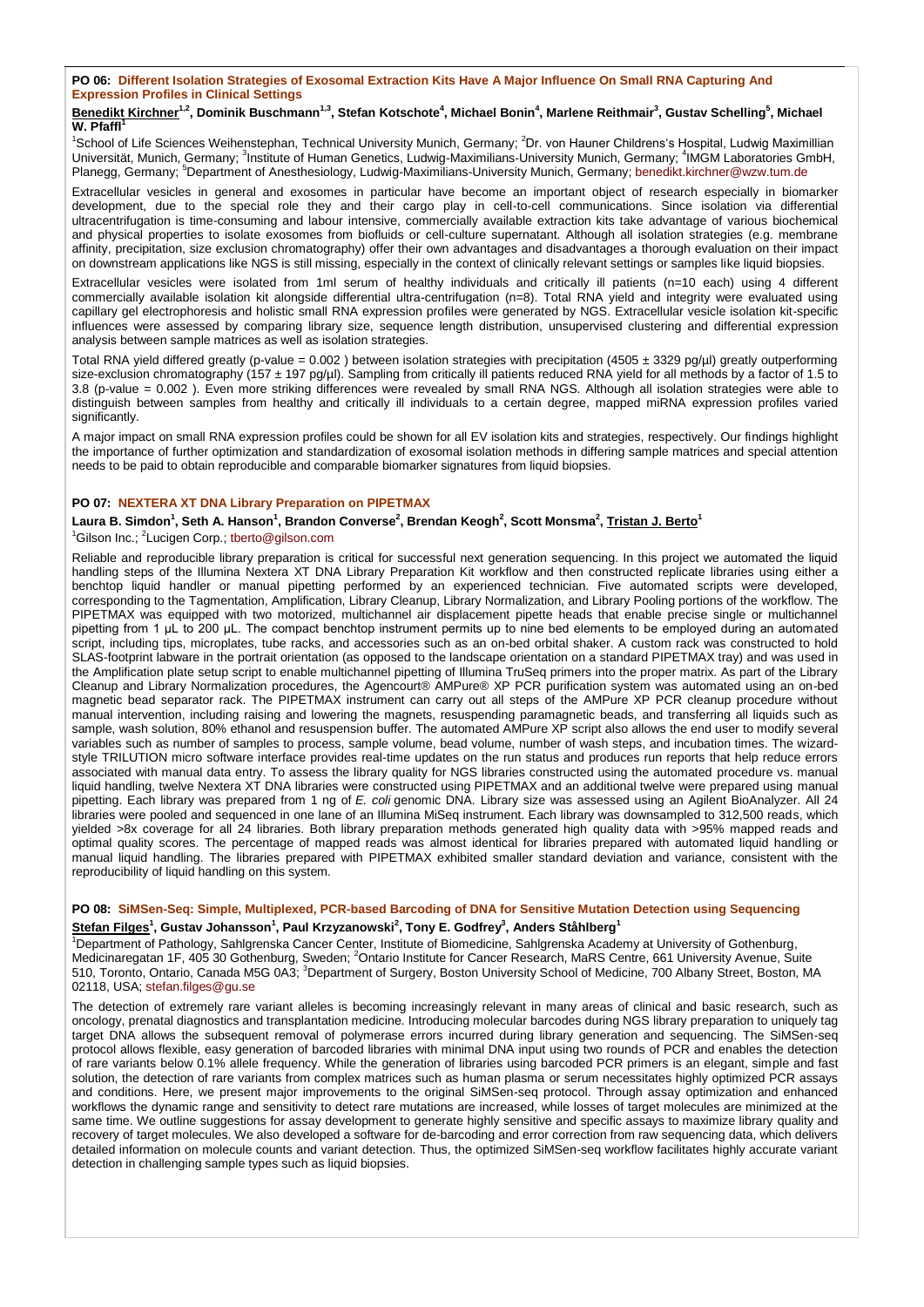#### **PO 09: TempO-Seq: High-Throughput Surrogate and Whole Transcriptome Targeted Gene Expression Analysis**

## **Harper VanSteenhouse, Pete Shepard, Milos Babic, Joanne Yeakley, Bruce Seligmann**

BioSpyder Technologies, United States of America; [harpervansteenhouse@biospyder.com](mailto:harpervansteenhouse@biospyder.com)

TempO-Seq® is a novel highly multiplexed targeted RNA expression profiling assay that makes extremely efficient use of existing NGS platforms for readout. Its unique attributes enable many high-throughput applications where RNA-Seq or other methods are too limited in performance or throughput, or are cost-prohibitive.

Sample input does not require RNA extraction/isolation, and may be lysates from cells or tissue, including FFPE, or purified RNA. The assay is robust to degradation or fixation, generating equivalent results even with these challenging samples. TempO-Seq achieves exceptionally high performance (reproducible differential expression, single-base selectivity, and single-cell sensitivity) by utilizing annealing and ligation steps without the limitations of reverse transcription or pre-amp using a simple add-only assay protocol. TempO-Seq generates a reduced complexity barcoded and pooled NGS library, is robust to sequencing errors, and minimizes necessary bioinformatics, supporting very high throughputs with 384+ samples multiplexed per flowcell lane. The capture-free assay is simple to perform manually in 96-well format with 1 hr hands-on using common laboratory equipment including any PCR/qPCR instrument, and may be automated.

Most importantly, the assay provides precise data with log<sub>2</sub> R<sup>2</sup> > 0.99, average CVs < 15%, and essentially no background, which permits even small differences down to 1.2-fold ( $p_{ad}$ <0.05) to be accurately measured without interference from false positives and enables comparison between disease states, intercellular heterogeneity, or compound dose-response effects. Probe performance is independent of context within different pools, allowing panels to be customized without painstaking re-optimization while retaining the ability to compare results. Pre-validated assays can be supplemented with custom-designed isoforms, cSNPs, splice variants, fusion genes or other mutations.

We demonstrate TempO-Seq performance and cross-platform comparisons in a number of applications, including:

i) kits measuring ~2700 genes representing a human surrogate transcriptome assay (with which >50 samples can be run on a single MiSeq flowcell)

ii) the human whole transcriptome assay against 38,247 RefSeq IDs

- iii) single-cell analysis
- iv) degraded RNA and FFPE samples
- v) non-human model species

#### **PO 10: SIRV SUITE: RNA-Seq Quality Metrics and Comparison Platform**

#### **Igor Holländer, Patrick Schagerl, Lukas Paul, Torsten Reda**

Lexogen GmbH, Austria; [lukas.paul@lexogen.com](mailto:lukas.paul@lexogen.com)

Despite significant advances in transcriptome sequencing the majority of samples is processed without external standards. This hinders flawless comparisons between experiments and prevents whole RNA sequencing (RNA-Seq) to reach the next level and to develop into standardized analytical tools for clinical applications. Lexogen, a specialized transcriptomics company, addresses this problem by providing Spike-In RNA Variants (SIRVs) which condense the complexity of transcriptomes in a nutshell. Tiny amounts of SIRVs processed as part of the RNA samples allow for the evaluation and monitoring of RNA sequencing with respect to transcript isoform detection and quantification. However, because standards require standardized data processing Lexogen presents the SIRV SUITE, a new software package for SIRV data evaluation. It is easy to operate and can be integrated in every RNA sequencing pipeline. The SIRV SUITE computes the main quality metrics of gene expression measurements like coefficient of deviation, precision, accuracy and differential accuracy. The results are presented in overview figures, summarized in quality control forms, and saved in a data base. The linked metadata and "RNA-Seq fingerprint" SIRV quality metrics allow to systematically calculate the concordance of RNA sequencing experiments. Data can be compared to references on the bases of meaningful autonomous control subsets. The SIRV SUITE brings together spike-in derived NGS data, annotations and data evaluation in an easily navigable way.

## **PO 11: Suppression Before Amplification Of Highly Abundant mRNA To Profile Gene Expression From Microdissected Mammary Epithelial Cells**

#### **Claudia Bevilacqua<sup>1</sup> , Nicolas Crapart1,2, Cathy Hue-Beauvais<sup>1</sup> , Barbara Brandao<sup>1</sup> , Sophie Lemoine<sup>3</sup> , Fanny Coulplier<sup>3</sup> , Lucile Broseus<sup>4</sup> , Patrice Martin<sup>1</sup>**

<sup>1</sup>GABI, INRA, AgroParisTech, Université Paris-Saclay, Jouy-en-Josas; <sup>2</sup>EXCILONE, Elancourt, 78990 France; <sup>3</sup>Plateforme de Génomique. Institut de Biologie de l'ENS, IBENS, Paris F-75005, France; <sup>4</sup>INRA, UMR1213 Herbivores, F-63122 Saint-Genès Champanelle, France; [claudia.bevilacqua@inra.fr](mailto:claudia.bevilacqua@inra.fr)

Laser capture microdissection (LCM) is a powerful tool to isolate homogenous cell populations from a heterogeneous tissue to analyze their expression profile. Due to the small amount of material collected in such a way, an amplification step has to be carried out before library preparation, to obtain a specific gene expression signature of microdissected cells using RNA-Seq. The main challenge of any amplification protocol is to preserve the relative transcript levels, enabling transcriptional levels and events to be faithfully represented. Today, several kits are available and each one is based on different amplification strategies. The quality (RIN value) and quantity of RNA to start from play an important role in the choice of the amplification kit to use. Moreover, RNA-Seq approaches on mammary epithelial cells (MEC) isolated by laser capture microdissection (LCM) showed that, at the peak of lactation, *ca*. 3/4 of the transcripts correspond to the 6 genes encoding the 6 main milk proteins: 4 caseins, a-lactalbumin and b-lactoglobulin (Canovas *et al*., 2014). The objectives of this study was to evaluate the possibility to deplete the abundant transcripts prior amplification of cDNA for a RNA-Seq analysis to access very low expressed genes. For that we used Ovation Human FFPE RNA-Seq Library Systems (Nugen) based on the Inda-C technology. The RNAseq results were compared to that obtained with another kit based on the SMART technology (SMART-Seq v4 Ultra Low Input RNA Kit for Sequencing, Clontech). The objective was to evaluate the impact of depletion on sensitivity and reproducibility starting from microdissected cells with a RIN value ranging between 6.5 and 7. Results show that the abundance of transcripts encoding the 6 major milk proteins in Nugen libraries depleted for both ribosomal RNA and milk protein transcripts was lowered to 3-4% of reads aligned on exons, compared to 75-80% in the SMART-seq library. In contrast, SMART-seq kit allows to obtain transcriptomic profiles starting from really small amount of RNA (1 ng) whereas 25 ng were necessary with the Ovation kit (Nugen).

#### **PO 12: Implementation of a new automated Sample Quality Control tool in a Whole Exome Sequencing workflow**

**Elisa Viering<sup>1</sup> , Jana Petersen<sup>2</sup> , Marie Beckhaus<sup>2</sup> , Jana Molitor<sup>1</sup> , Stephan Wolf<sup>2</sup>**

<sup>1</sup>Agilent Technologies, Inc. Waldbronn, Germany; <sup>2</sup>DKFZ Genomics and Proteomics Core Facility, High Throughput Sequencing Unit, Heidelberg, Germany; [jana.molitor@agilent.com](mailto:jana.molitor@agilent.com)

**Objectives:** The German Cancer Research Center (DKFZ) is one of the largest biomedical research institutions in Germany. The High Throughput Sequencing Unit of the DKFZ Genomics and Proteomics Core Facility provides sequencing services for multiple applications.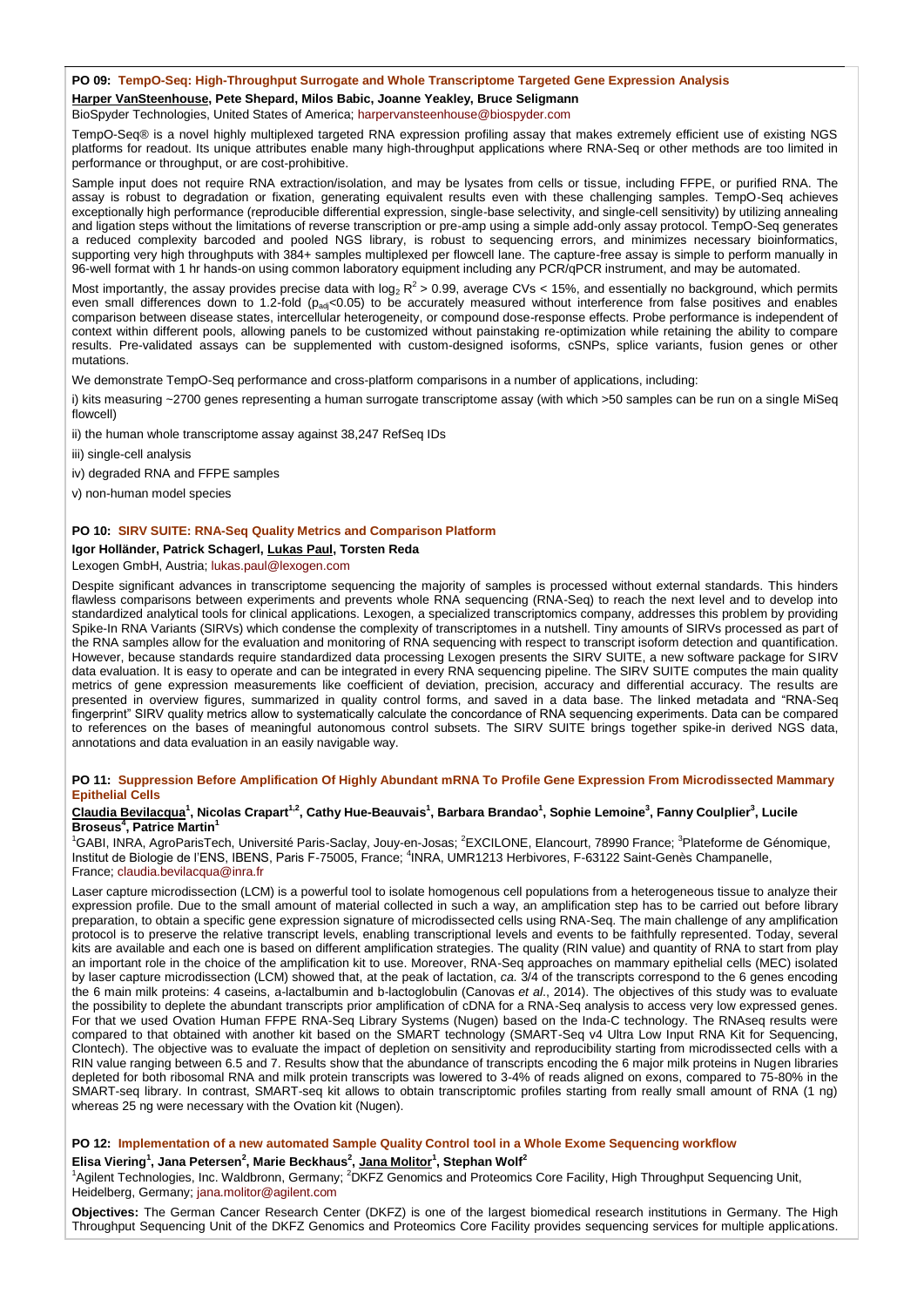This project demonstrates the use of an automated electrophoresis system as a quality control (QC) tool in a whole exome sequencing workflow. Mandatory for the experimental success of whole exome sequencing is the quality of the incoming genomic DNA (gDNA) material and the DNA samples at various stages of the library preparation workflow.

Methodology: Exome libraries were prepared according to the Agilent Low Input Sure-Select<sup>XT</sup> Human All Exon v5 protocol from FFPE tumor tissue samples. The libraries were equimolar pooled. Each pool was sequenced on two lanes using the Illumina HiSeq 4000 System with 100 bp paired end sequencing. To ensure success quality control was verified with an Agilent 4200 TapeStation system of the received gDNA samples and during the library preparation.

**Results:** Intermediate QC steps were taken throughout the protocol to monitor library preparation for sequencing, such as evaluation of DNA after fragmentation, analysis of adapter-ligated and amplified DNA, and lastly, qualification of the final library. The initial QC of incoming gDNA was determined based on the DNA integrity number (DIN). All samples had a low DNA integrity, what is usual for DNA extracted from FPPE material. Due to the low quality of the DNA material, a modified fragmentation protocol was used. Modification of the fragmentation enabled to obtain meaningful sequencing results.

**Conclusion:** Quality control is an important part of NGS workflows, library preparation protocols recommend quantification and qualification of the DNA samples at various stages. The increasing sample throughput creates a need for automation especially in a core facility where many precious samples are proceeded with time pressure. The implementation of the automated electrophoresis system in the whole exome sequencing workflow enabled to increase the efficiency of the workflow and ensure good sequencing results.

### **PO 13: A SMARTer Approach to Profiling the Human T-Cell Receptor Repertoire Using the ICELL8 Single-Cell System**

## $\frac{1}{2}$  Sara Gonzalez-Hilarion $^1$ , Sarah Taylor $^2$ , Thomas Schaal $^3$ , Jude Dunne $^3$ , Maithreyan Srinivasan $^3$ , Andrew Farmer $^2$

#### <sup>1</sup>Takara Bio Europe, France; <sup>2</sup>Takara Bio USA; <sup>3</sup>WaferGen Bio-Systems, Inc.; [sara\\_gonzalez-hilarion@takarabio.com](mailto:sara_gonzalez-hilarion@takarabio.com)

Profiling T-cell receptor (TCR) diversity is critical for understanding the adaptive immune system and can provide valuable insights in studies involving immuno-oncology, immune deficiency, autoimmunity, and vaccine response. While low-throughput approaches have yielded important insights concerning TCR repertoire dynamics, the development of next-generation sequencing (NGS) technologies has dramatically expanded the prospects for this research area. Using SMART® technology, we previously developed an NGS librarypreparation method that employs a 5' RACE-like approach to capture full-length variable regions of TCR-alpha and/or TCR-beta subunits. In contrast with TCR profiling methods that use genomic DNA as starting material, our SMARTer® approach allows for analysis of expressed TCR sequences that are likely to encode functional receptors and utilizes single primer pairs for each subunit, thereby avoiding amplification biases associated with multiplex PCR. This approach was originally developed for RNA or bulk-cell inputs, requiring a minimum of 10 ng of RNA or 50 cells. In this poster, we present a modified library preparation protocol adapted for allowing high-throughput single-cell TCR-alpha/beta profiling using the WaferGen ICELL8 Single-Cell System. This approach, in combination with phenotyping, enables researchers to identify specific pairings of TCR alpha and TCR beta chains that comprise functional receptors in individual cells, and provides a starting point for classifying these individual T-cells based on function, maturity, and other complex parameters such as the timing of cytokine secretion.

#### **PO 14: When the promises and perils of advanced molecular diagnostics unexpectedly go hand in hand: Genomic Analysis of Uterine Lavage Detects Early Endometrial Cancers and Reveals a Prevalent Cancer-Driver Mutation Landscape in Women without Cancer**

## <u>John A. Martignetti</u><sup>1.2</sup>, Navya Nair<sup>1</sup>, Olga Camacho-Vanegas<sup>1</sup>, Dmitry Rykunov<sup>1</sup>, Matthew Dashkoff<sup>1</sup>, Sandra Camacho<sup>1</sup>, Timothy<br>Harkins<sup>3</sup>, Cassie Schumacher<sup>3</sup>, Jon Irish<sup>3</sup>, Elena Pereira<sup>1</sup>, Sviatoslav Kendall<sup>1</sup> **Boris Reva<sup>1</sup> , Peter Dottino<sup>1</sup>**

<sup>1</sup>Icahn School of Medicine at Mount Sinai, NY, United States of America; <sup>2</sup>Laboratory of Translational Research, Western Connecticut Health Network, Danbury, CT; <sup>3</sup>Swift Biosciences, Ann Arbor, MI; [john.martignetti@mssm.edu](mailto:john.martignetti@mssm.edu)

**Introduction.** Endometrial cancer is the most common gynecologic malignancy and incidence and associated mortality are increasing. Currently, there is no effective screening methodology or protocol for endometrial cancer. The Cancer Genome Atlas (TCGA) revealed many of the molecular defects that define this cancer. Based on these cancer genome results, and in a prospective study, we hypothesized that the use of ultra-deep, targeted gene sequencing could detect somatic mutations in uterine lavage fluid obtained from women undergoing hysteroscopy as a means of molecular screening and diagnosis.

**Methods.** Uterine lavage and paired blood samples were collected and analyzed from 102 consecutive patients undergoing hysteroscopy and curettage for diagnostic evaluation. Lavage fluid was separated into cellular and acellular fractions and cellular and cell-free DNA were isolated, respectively. Two targeted next-generation (NGS) gene panels, 56 genes and 12 genes, were used and orthogonal mutation validation was performed using dPCR and Sanger sequencing.

**Results.** 7 patients were diagnosed with endometrial cancer based on classic histopathology following their hysteroscopy procedure. 6 had stage IA cancer. All 7 patients had cancer driver gene mutations in lavage-isolated DNA and these mutations, above a specific allele frequency, were present in the matched tumors. Of the remaining 95 patients with benign/non-cancer pathology, 43 had no significant cancer mutations. Intriguingly, 51 patients had relatively high allele frequency, cancer-associated mutations. One of these negative histopathology cases returned 6 months later with stage IA endometrial cancer. Increasing age and post-menopausal status were significantly associated with the presence of driver/potential driver mutations.

**Conclusions.** Our study demonstrates that an NGS-based approach of genomic analysis of lavage fluid has the sensitivity to identify even early stage, microscopic foci of endometrial cancer. Moreover, this genomic approach identified one cancer patient, who originally had a negative histopathology diagnosis of tissue curettage, nearly 1 year prior to her returning with a positive histopathologic cancer diagnosis. Unexpectedly, we also reveal a prevalent landscape of cancer driver mutations in women without histopathologic evidence of endometrial cancer. Beyond identifying an opportunity to gain new insights into why some women with cancer driver mutations remain healthy and cancer-free while others develop endometrial cancer, these studies provide cautionary evidence of a Pandora's box in NGS-based cancer diagnostics.

#### **PO 15: Influence of Genome Update and Methodology on Biomarker Discovery – RNA-Seq study in chicken**

#### **Silvia Fibi<sup>1</sup> , Candida Vaz<sup>2</sup> , Bertrand Grenier<sup>1</sup> , Gerd Schatzmayr<sup>1</sup> , Vivek Tanavde<sup>2</sup>**

<sup>1</sup>Biomin Research Center, Biomin Holding GmbH, Technopark 1A, A-3430 Tulln; <sup>2</sup>Bioinformatics Institute, 30 Biopolis Street, Singapore 138671; [silvia.fibi@biomin.net](mailto:silvia.fibi@biomin.net)

In October 2016, a new assembly of the chicken genome, Galgal5, was released with 9000 new annotated genes (coding and non-coding). At that time, RNAseq data from a chicken study was analyzed with the former version Galgal4 to determine the mode of action of antibiotic in the intestine of birds, and evaluate potential biomarker(s). Therefore, it was necessary to reanalyze and compare the outputs with both genome versions for discovery of potential new target genes. In addition, two alignment applications, STAR Aligner and TopHat, were assessed in our methodology. Briefly, RNA was extracted from the ileum of chickens fed for 35-days either basal feed (control) or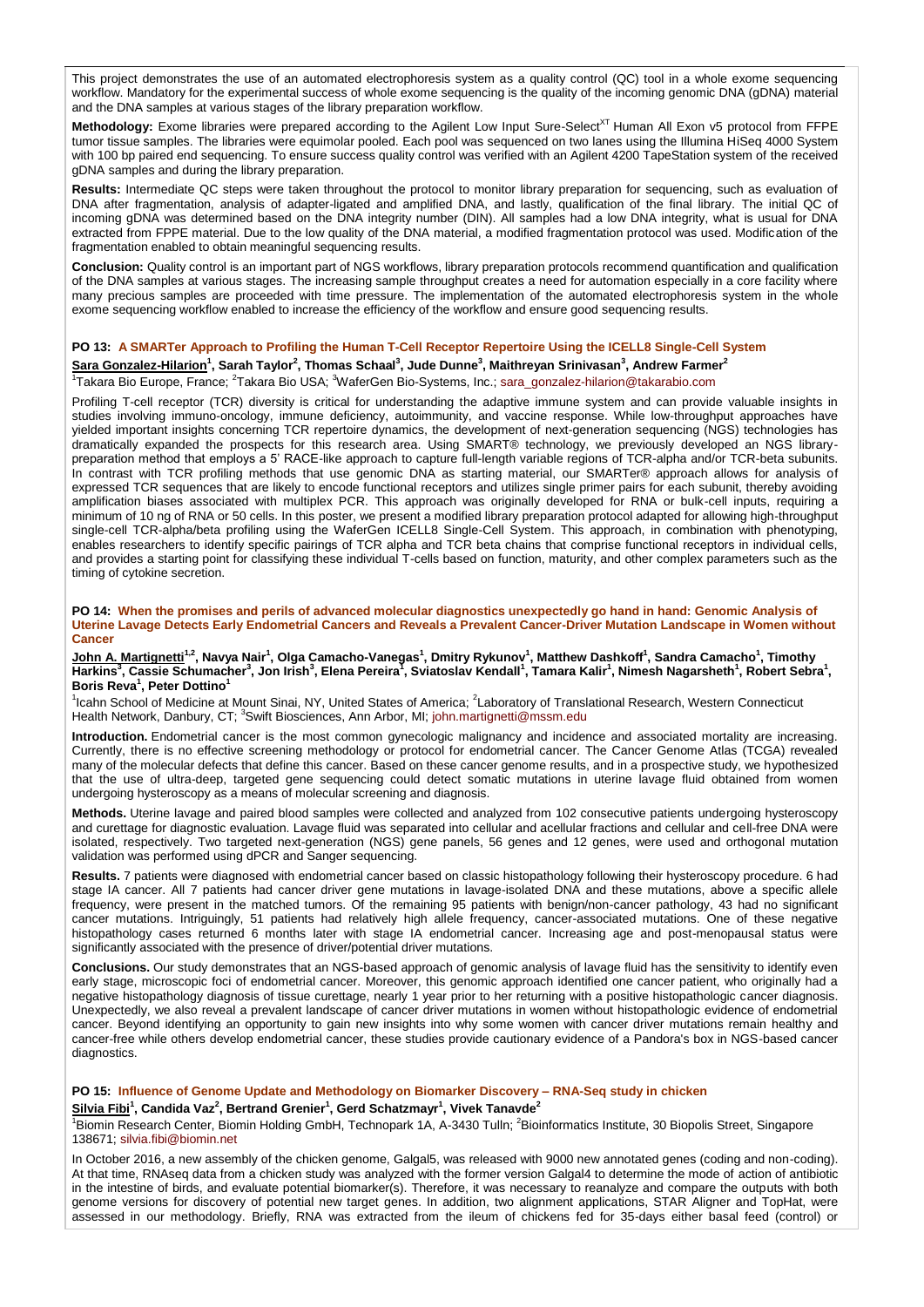supplemented with avilamycin (antibiotic). Five biological samples per group (with two technical replicates per sample) were used for RNAseq (Illumina HiSeq, stranded paired-end data, 30 M reads, 150 bp). Quality of the sequenced reads was evaluated in FastQC, and Trimmomatic was used to remove adapters and filter the reads. TopHat and STAR aligner were evaluated for alignments of the reads to the genome. To quantify the genes, Cufflinks was used. The final outputs were visualized and compared in Partek® Genomics Suite to obtain differentially expressed genes (DEG) (antibiotics vs. control using a 1way-ANOVA model, p-value with FDR < 0.05, fold change > 2 or < -2). The same pipelines were used to compare the two genome versions (reads mapped with either Galgal4 or Galgal5). The hierarchical clustering in Partek® was the same for the four final outputs (done with 2 aligners and 2 genomes). However, two biological replicates in the control had to be excluded for determining appropriately DEG between control and antibiotic groups. The total number of DEG per pipeline was as follows, Galgal4 in STAR = 139, in TopHat = 139, and Galgal5 in STAR = 142, in TopHat = 201. Different algorithms for the two aligners, and reannotations in the genome Galgal5 could explain the discrepancy in the results with TopHat. When using STAR aligner, 55 DEG were found in common between Galgal4 and Galgal5 (out of 139-142 DEG). Similarly, only 47 DEG were commonly found between genome versions with TopHat (out of 139-201 DEG). When comparing STAR aligner and TopHat with one version of the genome, 111 DEG were commonly found with Galgal4, and 128 with Galgal5. The resulting number of DEG in common across the four pipelines was 42. This shows that both aligners resulted in very similar outputs regarding DEG, but reads mapped with either Galgal4 or Galgal5 significantly affect the final results. A closer look revealed that many genes annotated in Galgal4 disappeared from the entry system in ENSEMBL database. Corrections done in the new assembly of the genome and the reannotation system greatly account for that. In conclusion, further downstream analysis to discover potential biomarker(s) should be performed with the results of Galgal5.

#### **PO 16: Avoiding DNA adsorption to tube walls in NGS sample preparation**

## **Emily Flowers, Hanna Oldfield, Gerrit Gutzke**

## 4titude Ltd, Germany; [hannao@4ti.co.uk](mailto:hannao@4ti.co.uk)

Polypropylene (PP) is the ideal plastic material for (q)PCR tubes as PP is chemically inert, resistant to solvents and is well suited to injection moulding, allowing for (q)PCR tubes to be produced with very thin walls for fast heat transfer and therefore optimum (q)PCR results. Despite the very hydrophobic nature of PP, DNA has been shown to bind to PP tubes, especially in high ionic conditions. Different PP polymers can be used for producing PCR consumables, each of which have different characteristics. A particularly important characteristic of PP polymers is the surface charge, which influences binding of DNA in varying amounts.

Binding of DNA to PP is typically not an issue for (q)PCR as during amplification, any DNA stuck to the walls of the tube is released during the denaturation step, maintaining accessibility of the DNA for the reaction. This is, however, becoming more of an issue due to the progressing miniaturisation of reaction volumes and the development of new technologies such as Next Generation Sequencing (NGS). These techniques often use very small amounts of DNA and therefore require ultra-low DNA binding consumables to ensure specificity and consistency of the reaction.

4titude® Ltd. have developed both FrameStar® PCR plates and storage microplates that utilise a PP polymer with low binding characteristics which make them well suited for use in NGS and other sensitive techniques. No coatings are used to achieve the low binding characteristics of the products ensuring samples are safe from assay inhibition and degradation by leachables. Other options are available to reduce the DNA binding to tubes, including the use of polyallomer or siliconised tubes; however, these are not as readily available as PP and often demand a much higher price. Additionally, non-ionic detergents such as Triton-X and Tween 20 can be added to samples at a low concentration to prevent DNA binding to PP but not impact on qPCR reactions.

On comparison with low binding products from other vendors, serial incubation of a 1.1kb linear DNA fragment showed no significant loss of DNA in 4titude low binding plates, while some loss was seen from low starting concentrations in plates made of alternative materials or competitor low binding branded plates. Additionally, incubation temperatures of 4°C, 37°C and 65°C had no significant impact on DNA binding. 4titude low binding plates offer ideal properties for highly sensitive assays where low DNA input is vital and therefore any loss would have a significant impact on the success of the assay. Low binding plastics offer advantages not only for sensitive techniques such as NGS but also for the storage of samples and use in the forensic market.

## **GMO PO 17 – PO 21**

## **PO 17: An Information System to Support Genetically Modified Organisms Analysis Strategies in Turkey Remziye Yılmaz, Ceren C. Satır**

#### Hacettepe University, Turkey: remzive06@gmail.com

According to the laws in Turkey, food crop products (cereal, oil seed, fruits and vegetables, etc.) have to be analyzed as genetically modification (GMO) by law. There are many laboratories that need to have a specific strategy about GMO analysis. In this project, our aim is to create Basic Information System for GMO Analysis to specifying GMO analysis strategy with using DNA based methods. With the basic information system of GMO analysis, laboratory and all parties who requests for analysis can easily create their own GMO analysis strategy. Basic information system for GMO analysis could be useful for laboratories and also provides optimization for risk assessment.

Molecular biology techniques used for fast, accurate, highly repeatable GMO content detection, identification and quantitation with multiple results are fundamentally divided into two groups; DNA-based analytical techniques and protein-based analytical techniques. The usage possibilities for traceability and control of DNA, RNA and protein isolation methods, PCR and ELISA techniques, DNA sequencing techniques, and finally microarray technique have been expanding increasingly. In terms of molecular biology, food, feed and seed samples with multiple components, not only plant or animal originated materials but also large and difficult materials. It's very important title of quick DNA, RNA or protein isolation from every sample, with high quality and quantity. Nowadays for GMO analysis; intensively used real time polymerase chain reaction technology (Real Time PCR, RT-PCR) have been accepted at national and international level and essential to provide quantitative results to be obtained. At the national level, there are many laboratories that need to have a specific strategy about GMO analysis. In this project, it's aimed to create Basic Information System for GMO Analysis to specifying GMO analysis strategy. For this purpose,

Approved GMO types in Turkey, GMO types confirmed by European Union GMO types and genes that can be analyzed in Turkey Statuses, analysis contents and locations of related laboratories At least one procedure for GMO analysis that has an international acceptance would be specified and placed on Information System of GMO Analysis. Under favor of Basic Information System of GMO Analysis, laboratory and all parts who requests for analysis can easily create their own GMO analysis technology. Usage of Fundamental Information System of National GMO Analysis would makes procedure unity between laboratories and also provides optimization for result assessment.

**Acknowledgments:** We are thankful to Hamideh Hammamchi, Gizem UYGUN, M. Türkan ŞAHİN who provided expertise that greatly assisted in the research.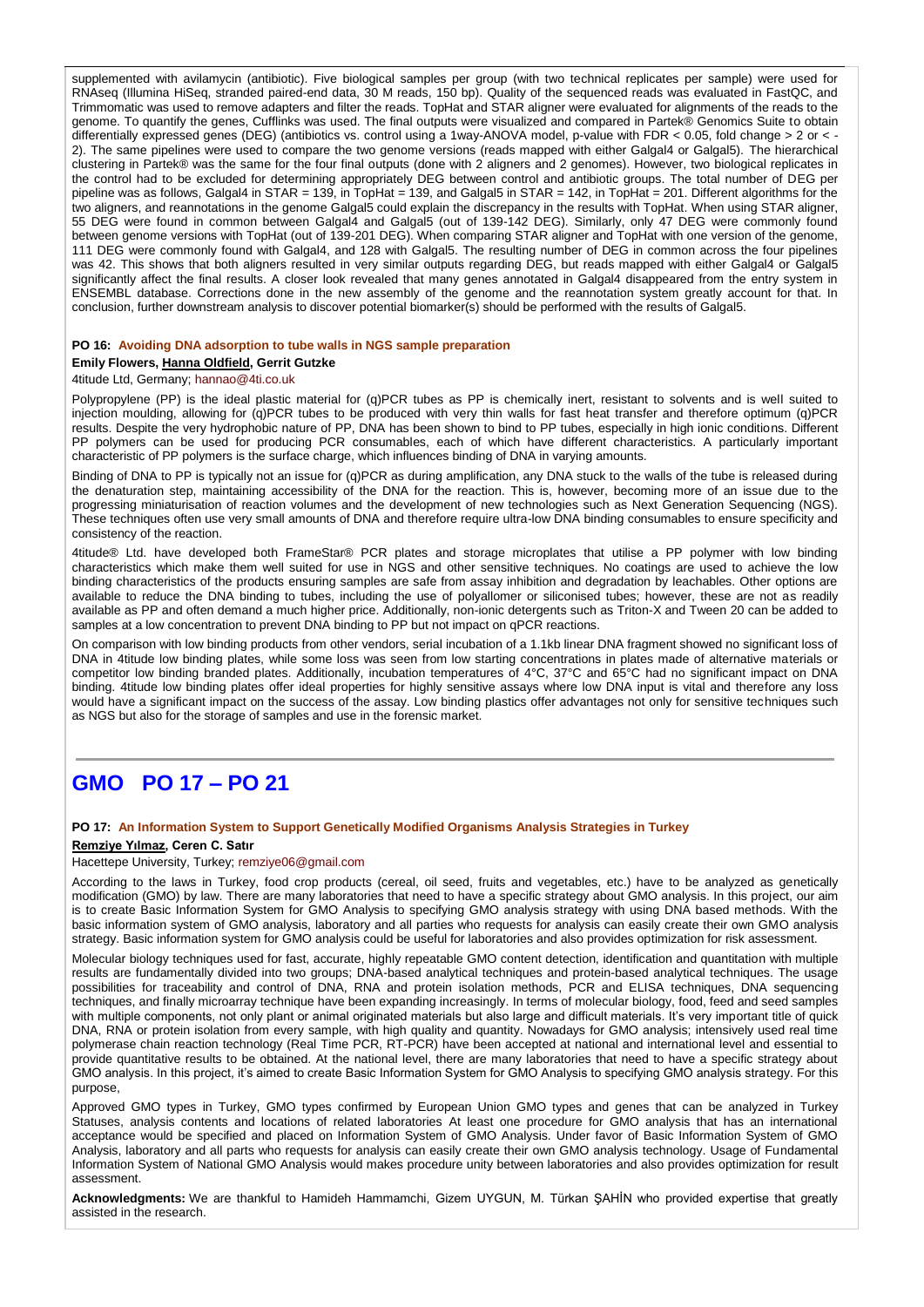#### **PO 18: Identification and quantification of genetically modified organisms (GMO) from high throughput sequencing data**

## **Bjørn Spilsberg, Karin Lagesen, Anja Bråthen Kristoffersen, Arne Holst-Jensen**

Norwegian Veterinary Institute, Norway; [bjorn.spilsberg@vetinst.no](mailto:bjorn.spilsberg@vetinst.no)

We have explored the feasibility of detecting and quantifying genetically modified organisms (GMO) by high throughput sequencing (HTS) analysis. The rapid drop in sequencing costs can make GMO analysis by HTS affordable and cost-effective.

A GMO can be defined as an organism where the genetic material has been altered in a way that does not occur naturally by mating and/or natural recombination (EU DIRECTIVE 2001/18/EC). Thus, not all GMOs contain gene(s) from another species (trans-gene). The GMO soybean line DP-305423 is genetically modified to alter its lipid metabolism via RNAi, and the inserted sequences are solely soybean derived. This GMO can therefore be defined as a cis-gene. We sequenced a 10% (mass/mass) sample of DP-305423 in a non-GMO soybean background on an Illumina HiSeg.

A GMO is identifiable by the junctions between the artificially inserted sequence and the flanking host genome. Each read was mapped to a database consisting of the inserts and flanking sequences of 43 GMOs plus the soybean genome (RefSeq accession GCF\_000004515.4). Only unambiguous hits with MAPQ ≥ 20 were considered.

We used expected frequencies to calculate the statistical significance of reads bridging a junction. The following equations were used to calculate the expected frequencies:

## *Eq. 1*: F<sub>1</sub> = 1 +  $(0.25)^{n \times 0.99}$  x  $(l - n)$  *Eq.* 2: F<sub>2</sub> =  $(0.25)^{m \times 0.99}$  and *Eq.* 3: F = F<sub>1</sub> × F<sub>2</sub>

where *n* and *m* is the length of the part of the read that can be mapped to one side of the junction and *l* is the length of the sample genome (here = 1.115 Gbp for soybean; *eq. 1*). To place the first part of the read, n, is equivalent the expected frequency of finding a random n-mer anywhere in the soybean genome plus 1, since we know that we have sequenced soybean and that the sequence is present in soybean (*eq 1*). When the first part is placed, is placing the second part, m, equivalent to place a m-mer at a specific location in the soybean genome (*eq. 2*). Total expected frequency of a random read bridging the junction is the multiplied frequencies (*eq. 3*). We decided to apply a frequency threshold of ≤0.01 to identify significant reads and thus identify a GMO.

Coverage ratios can be used to estimate the GMO concentration. Coverage over the entire insert can be used for a trans-gene where the inserted sequence is absent in the host genome. This is not possible for a cis-gene where the inserted sequence is present elsewhere in the host genome. The junctions, however, are unique and the coverage over the junctions relative to the coverage across the host genome can therefore be used to estimate the GMO content.

A total of 165,831,876 paired-end raw reads generated and mapped to the GMO/soybean database with BBMap (version 36.59) after QC. Twenty-one reads were found to bridge the 8 junctions in DP-305423 with a median expected frequency, F, of 1.8  $\times$  10<sup>-39</sup>. The GMO content was estimated to 10.8%, which is close to the certified assigned concentration of 10%.

#### **PO 19: Optimized Analysis Procedure For Monitoring Transgenic Rapeseed Along Transportation Routes In Bavaria**

#### **Larissa Murr, Patrick Guertler, Melanie Pavlovic, Ottmar Goerlich, Ulrich Busch**

Bavarian Health and Food Safety Authority, Oberschleißheim, Germany; [larissa.murr@lgl.bayern.de](mailto:larissa.murr@lgl.bayern.de)

At present, no genetically modified (GM) rapeseed line (event) is authorized for commercial cultivation in the European Union, whereas some herbicide tolerant events are approved for their use as food and feed. Spillage of transgenic rapeseed during transportation to processing plants would be considered as an unauthorized release. The occurrence of transgenic rapeseed due to seed losses during transportation was already observed in several countries where cultivation or even import of GM rapeseed is banned. Therefore, the presence of transgenic rapeseed lines along transportation routes in Bavaria is being investigated within a project since 2014. For this purpose, rapeseed plants are sampled at sites where the probability of seed spillage is comparatively high. In 2016, the sampling locations comprised an inland harbor in Bamberg, the access roads of the only central oil mill of Bavaria situated in Straubing as well as the vicinity of decentral oil mills. In the initial analysis procedure, DNA isolation from rapeseed leaves was performed using an automated method, which was previously aligned to DNA extraction for leaves. Afterwards, an element-specific multiplex qPCR assay was applied to limit the number of potential events which could be identified in subsequent event-specific singleplex qPCR assays. Since this approach requires large amounts of DNA and high expenditure of time, DNA extraction method from leaf samples was optimized and five official event-specific singleplex qPCR assays were combined to a multiplex qPCR setup. The pentaplex assay should allow the simultaneous detection of transgenic rapeseed lines approved in the European Union for their use as food and feed: GT73, MON88302, MS8, RF3, MS8xRF3 and T45. Hydrolysis probes were labeled with different dyes (FAM, HEX, TEX615, Cy5, TAMRA). Fluorophores were chosen by consideration of their spectral properties. Overlapping of the emission spectra should be kept as low as possible to avoid crosstalk between the detection channels. Primer and probe concentrations were varied to determine optimized conditions for the detection of the five targets. The multiplex qPCR assay was validated by examination of the limit of detection, the specificity, the robustness and the efficiency of the method. The limit of detection was five copies per reaction for each target. The individual detection systems fulfilled the acceptance criteria for amplification efficiency and coefficient of determination. The multiplex qPCR assay showed high specificity to the targeted sequences and was robust to small deliberate deviations from the experimental conditions. The appliance of the method for the analysis of the sampled rapeseed plants turned out to be time-effective and led to savings in DNA input. The occurrence of transgenic rapeseed along transportation routes in Bavaria was not observed in 2016 as none of the 297 sampled plants was tested positive for GM rapeseed.

## **PO 20: Development Of Specific qPCR Assays For The Detection Of Genetically Modified Alfalfa J101, J163 and KK179 Patrick Guertler<sup>1</sup> , Melanie Pavlovic<sup>1</sup> , Heike Naumann<sup>2</sup> , Ulrich Busch<sup>1</sup>**

<sup>1</sup>Bavarian Health and Food Safety Authority, Oberschleissheim, Germany; <sup>2</sup>Lower Saxony State Office for Consumer Protection and Food Safety, Braunschweig, Germany; [patrick.guertler@lgl.bayern.de](mailto:patrick.guertler@lgl.bayern.de)

Alfalfa (*Medicago sativa*), as one of the world's most important forage crops, was genetically modified (gm) in order to gain tolerance against the herbicide glyphosate (Round Up; events J101 and J163) or to alter the lignin composition of the plant (event KK-179). In 2015, about 13 % of the total alfalfa cultivation in the United States (US) was gm.

A recent study has shown the spreading of gm alfalfa on feral plant sites in the US, which might lead to a contamination of conventional alfalfa products, which are also exported to the European Union (EU). Biotech crops need to be authorized for import or cultivation in the EU and according to the non-tolerance policy, non-authorized gm crops may not be placed on the EU market. Biotech alfalfa is not deregulated in the EU and is therefore in the focus of official surveillance authorities.

Detection and identification of gm crops is currently performed using real-time PCR (qPCR) assays, targeting the junction sequences between the plant genome and the inserted DNA fragment (event-specific detection). Up to now, no qPCR assays for the detection of gm alfalfa and no reference material are available. Therefore, we designed plasmids as reference material and developed qPCR assays for the detection and identification of three alfalfa events based on patent sequence information.

The plasmids for events J101 and J163 contain the 5' and 3' junction sequence, a Col E1 origin and a *kanamycin resistance* gene. The KK179 plasmid contains the whole inserted DNA fragment and the 5' and 3' junction sequences, as well as a Col E1 origin and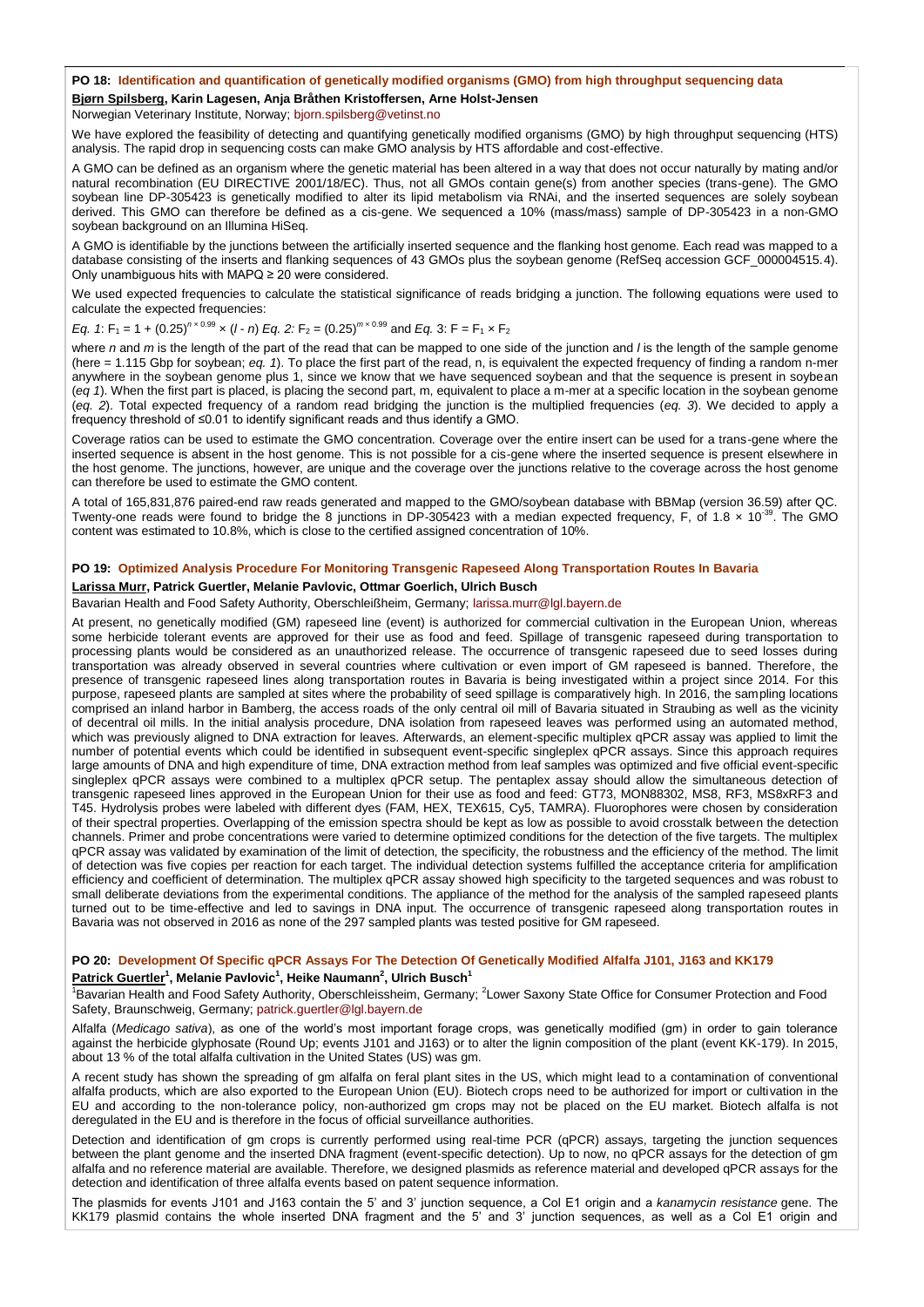an *ampicillin resistance* gene. Primers and hydrolysis probes were designed targeting the junction sequences of the respective alfalfa events. The assays were in-house validated using a 7900HT instrument and the Promega GoTaq Probe qPCR Master Mix. Probes were labelled with a FAM reporter dye and two quenchers (ZEN: internal quencher; IBFQ: 3' quencher). The following assay specifications were determined: optimal oligo concentration, limit of detection, robustness, efficiency and specificity.

Robustness tests indicate very stable assay performance after changing the master mix and after varying performance parameters (master mix volume ±1 µL, annealing temperature ±1 °C). No unspecific amplification signal was observed after analysis of DNA from different plant species and from other biotech crops. Analyses revealed a limit of detection of 5 copies/PCR for all assays.

A ring trial still needs to be set up in order to show the transferability of the assays and to verify the optimized PCR conditions. As soon as certified reference material for the three alfalfa events is available, the developed detection systems should be applied to verify their suitability with actual sample material.

#### **PO 21: GMO Analysis of Soy Lecithin and Products Containing Soy Lecithin**

**Danica Milinkov Guljaš, Jelena Hrubik, Gordana Nović**

SP Laboratorija, Serbia; [danica.milinkov-guljas@victoriagroup.rs](mailto:danica.milinkov-guljas@victoriagroup.rs)

Lecithin is a natural lipid that can be found in all living cells and it is primarily obtained from plants that contain oils, primarily soybean. It is used for applications in food mostly as emulsifier, feed and pharmaceuticals. The raw lecithin is separated from the soybean oil, and further can be purified in several steps.

In practice, lecithin counts as a difficult matrix for DNA isolation. Using of the CTAB based DNA isolation protocol for lecithin in usual way, as it is applied for other samples routinely, will result in poor quality and concentration of DNA which would be inapplicable for real time PCR reaction and further genetic modifications (GM) analyses. The quality of DNA depends on the processing level to which raw lecithin was subjected.

Adjusting the isolation procedure to this type of samples brought positive results, and it was examined and confirmed by the several dozens of samples. The most successful results were obtained when the whole amount of the supernatant in first steps of isolation was used, while merely changes in sample weighs did not give the desired results. The DNA concentration isolated in such way was >10 ng/µl, and the purity was in acceptable range. The satisfying DNA isolate was confirmed with lectin (soy taxon specific gene) amplification curves detected in the real time PCR reaction.

Difficulties emerge in analyses of samples containing small amounts of lecithin, such as products supplemented with soy lecithin, as well as products that contain only a several percent of lecithin such as chocolates, cookies, wafers etc. Isolation of DNA from cookies containing soy lecithin as emulsifier, resulted in a good quality and quantity of DNA (>30 ng/µl), but lectins were not amplified in real time PCR reaction.

This problem has been overcome by product partitioning in the easily separable units which contain lecithin. Further, the isolation procedure was adjusted in the same manner as it was done for lecithin. From these separate product units, the sufficient quantity and quality of soy DNA was obtained, which was confirmed by amplification of lectins in real time PCR reaction.

Investigation and confirmation of above statements were performed on 42 samples of different products during 2016. All examined products contain less than 5% lecithin, as the only soy-derived component in them. In 40 cases (95%) it was possible to complete the GM analyses.

In conclusion, the expertise of analysts and a good knowledge of the principles and techniques of GM testing methods, enable adaptation of DNA isolation procedure to specificities of sample. Also, in the analyses of GM, in addition to the basic analytical principles prescribed by methodology, it is important to be familiar with nature of sample and its composition.

## **Optimisation & Standardisation PO 22 – PO 29**

#### **PO 22: Biocev GeneCore: More Than Just Gene Expression Profiling**

## **Lucie Langerova, David Švec**

Institute of Biotechnology, Czech Republic; [lucie.langerova@ibt.cas.cz](mailto:lucie.langerova@ibt.cas.cz)

We present services of BIOCEV Gene Core - the best equipped core facility and service provider in the field of gene expression in Central Europe. We have broad experience in quality control (QC e.g. Fragment Analyser) in a single cell analysis (automated cell picking ALS Cellcelector), high-throughput and digital PCR (Fluidigm Biomark, BioRad QX200 Droplet Digital PCR System) and NGS library preparation.

We emphasise quality control, which is often neglected. Effective QC is based on the use of molecular tools to control contamination (RNA/DNA spikes), genomic background (ValidPrime) and quality of RNA (ΔAmp, RIN). We also take part in development of these methods to facilitate analysis of gene expression starting from bulk samples, down to the level of individual cells (direct lysis).

In addition to conventional qPCR analysis, we focus on single cells expression profiling and multi-analyte approach. Analysis of DNA/RNA/protein in parallel in one sample even on the single cell level provides comprehensive tool to map gene expression and characterizes types of cells and to determine the degree of differentiation and to study the pathological condition.

Currently we offer assistance with library preparations and experimental design of RNA-Seq experiments, which are key preconditions for a successful project.

#### **PO 23: Automated, high-throughput quantitative PCR for accurate and economical copy number determination Stephan Bauer**

#### LGC; [jill.walerius@douglasscientific.com](mailto:jill.walerius@douglasscientific.com)

Authors: Alexander Kolb, Luke Linz, Ben Sowers, Stephan Bauer

Copy number variation (CNV) has become a popular area of genetic research with an increasing number of studies highlighting the importance of CNV in relation to human health. One example in the field of pharmacogenomics is the cytochrome P450 2D6 (CYP2D6) gene. Deletions and duplications of CYP2D6 can impact the metabolism of many clinically relevant drugs, therefore making it a popular target for continued research. The IntelliQube® real-time qPCR instrument in conjunction with dual labeled BHQ® probe-based assays provides an accurate, high-throughputsolution for assessing CYPD26 CNV. Utilizing Array Tape® technology, the IntelliQube integrates liquid dispensing, thermal cycling, and detection with qPCR analysis in miniaturized reaction volumes. In this study, we assess the performance of custom BHQ qPCR assays run on the IntelliQube for determination of multiple copy number targets within the CYP2D6 gene. Accuracy and reproducibility of the platform was assessed using purified gDNA samples from cell lines obtained from the NIGMS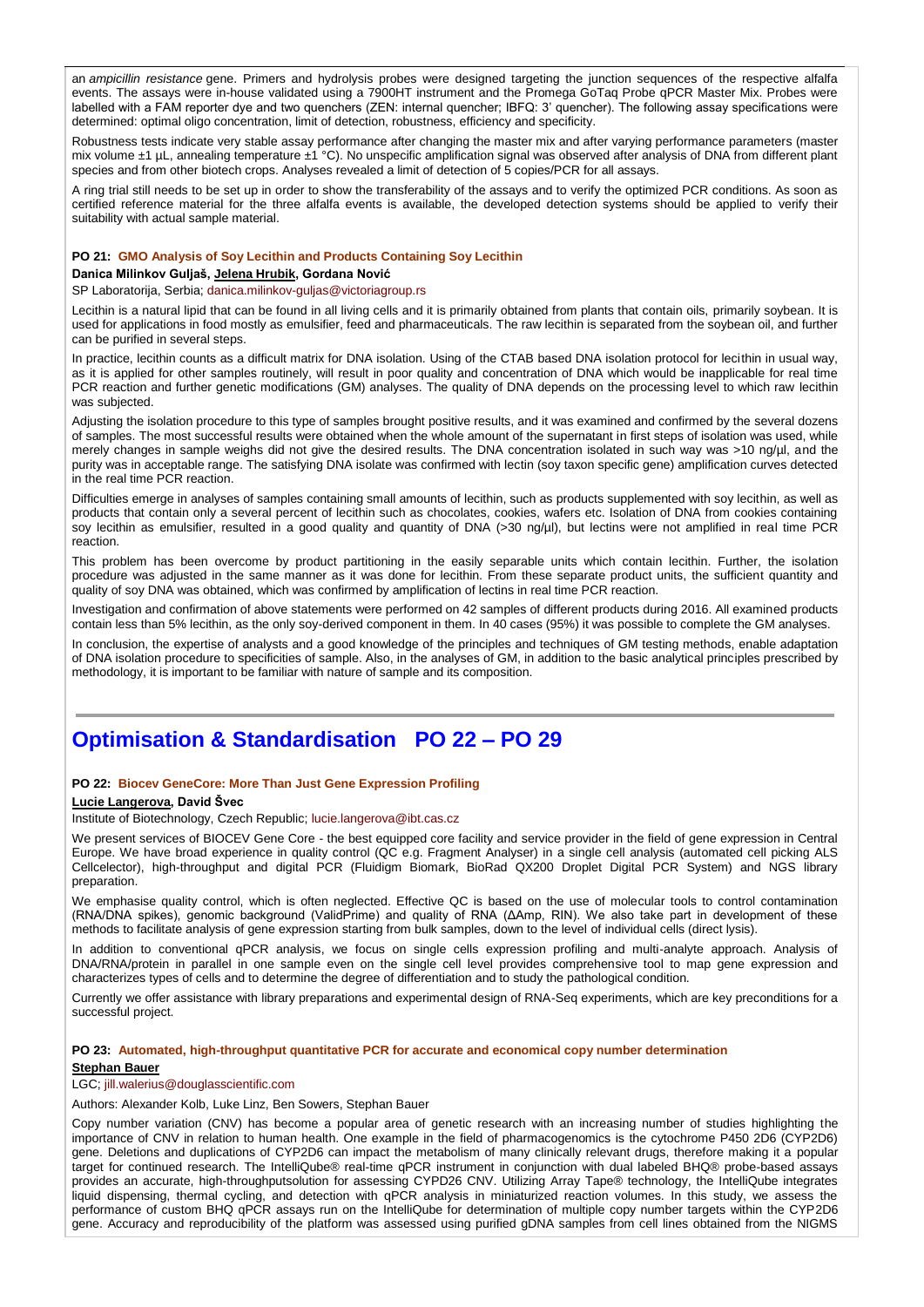Human Genetic Cell Repository at the Coriell Institute for Medical Research. Copy number results were compared to previously published literature. The results demonstrate that the IntelliQube, when used in conjunction with BHQ probes, provides a powerful solution for accurate, automated, high-throughput CNV research and analysis.

## **PO 24: Comparison of Manual vs. Automated qPCR Reaction Plate Setup**

#### **Tristan J Berto, Amber Mael, Laura Simdon, Michael Herren** Gilson Inc.; [tberto@gilson.com](mailto:tberto@gilson.com)

Quantitative real time polymerase chain reaction (qPCR) is a powerful technique for detecting differences in the copy number of nucleic acids in biological samples. qPCR techniques may be paired with reverse transcription and are used for applications such as transcript expression, detection of viruses, copy number variation (CNV), food safety testing and more. Each step in the extremely sensitive qPCR procedure can potentially contribute to experimental error. Accurate and precise pipetting can minimize sources of variability. In this work we compared qPCR results for reaction plates set up using manual pipetting or automated using Gilson PIPETMAX® qPCR Assistant v1.3. PIPETMAX is a robotic pipetting workstation with motorized multichannel PIPETMAN® technology accommodating volumes from 1 to 200 μL. The system supports many types of labware including as microfuge tubes, reservoirs, strip tubes, 96 well plates and 384 well plates. The software interface, TRILUTION® micro v2.3, runs on a tablet or PC and includes wizard-style assistants that automate common laboratory procedures. PIPETMAX qPCR Assistant automates plate preparation for qPCR, including preparation of master mixes, standard curve and sample dilutions, and reaction setup. The qPCR Assistant interface guides the user through experimental parameters including selection of controls, dilution factors, and number of replicates, and primer/template combinations. qPCR Assistant generates run documentation that can be incorporated into laboratory notebooks, including master mix recipes, a detailed pipetting guide, list of labware used in the experiment, and graphical representations of reaction plate configuration. Additionally, the software generates thermocycler run files that are compatible with all major real- time PCR instruments; this permits direct import of the sample information into the thermocycler and eliminates the need for data entry at that step, resulting in significant time savings for the user while assuring traceability of the data. qPCR reactions were prepared in 384 well plates (manually or using qPCR Assistant) to assess transcript levels in a universal cDNA as well as human cDNA samples from seven tissue types. Primer pairs were chosen from a panel of pretested assays for human reference genes. Transcript levels, as assessed by Cq value, were comparable for reactions set up using manual or automated pipetting. Variance was lower for reactions prepared on PIPETMAX. PIPETMAX qPCR Assistant fits into the qPCR workflow and provide standardized and reliable methods to help labs meet the MIQE publication requirements. This easy to use automation solution delivers reproducible automated pipetting, while reducing recordkeeping errors and user- to-user variability.

## **PO 25: Opening Pandora's box – unmasking the need for a continuous sample processing control for qPCR based fecal marker analysis**

#### <u>Rita Linke</u><sup>1</sup>, Sibel Zeki<sup>1,4</sup>, René Mayer<sup>1,2</sup>, Katharina Keiblinger<sup>5</sup>, Simone Ixenmaier<sup>1,2</sup>, Robert Mach<sup>6</sup>, Regina Sommer<sup>2,7</sup>, Georg **Reischer1,8, Andreas Farnleitner1,2,3**

1 TU Wien, Institute of Chemical and Biological Engineering, Research Group Environmental Microbiology and Molecular Diagnostics 166/5/4, 1060 Vienna, Austria; <sup>2</sup>Interuniversity Cooperation Centre for Water and Health: www.waterandhealth.at; <sup>3</sup>Karl Landsteiner University of Health Sciences, Research Unit Water Quality and Health, 3500 Krems, Austria; <sup>4</sup>Department of Marine Environment, Institute of Marine Sciences and Management, Istanbul University, Istanbul, Turkey; <sup>5</sup>Institute of Soil Research, Department of Forest and Soil Sciences, University of Natural Resources and Life Sciences Vienna, Austria; <sup>6</sup>TU Wien, Institute of Chemical and Biological Engineering, 1060 Vienna, Austria; <sup>7</sup>Medical University Vienna, Clinical Institute of Hygiene and Medical Microbiology, Water Hygiene, Vienna, Kinderspitalgasse 15, Austria; <sup>8</sup>IFA Tulln, Center for Analytical Chemistry, Department of Agrobiotechnology, Working Group Molecular Diagnostics, 3430 Tulln, Austria; [rita.linke@tuwien.ac.at](mailto:rita.linke@tuwien.ac.at)

PCR based techniques for the rapid detection of trace level DNA in environmental samples have gained considerable popularity. The method of qPCR itself has become a widely used routine technology and the challenges now centre on numerous limitations of the pre- and post-assay workflows. The aim of this study was the implementation of a detailed process control for the bacterial cell filtration, DNAextraction and qPCR-performance characteristics of water samples from a habitat with a very diverse and changing matrix composition to provide a robust basis for confirmed interpretation of qPCR data. The aquatic habitat selected was Lake Neusiedl, located in the Eastern part of Austria, an important recreation area for the large urban area of Vienna. High and fluctuating levels of salt, humic acid, and suspended solids (TSS) characterize the water matrix of Lake Neusiedl. Therefore, this habitat represents a perfect model to study the basic performance characteristics of qPCR-based diagnostics on water samples with changing matrix conditions. The recovery efficiency through the processes of extraction and purification has only rarely been monitored for whole sample sets and when recovery efficiencies have been recorded they ranged from 1-100%. In our study we therefore added a filtration/extraction process control to each sample by spiking with a defined cell standard (DeTaCS). In addition, a strict evaluation of PCR-inhibition by using an internal amplification control and different dilutions for each sample was performed. DNA was extracted using a phenol-chloroform and CTAB based method. Results clearly demonstrated that inhibition of the PCR reaction played only a minor role in the samples investigated. In contrast, the presence of high amounts of (inorganic) TSS led to a complete loss of DNA during the process of DNA-extraction (i.e. recovery rates ≤1%). To test the hypothesis that the adsorption of DNA to surface-reactive matrix components during DNA-extraction was the causing mechanism, spiking experiments with different amounts of sodium pyrophosphate and salmon sperm were conducted in the laboratory. Addition of these adsorption site competitors helped to recover DNA concentrations to near control levels, however, with different effects on qPCR performance. Higher amounts of sodium pyrophosphate resulted in an inhibition of the PCR reaction. The results of the presented study impressively show the importance of using a stringent and continuous process control on a "sample-per-sample" basis. Using this approach we were able to unmask the challenges of diverse matrices of samples from a single habitat and could adapt the DNA-extraction protocol in order to get comparable qPCR results. We postulate that the herein observed challenges are rather the rule than the exception and thus propose the continuous use of a stringent filtration/extraction process control as basis for a robust quality management of qPCR-based environmental diagnostics.

#### **PO 26: Influence of PCR consumables on the accuracy of real-time PCR experiments**

## **Gerrit Gutzke, Hanna Oldfield, Emily Flowers**

### 4titude Ltd, Germany; [hannao@4ti.co.uk](mailto:hannao@4ti.co.uk)

Classical PCR and qPCR plates are one-component plates made out of polypropylene (PP). PP is the best plastic material for PCR tubes as it is chemically inert and allows for the production of ultra-thin tube walls which is important for fast temperature transfer. While PP has become the standard material for PCR consumables some of its properties question its suitability for applications like qPCR and NGS:

The material characteristics of PP exhibit a Vicat Softening Temperature (VST) of 90°C and a coefficient of thermal expansion of 180x10<sup>-</sup>  $6$  K<sup>-1</sup> which are potential weaknesses for its usage at typical (q)PCR temperatures.

When used for (q)PCR, not only do the plates soften during the denaturation step, but measurements also show that the plates expand by up to 2mm in the diagonal plane (from room temperature to 95°C) and they shrink again as the temperature decreases. Therefore, the plate will undergo expansion and contraction in every cycle, placing significant tension on the plate seals. As a result, contact between the seal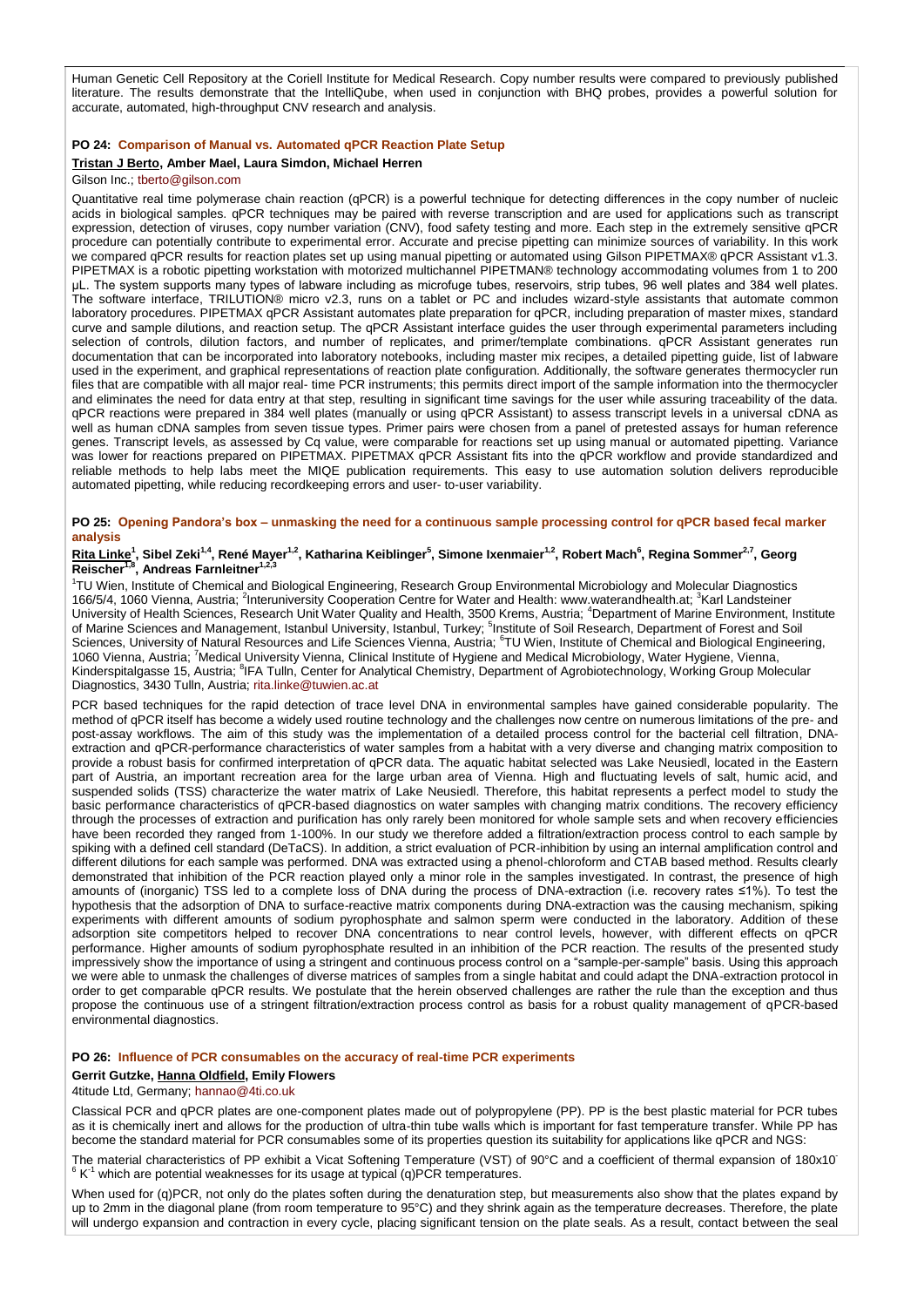and plate will be particularly weakened in the corner positions and outer rows leading to evaporation from the plate in these areas, while centre wells will only be affected minimally. This differential evaporation effect is especially eminent when adhesive seals are used (as opposed to heat seals).

Evaporation has a significant effect on the reaction conditions resulting in noticeable effects, especially for qPCR. Identical samples can exhibit significant differences in their Ct values, depending on their position on the plate. This often remains unnoticed as triplicates are typically placed in neighbouring wells which are affected by similar levels of evaporation.

A solution to the problem of evaporation related qPCR inaccuracies is the usage of two-component plates. These plates consist of tubes made out of PP but a frame made out of polycarbonate (PC). PC does not show significant temperature-dependant expansion and contraction as the VST of this material is 147°C and the coefficient of thermal expansion is 70x10<sup>-6</sup> K<sup>-1</sup>.

#### **PO 27: Cell-free DNA assessment for clinical purposes: optimization of blood collection and DNA extraction methodologies**

## **Jos Drabbels, Berit Kemps, Marijke Spruyt, Frans Claas, Michael Eikmans**

Leiden University Medical Center, The Netherlands; [j.j.m.drabbels@lumc.nl](mailto:j.j.m.drabbels@lumc.nl)

**Background:** Assessment and characterization of circulating, cell-free (cf)DNA is a promising tool in various clinical settings, including prenatal diagnosis, detection of metastasizing tumors, and detection of rejection after organ transplantation. The reliability of this tool depends on the specificity by which the low-frequency genotype (either fetal-, tumor- or donor-organ-specific) can be quantified within the total circulating DNA pool of the host. Reliable assessment of cfDNA content first requires optimization of the protocol.

**Methods:** We collected blood of healthy volunteers in different anti-coagulant tubes (Heparin, Citrate, regular EDTA, EDTA-Streck, PAXgene), and incubated for several time periods (0h, 24h, 48h) before cfDNA extraction using the genomic (g)DNA blood mini kit or circulating nucleic acid (CNA) kit (both from Qiagen) from the plasma. Total DNA yields were determined by a Qubit fluorometer, and HCK gene copies were quantified by digital droplet PCR.

**Results:** The use of the CNA kit resulted in an average 2.1-fold higher cfDNA yield (~5.5 ng per mL of plasma) compared to the gDNA kit. The type of blood tubes used and prolonged blood incubation may cause release of gDNA from the patient's nucleated blood cells, thereby possibly affecting specificity in detecting low frequency targets. With Streck and PAXgene tubes, DNA yields remained constant between 0 and 48 hours blood incubation (1.2  $\pm$  0.4 fold). The use of Heparin tubes resulted in the highest increase (24h: 16.4  $\pm$  19.0 fold; 48h: 46.2  $\pm$ 70.8 fold), whereas EDTA tubes resulted only in a slight fold increase after incubation (24h:  $1.7 \pm 0.1$  fold; 48h:  $3.4 \pm 0.5$  fold).

**Conclusion:** The specialized CNA kit gives enhanced cfDNA yields and is preferred for downstream processing of blood plasma. Results for Streck and PAXgene confirm that these preservant-containing tubes prevent gDNA release from white blood cells. Regular EDTA tubes may offer a cost-effective alternative for cfDNA analysis of blood plasma, processed within 24 h, which already has been archived in laboratories.

#### **PO 28: Compatibility of Magnetic Nanoparticles with Polymerase Chain Reaction**

### **Ayse Beyza Aysan<sup>1</sup> , Zdeněk Knejzlík1,2, František Štěpánek<sup>1</sup>**

<sup>1</sup>University of Chemistry and Technology, Prague, Czech Republic; <sup>2</sup>Institute of Organic Chemistry and Biochemistry of the Czech Academy of Sciences of the Czech Republic; [aysana@vscht.cz](mailto:aysana@vscht.cz)

Nanoscale materials have seen a rapid increase in interest for the area of biotechnology and biomedicine. An important class of nanomaterials is nanoparticles based on magnetic materials, which can be manipulated by an external alternating magnetic field. Owing to their exceptional properties they serve promising biomedical application such as a contrast agent for magnetic resonance imaging (MRI), drug/gene carriers for targeted drug/gene, therapeutic agents for hyperthermia, or tissue repair. The modelling and the mimicking of<br>biochemical processes that combine nanoparticles is a new and interesting area of researc

The aim of this work is to design and implement microscopic biochemical reactors, in the form of cell-sized capsules that can perform biochemical reactions such as the reproduction and amplification of nucleic acids *in vitro* through the polymerase chain reaction (PCR) and be controllable remotely in a contactless way. Magnetic iron oxide nanoparticles (MNPs) which act as the local source of heating by exposing to an RF alternating magnetic field are combined with the PCR mixture (DNA template, enzyme, primers, dNTPs, etc.) within core-shell capsules. In this specific contribution, we present an investigation of the compatibility of the MNPs with the PCR reaction components and identify the relevant conditions for effective PCR even in the presence of high concentrations of MNPs.

MNPs were fabricated successfully<sup>[4]</sup> with various types of functional groups including sodium citrate dehydrate (Na<sub>3</sub>C<sub>6</sub>H<sub>5</sub>O<sub>7</sub>.2H<sub>2</sub>O), dextran 70 (from Leuconostoc spp., approx. Mw 70 kDa), 3-aminopropyl-triethoxysilane (APTES) and characterized in terms of concentration, size distribution, surface morphology, and radiofrequency heating ability. The response to the RF alternating magnetic field is proportional to the size and concentration of the nanoparticles. Results have shown that dextran coated MNPs were stable in the PCR reaction mixture even in high concentration while the remaining types formed aggregates. Future experiments are focused on dextran coated MNPs in sufficiently high concentrations to achieve the required PCR temperature by exposure to an RF alternating magnetic field.

#### **References**

- 1. Mahmoudi M., Sant S., Wang B., Laurent S., Sen T., 2011, Superparamagnetic iron oxide nanoparticles (SPIONs): Development, surface modification and applications in chemotherapy, Advanced Drug Delivery Reviews, 63, 24-46
- 2. Farokhzad O.C., and Langer R., 2009, Impact of Nanotechnology on Drug Delivery, ACS Nano, 3(1), 16-20
- 3. Gupta A.K., and Gupta M., 2005, Synthesis and surface engineering of iron oxide nanoparticles for biomedical applications, Biomaterials, 26, 3995-4021
- 4. Aysan A.B., Knejzlík Z., Ulbrich P., Šoltys M., Zadražil A., Štěpánek F., Effect of surface functionalisation on the interaction of iron oxide nanoparticles with polymerase chain reaction, Colloids and Surfaces B: Biointerfaces, in press (2017)

## **PO 29: Conception And Optimization Of A Detection Method Of Filovirus Species By Combining The Use Of Inosines And HRM Analysis.**

## **Graziella Penot, Laure Barbier, Charles Chapus, Thomas Poyot**

IRBA, France; [thomas.poyot@intradef.gouv.fr](mailto:thomas.poyot@intradef.gouv.fr)

Our institute develops dual research to respond both to the armed forces and to the civilian uses. Different research programs are thus conducted in the field of Nuclear Biological Chemical (NBC) risks. Our unit is a core facility that offers various molecular biology tools, with the associated technical expertise. We also develop innovative research programs, linked to the NBC fields. The aim of this study was to develop an original method to quickly detect and identify viral species, in a small biological sample. More precisely, we focused on the detection of a Filovirus species, in a case of a suspect viral haemorrhagic fever. We have tried to design a pan Filovirus PCR primer pair which can detect all selected Filovirus species, by using "universal base", inosine or 5-nitroindole and the High Resolution Melting curves analysis. The different primers designed were then tested on a synthetic sequence.

The first step was to find the best zones on 5 Ebola genus species and 4 Marburg genus species to design these pan Filovirus primers. The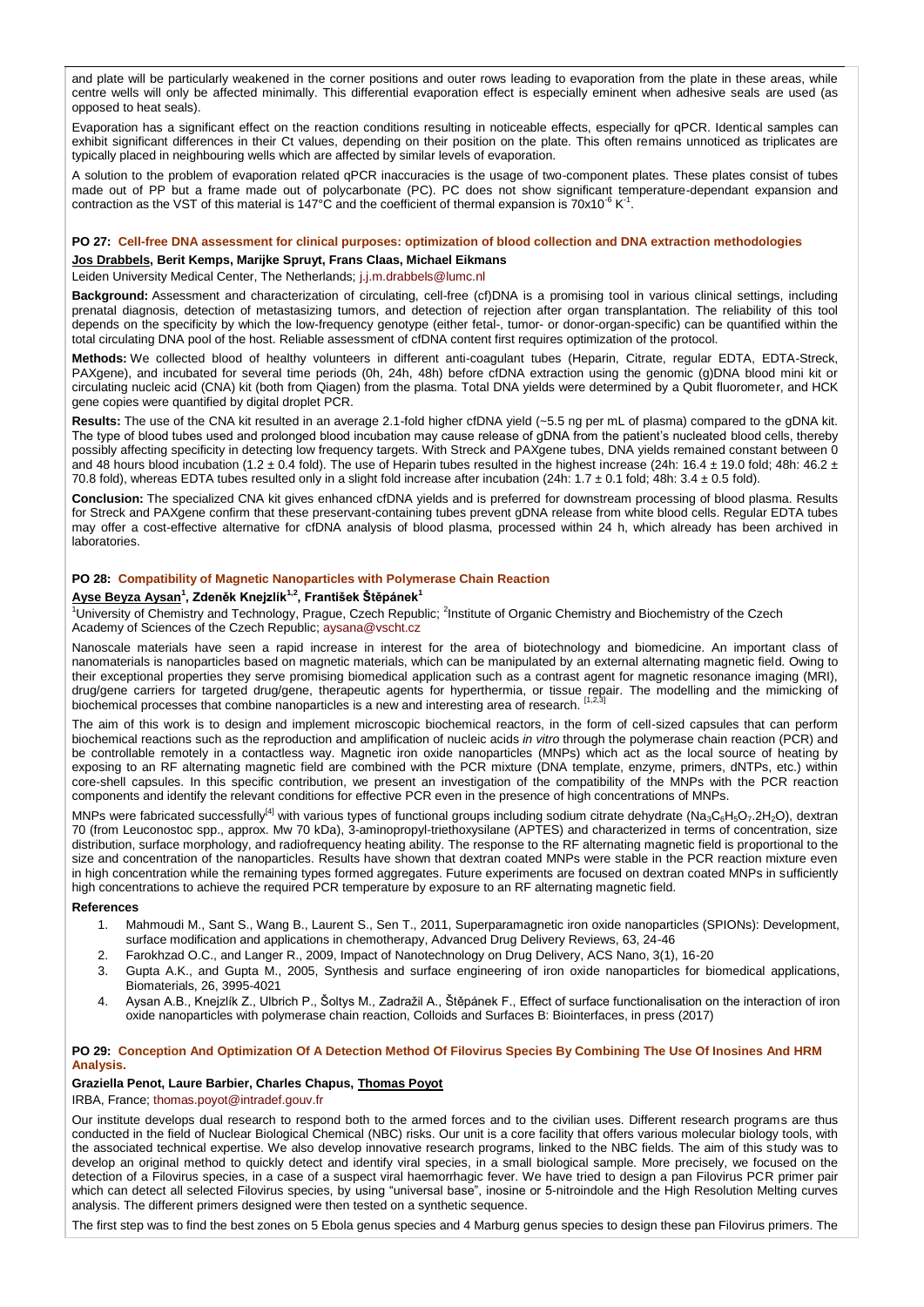Filoviridae family presents a 19 kb genome, in the form of a linear single stranded RNA, that codes for seven genes. If the functional homology is strong, the nucleotide homology is quite low. Only 2 homology zones were found to be compatible with the design of universal primers. We have designed two pairs of primers (for an average size of 20 nucleotides), where 5 to 8 bases were replaced by a "universal base" : inosine or 5-nitroindole.

The second step was to test and validate these primers pairs. It has soon appeared that the primers containing 5-nitroindole did not allow any amplification. Several steps of optimization and adaptation were necessary to obtain a valid and reliable amplification for primers containing inosines. We began to test these optimizations on one species : ZEBOV, in order to get reliable amplification. Once an optimized condition was defined, we applied it to all the species. It appeared that the primer pairs containing less inosine bases gave better amplification than the other. This condition allowed to amplify all species, even if the Tm profiles were not perfectly reproducible for all of them.

In order to improve the reproducibility and the sensibility, another strategy was chosen : testing a semi nested PCR. It consists in a first PCR of 35 cycles to preamplify all matrices, followed by a second PCR on these diluted products. With this new strategy, we obtained an increased sensibility and a better reproducibility.

In conclusion, the use of inosine in PCR primers allows to amplify all selected Filovirus species. Further investigations are necessary to carry out this detection strategy.

## **Advanced Molecular Diagnostics PO 30 – PO 43**

**PO 30: Evaluation of SNPs based on DNA extracted from urine as part of the development and use of a kit of non-invasive biomarkers to monitor respiratory health of young children**

**Sarah Nauwelaerts1,2, Koen De Cremer<sup>2</sup> , Alfred Bernard<sup>3</sup> , Nancy Roosens<sup>1</sup> , Sigrid De Keersmaecker<sup>1</sup>**

<sup>1</sup>Platform Biotechnology and Molecular Biology DO Expertise, service provision and customer relations, Scientific Institute of Public Health, Brussels, Belgium; <sup>2</sup>Health and Environment DO Food, medicines and consumer safety, Scientific Institute of Public Health, Brussels, Belgium; <sup>3</sup>Louvain Centre for Toxicology and Applied Pharmacology, Université Catholique Louvain Woluwe, Brussels, Belgium; [sarah.nauwelaerts@wiv-isp.be](mailto:sarah.nauwelaerts@wiv-isp.be)

Respiratory health of children is among the priorities of environmental health programs. Both genetic and environmental factors are affecting the children's likelihood to develop respiratory diseases. Monitoring exposure, effect and susceptibility in children's cohorts, using biomarkers is of critical importance for health care management purposes, public health decision making, and primary prevention activities.

The most commonly used source of biomarkers is serum but it requires blood sampling, which for ethical and practical reasons is not feasible in most epidemiological studies involving young children. Therefore, using non-invasive biomarkers like nasal lavage fluid (NALF) or urine is a necessary alternative for monitoring their respiratory health. NALF reflects upper airways alterations found in nasal epithelium while changes occurring in the deep lung are only accessible through the urine as a source of protein biomarkers. Some studies have associated genetic polymorphisms to the development of hypersensitivity response or sickness. Furthermore, few prospective studies have investigated how epigenetics affected by environmental exposure influences the health response. Future biomonitoring studies should integrate all proteinaceous, genetic and epigenetic aspects to optimize the use of health biomarkers and consequently to reduce the potential risk of respiratory disorders for substrata of the population.

Our study involves an existing biobank of 850 non-invasive samples (NALF & urine) coming from 5-years old children linked with a questionnaire including data of environmental and lifestyle factors and respiratory health data. Currently, specific genetic modifications correlated with the development of asthma are being measured in the children's biobank. Following the DNA extraction from urine, real-time PCR, is being used for the detection of DNA polymorphisms (e.g SNP CC16 A38G). Statistical analysis will be performed to correlate frequencies of the SNPs with risks of allergic sensitization of children. In a second stage, protein biomarkers (e.g. CC16) related to respiratory health will be measured with the MRM-technology. Additionally, epigenetic modifications potentially related to adaptive response to environmental insults or to respiratory health will be explored. These will include gene methylation and the expression of miRNAs. Exosome isolation from NALF and urine will be explored in order to "concentrate" potentially unquantifiable or undetectable biomarkers.

The final goal of this project is to design a kit of non-invasive protein, genetic and epigenetic biomarkers for allowing a better survey and diagnosis of the respiratory health of children at an early stage. This information is necessary to support a pro-active public health policy with the aim of improving respiratory health of children, and hence of older people with emerging health disorders which are suspected to have their origin in young children.

#### **PO 31: Modaplex, a novel technology for the multiplex analyses of CpG and miRNA signatures in a single qPCR run**

## **Diana Alejandra Grohme<sup>1</sup> , Kerstin Korn<sup>1</sup> , Juliane Rothe<sup>2</sup> , Ruth Merkle<sup>3</sup> , Rongxi Yang<sup>3</sup>**

<sup>1</sup>Biotype Innovation GmbH, Moritzburger Weg 67, 01109 Dresden, Germany; <sup>2</sup>Biotype Diagnostic GmbH, Moritzburger Weg 67, 01109 Dresden, Germany; <sup>3</sup>Department of Gynecology and Obstetrics, University Women's Hospital of Heidelberg, 69120 Heidelberg, Germany; [d.grohme@biotype-innovation.com](mailto:d.grohme@biotype-innovation.com)

**Background:** As the hallmark of cancer, DNA methylation is known to be widely involved in the processing of cancer. microRNAs are a group of small RNAs which can moderate the expression of mRNAs, and thus involved in cancer related pathways. Although, there are currently several techniques available to analyse DNA methylation and miRNAs, most of them are based on singleplex measurements. The development of biomarkers using multiple DNA methylation and miRNA signatures calls for a reliable multiplex method that can analyse several DNA methylation sites and miRNAs in a single platform. Here, we present the Modaplex technique, a novel and sensitive multiplex technology, which allows for a simple and rapid interrogation of the methylation status of four CpG sites and the relative quantification of four miRNAs simultaneously in a single PCR run.

**Methods:** For relative quantification 1) a CpG multiplex assay including one control for highly methylated status and one bisulfite conversion control was designed to amplify methylated and non-methylated genomic DNA, and 2) an assay for amplifying miRNA as well as two reference miRNAs and one miRNA degradation control was developed. The universal run protocol allows both assays to be run simultaneously using the QIAGEN Modaplex Technology.

**Results:** The Modaplex Methylation Assay\* was designed for relative quantification of the amount of methylated vs. non-methylated DNA for four relevant CpG sites. Assay capability to detect the methylation status was determined using bisulfite converted methylated and nonmethylated DNA from human blood. The Modaplex miRNA Assay\* is also a relative quantification assay, which determines the expression of four miRNA markers. In order to test the capability of the miRNA assay, miRNAs from cell lines and human plasma/blood were used. First performance characteristic studies involving amplification efficiency, and limit of detection of both assays were carried out on human sample material.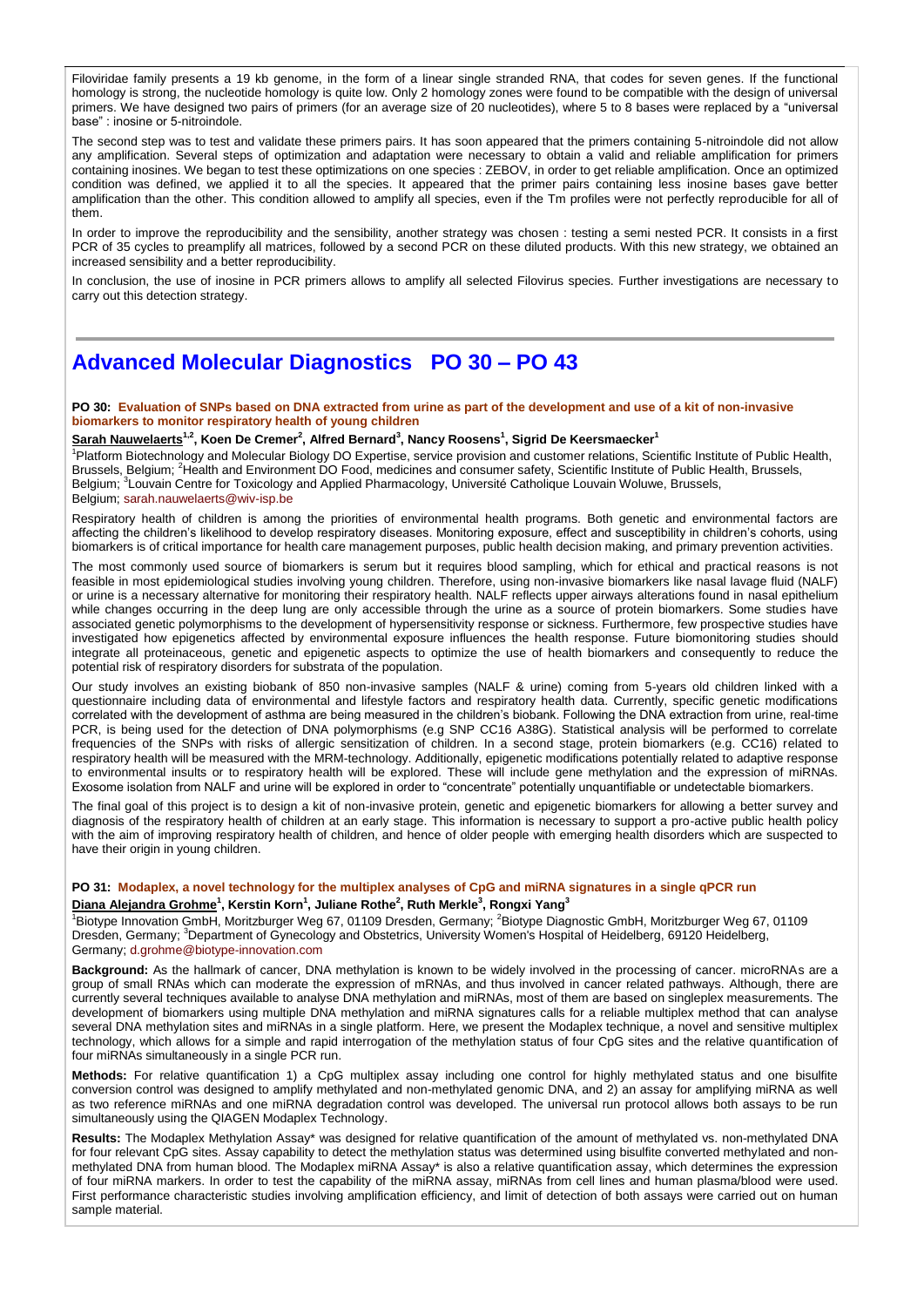**Conclusion**: The discovery of an altered epigenetic status such as DNA methylation and miRNA expression during carcinogenesis might provide new markers for diagnosis. Development of a single platform that can simultaneously analyse multiple methylation sites and miRNA expressions with a fast turnaround time has the potential to facilitate diagnostical and therapeutical clinical research.

\*Modaplex Methylation and miRNA Assays are for Research Use Only. Not for clinical diagnostic use.

#### **PO 32: Molecular Diagnosis of Toxoplasmosis in Serologically Positive Pregnant Women**

#### **Ouassila Aouacheri<sup>1</sup> , Hajira Berredjem<sup>1</sup> , Meryem Benlaifa<sup>1</sup> , Rafika Bardi<sup>2</sup>**

<sup>1</sup>Applied Biochemistry and Microbiology Laboratory, Department of Biochemistry, Faculty of Sciences, Badji Mokhtar UniversityAnnaba, Algeria; <sup>2</sup>Laboratory of Immunology, EPS Charles Nicolle, Tunis.; [aouacheriwa@yahoo.fr](mailto:aouacheriwa@yahoo.fr)

Recent acquired *T.gondii* infection is a serious problem in pregnant women which present a high risk of *Toxoplasma* transmission to the fetus with serious damages. Serological diagnosis relies on the detection of anti-*Toxoplasma* immunoglobulin; however, serology may be unreliable especially when serological testing for IgG/IgM antibodies fail to differentiate between a recent and a past infection. In this case, we rely on PCR technique.

The purpose of this study was to compare serology assay and PCR using B1 gene for the early detection of *T. gondii* in pregnant women. Sera samples were collected from 85 pregnant women and measured by Elisa for specific IgG and IgM antibodies. DNA was extracted from 17 PBL samples and then amplified by PCR. A total of 41 out of 85 women was seropositive : 24 (58.53%) were IgG+/IgM- and 17 (41.46%) were IgG+/IgM+. PCR assay contribute to confirm toxoplasmic infection and detected *Toxoplasma* DNA in 4 women presenting IgG+/IgM+. All samples from control patients were negative. This study demonstrates the usefulness of the PCR in the diagnosis of toxoplasmosis pregnant women. This method may be suitable for routine screening of *T.gondii* infection in the clinical laboratory in association with serological tests.

#### **PO 33: qRT-PCR Methods to evaluate the seasonal variations of relative expression of testicular LhcgR mRNA in adult male Libyan Jird (***Meriones libycus***)**

## **Radia Boufermes**

## BADJI Mokhtar University of Annaba, Algeria; [boufermes@yahoo.fr](mailto:boufermes@yahoo.fr)

The real time quantitative PCR was used to investigate the seasonal variations of testicular LhcgR mRNA expression in desert rodent (*Meriones libycus*) during the breeding and non breeding seasons. We used the relative SYBR Green compared to endogenous gene beta actin expression method. This technique was used for the first time to evaluate gene expression level in this species. The<br>relative LhcgrmRNA expression level was higher during non breeding season (2.10 x 10<sup>-3</sup> ± 0.35 x 1 (0.92 x 10<sup>-3</sup> ± 0.15 x 10<sup>-3</sup>), (p<0.05). Q.RT-PCR gave us the sensitive rate of gene expression to study the seasonal variations of LhcgR expression in Libyan Jird.

#### **PO 34: Real Time PCR to Evaluate the Effect of the N-Acylsulfonamide Bis-oxazolidin-2-ones on** *Toxoplasma gondii's* **Infected Swiss Mice**

#### **Hajira Berredjem<sup>1</sup> , Meryem Benlaifa<sup>2</sup> , Radia Buasla<sup>3</sup> , Malika Berredjem<sup>3</sup> , Rafika Bardi<sup>4</sup>**

1<br><sup>1</sup>University of Badji Mokhtar, Department of Biochemistry, Laboratory of Applied Bio-chemistry and Microbiology, Annaba, Algeria; <sup>2</sup>University of Badji Mokhtar, Department of Biology, Laboratory of Cell Toxicology, Annaba, Algeria; <sup>3</sup>University of Badji Mokhtar, Laboratory of Applied Organic Chemistry, Synthesis of Biomolecules and Molecular Modelling Group, Annaba, Algeria; <sup>4</sup>Laboratory of Immunology, EPS Charles Nicolle, Tunis; [h\\_berjem@yahoo.fr](mailto:h_berjem@yahoo.fr)

*Toxoplasma gondii (T.gondii)* is a significant cause of congenital disease and an important AIDS opportunistic pathogen. Current available drugs do not give satisfactory results and often have only a static and several adverse side effects. The need to develop and evaluate new drugs is critical. The purpose of this study is to investigate the *in vivo* effect of two new chiral N-acylsulfonamide bis-oxazolidin-2-ones (BOSP and BOSV) on *T.gondii*'s infected Swiss mice. The anti-T.gondii RH strain activities of the new molecules were investigated in mice after molecules treatment at different concentrations by using a real-time PCR-based assay for the detection and quantification of the parasite. Oligonucleotide primers and a fluorescence-labeled TaqMan probe were used to amplify the *T. gondii* B1 gene. *Toxoplasma*specific DNA was demonstrated in all samples from infected mice. The parasite quantity showed that BOSP molecule has better effect<br>(0,78.10<sup>3</sup> ± 0,27) than BOSV one (1,83.10<sup>3</sup> ± 0,19) but did not completely inhibit the pa infection. These findings suggest continuous parasite replication despite the treatment. In conclusion, our results showed a promising treatment effect of the tested molecules. Otherwise, the present study revealed that concentration and duration of tested molecules treatment are major factors that influence the course of *Toxoplasma* infection in infected mice.

## **PO 35: A Quantitative Real-Time PCR For Pharmacokinetic Analysis Of The Immunotherapeutic TLR9 Agonist Lefitolimod Detlef Oswald<sup>1</sup> , Kerstin Kapp<sup>1</sup> , Burghardt Wittig<sup>2</sup> , Manuel Schmidt<sup>1</sup>**

<sup>1</sup>MOLOGEN AG, Germany; <sup>2</sup>Foundation Institute Molecular Biology and Bioinformatics, Freie Universität Berlin; [oswald@mologen.com](mailto:oswald@mologen.com)

**Background:** Lefitolimod (MGN1703) is a synthetic DNA-based TLR9 agonist that serves as an immune surveillance reactivator (ISR) in immune-oncology and infectious diseases. It is currently tested in several clinical trials, of which a pivotal phase III trial for first line maintenance treatment of patients with metastatic colorectal carcinoma is the most advanced. To analyze the pharmacokinetic (PK) profiles in different species during preclinical and clinical development processes a hydrolysis probe qPCR was developed and successfully employed.

**Methods:** A hydrolysis probe qPCR was developed and validated for lefitolimod, a dumbbell-shaped covalently-closed molecule with two identical single-stranded loops linked by a palindromic double-stranded stem and an overall size of only 116 nucleotides. To avoid variation in efficacy of sample preparation due to the short and covalently-closed DNA molecule, serum or blood samples of different species were used directly for qPCR without any purification or extraction steps. The small size of lefitolimod but also the identical single-stranded loops connected by a double-stranded stem with a palindromic sequence posed difficult challenges for qPCR. In addition possible negative influences from serum or blood components had to be avoided.

**Results:** Despite the above described challenges a reliable assay could be developed and validated. PK measurements of lefitolimod in animal toxicity studies and a phase 1 clinical trial with healthy volunteers (MGN173-C4) were performed. The quantitative determination of lefitolimod was possible with high intra-assay precision and accuracy. The inter-assay precision and accuracy was established by analyzing 6 QC sets together with a complete set of calibration standards at 3 different days. The results show that the determination of lefitolimod is<br>possible with high inter-day accuracy and precision as well. Linearity is given ng/ml). In human serum samples from the MGN1703-C04 trial standard PK parameters could be determined: The mean C<sub>max</sub> was 189 ± 101 ng/mL (range: 53.4 to 449 ng/mL) and the mean AUC<sub>0-t</sub> was 5001  $\pm$  2518 ng•hr/mL (range: 1264 to 10984 ng•hr/mL). Although there was a moderately wide range in the C<sub>max</sub> and AUC<sub>0-t</sub> values, the T<sub>max</sub> and t<sub>1/2</sub> were similar for all subjects. T<sub>max</sub> ranged from 8 to 16 hours,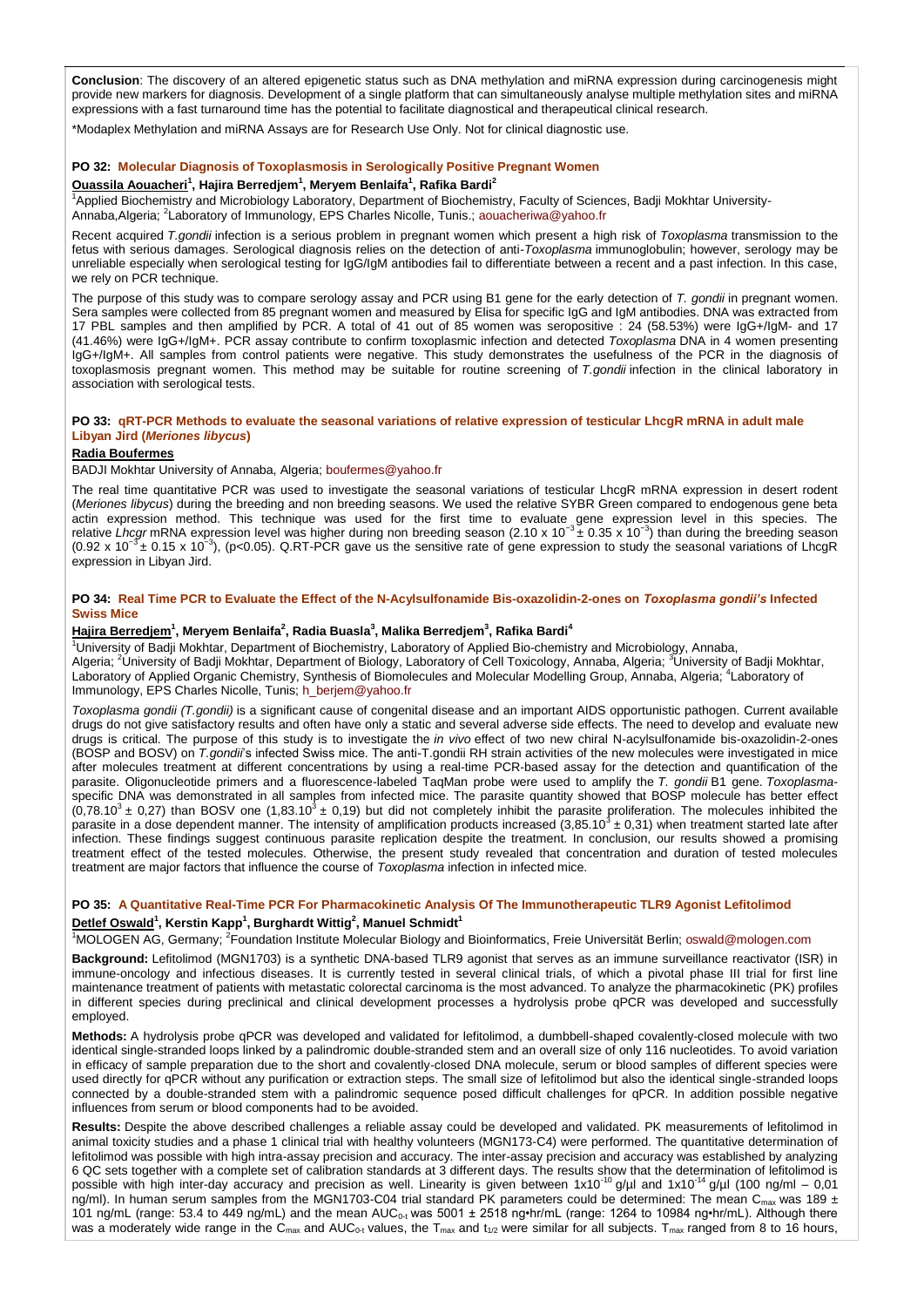with a median of 14 hours. The values for  $t_{1/2}$  ranged from 9.36 to 17.9 hours, with a median of 12.7 hours.

**Conclusions:** The data show that the hydrolysis probe qPCR method is able to analyze PK parameters of the short, dumbbell-shaped and covalently-closed DNA-based TLR9 agonist lefitolimod from serum or blood samples of different species during preclinical and clinical development.

#### **PO 36: Expression and Localization of the Thrombospondin Family Members During Corpus Luteum Formation and Function in the Bovine Ovary**

#### **Bajram Berisha1,2, Dieter Schams<sup>2</sup> , Daniela Rodler<sup>3</sup> , Fred Sinowatz<sup>3</sup> , Michael W. Pfaffl<sup>2</sup>**

<sup>1</sup> Faculty of Agriculture and Veterinary, University of Prishtina, Prishtinë, Kosovo.; <sup>2</sup>Institute of Animal Physiology and Immunology Weihenstephan, Technical University of Munich, Freising, Germany.; <sup>3</sup>Institute of Anatomy, Histology and Embryology, Ludwig Maximilian University of Munich, Munich, Germany.; [berisha@wzw.tum.de](mailto:berisha@wzw.tum.de)

The objective of this study was to characterize the expression patterns and localization of the thrombospondin family members (THBS1, THBS2) and their receptors (CD36 and CD47) in bovine corpus luteum (CL). First, the corpus luteum (CL) was assigned to the following stages: days 1-2, 3-4, 5-7, 8-12, 13-16 and >18 of the estrous cycle and of pregnancy (month 1-2, 3-4, 6-7 and > 8). Second, the corpora lutea were collected by transvaginal ovariectomy before and 0.5, 2, 4, 12, 24, 48 and 64 h after inducing luteolysis by injecting a prostaglandin F2alpha (PGF) analog. The mRNA expression of examined factors was measured by RT-qPCR, steroid hormone concentration by EIA, and localization by immunohistochemistry. The mRNA expression of THBS1, THBS2, and CD47 in the CL during the estrous cycle was high, but decreased significantly during pregnancy. After induced luteolysis, thrombospondins increased significantly to reach the maximum level at 12 h for THBS1, 24 h for THBS2, and 48 h for CD36. The temporal expression and localization pattern of the thrombospondins and their specific receptors in the bovine corpora lutea during the different physiological phases of the estrous cycle and induced luteolysis appear to be compatible with their inhibitory role in the control of ovarian angiogenesis

#### **PO 37: Gene Expression Signatures Of Bovine** *In Vitro* **Embryos Produced At The Air-liquid Interphase On Oviduct Epithelial Cells**

## **Vera A. van der Weijden<sup>1</sup> , Shuai Chen<sup>2</sup> , Susanne E. Ulbrich<sup>1</sup> , Jennifer Schoen<sup>2</sup>**

<sup>1</sup>ETH Zurich, Animal Physiology, Institute of Agricultural Sciences, Switzerland; <sup>2</sup>Leibniz Institute for Farm Animal Biology, FBN Dummerstorf, Germany; [vera.vanderweijden@usys.ethz.ch](mailto:vera.vanderweijden@usys.ethz.ch)

Ongoing development in the field of *in vitro* culture (IVC) methods for embryos is driven by increasing knowledge of the effects of IVC conditions on offspring. Besides morphological alterations, several studies have shown aberrant gene and protein expression by comparing *in vivo* and *in vitro* developed embryos. A novel embryo culture system where embryos are co-cultured without IVC medium on differentiated bovine oviductal epithelial cells (BOEC) is hypothesised to resemble more closely the *in vivo* situation than conventional IVC. In the present study, we evaluated the gene expression of development-related genes to analyse the effect of embryo co-culture with BOEC. Embryos developed under serum-containing *in vitro* conditions (IVC-S), in a commercial serum-free medium (IVC-SF), or in a coculture system with BOEC (IVC-BOEC) until the 8-cell (n= 3 pools of five embryos per group) and the blastocyst stage (n= 6 per group), respectively. The gene expression of pools of 8-cell embryos, and single blastocysts was assessed using a 48.48 Dynamic Array™ on a Biomark HD instrument. Target genes were selected based on published transcriptomics and RT-qPCR data of developing bovine embryos. Clustering of the embryos by developmental stage was confirmed by principle component analysis, where there was no indication of a culture condition-induced effect. At each developmental stage, nine differentially expressed genes were detected by comparing IVC-S, IVC-SF, and IVC-BOEC embryos. At the 8-cell stage, the expression of CDH1 and NOS2 (4.8- and 1.8-fold upregulated in IVC-BOEC vs IVC-S, respectively) indicates an interaction of embryos with BOEC. The expression of APEX1 (2.1-fold upregulated in IVC-SF vs IVC-S) demonstrates the adverse effect of culturing embryos under serum conditions. This is in concordance with the expression of BAX (2.5- and 3.2-fold upregulated in IVC-BOEC vs IVC-S and IVC-SF, respectively), PLAGL1 (3.4- and 2.4-fold upregulated in IVC-BOEC vs IVC-S and IVC-SF, respectively), and SMPD2 (3.1-and 2.8-fold downregulated in IVC-SF vs IVC-S and IVC-SF, respectively). Blastocysts also displayed support of the BOEC, given the expression of CCL26 (2.6-fold upregulated in IVC-BOEC vs IVC-S), CDH1 (2.1-fold upregulated in IVC-BOEC vs IVC-SF), and NID2 (4.4- and 6.5-fold downregulated in IVC-BOEC vs IVC-S and IVC-SF, respectively). Similar to the 8-cell embryos, the serum conditions altered gene expression of genes involved in metabolism. In the blastocysts, this is reflected by differential gene expression of GLUT-5 (2.3- and 2.7-fold downregulated in IVC-SF vs IVC-S and IVC-SF, respectively), SREBP1 (1.9- and 2.3-fold upregulated in IVC-BOEC vs IVC-S and IVC-SF, respectively), and CYP51A1 (3.2-fold downregulated in IVC-BOEC vs IVC-S). Collectively, the findings show distinct gene expression patterns in response to the environment of the early developing embryo, underlining the plasticity of the embryo during this critical developmental phase.

**PO 38: Deregulated Genes in Hematopoietic Stem Cells Isolated from Spleen and Peripheral Blood of Patients with Myelofibrosis** <u>Paolo Catarsi</u><sup>1</sup>, Francesca Cordero<sup>2,4</sup>, Giulio Ferrero<sup>2,3,4</sup>, Marco Beccuti<sup>4</sup>, Valentina Poletto<sup>1</sup>, Elisa Bonetti<sup>1</sup>, Laura Villani<sup>1</sup>,<br>Margherita Massa<sup>5</sup>, Gabriela Fois<sup>1</sup>, Rita Campanelli<sup>1</sup>, Umberto Magrini<sup>1</sup>,

<sup>1</sup>Center for the Study and Treatment of Myelofibrosis, Biotechnology Research Area, Fondazione IRCCS Policlinico "San Matteo",Pavia, Italy; <sup>2</sup>Center for Molecular Systems Biology, University of Turin, Turin, Italy; <sup>3</sup>Department of Clinical and Biological Sciences, University of Turin, Turin, Italy; <sup>4</sup>Department of Computer Science, University of Turin, Turin, Italy; <sup>5</sup>Biotechnology Research Area, Fondazione IRCCS Policlinico "San Matteo",Pavia, Italy; [p.catarsi@smatteo.pv.it](mailto:p.catarsi@smatteo.pv.it)

An important issue in myeloproliferative diseases research is to test the hypothesis that the neo-angiogenesis, which is observed in spleen and bone marrow, involves endothelial cells derived from the myeloid, neoplastic clone (Rosti V. *et al.* Blood 2013). In this study we analyzed the gene expression profile in CD34+ hematopoietic cells from the spleen and peripheral blood of patients with myelofibrosis (MF) and healthy individuals (HI). The analyzed transcripts were selected from literature among those that characterize the neoangiogenic gene signature and those involved in deregulated expression pathways in MF.

By using quantitative reverse transcription-PCR, we measured the expression levels of 141 targets and 5 reference genes, in CD34+ cells isolated by immunomagnetic separation from the spleen and peripheral blood of 4 patients and 3 HI. The same genes were also analyzed in circulating endothelial progenitor cells (EPCs), which were isolated from peripheral blood of 4 MF patients and 4 HI and subsequently expanded in vitro. The lists of differentially expressed genes were analyzed through several tools (i.e. STRING, ENRICHR and GSEA).

The most significant upregulated genes in CD34+ splenic cells from patients, included transcripts (*GATA1, HBB, TAL1, GATA2, PTGS1*) belonging to the molecular signature of CD34+ cells isolated from the bone marrow (BM) of patients with chronic myeloid leukemia (Diaz-Blanco E. *et al.*, Leukemia 2007). The genes *GATA1, TAL1, ITGB3, GATA2* and *PF4* were also found overexpressed in a study designed to characterize the genes essential to the development of megakaryocytes (Tenedini E. *et al.,* Blood 2004). These transcripts are part of an expression pattern characteristic for immature stem cells as well as megakaryocyte-erythrocyte progenitor cells. Another group of transcripts overexpressed in patients spleens, which includes some of the above mentioned genes (*CD34, ANGPT1, PF4, GATA2, PTGS1*), has been observed in a comparison between circulating CD34+ cells from patients with MF, and CD34+ cells isolated from the bone marrow of HI (Guglielmelli P. et al., Stem Cells 2007). Moreover, in partial disagreement with the initial hypothesis, a group of genes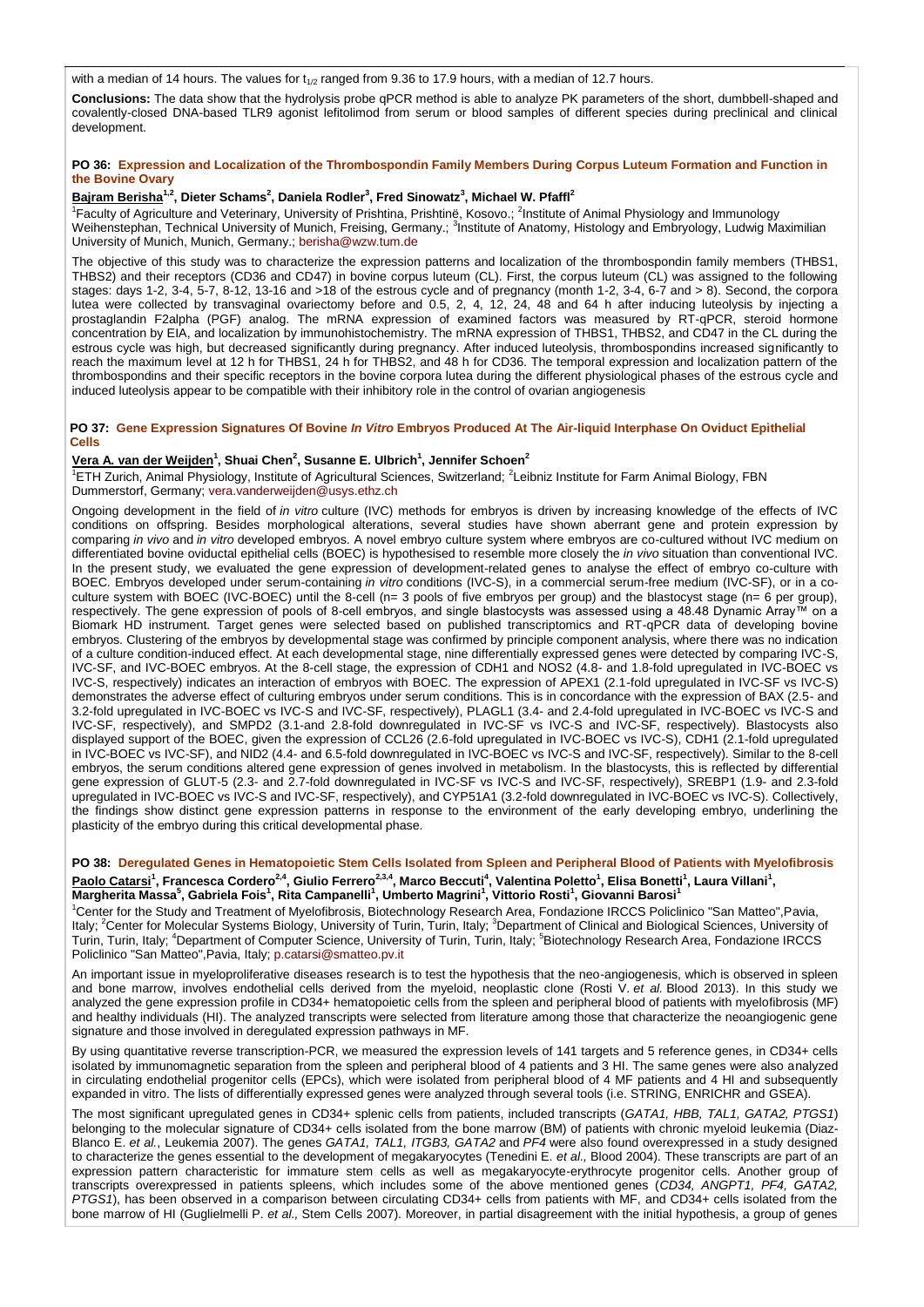implicated in vascular development (*FLT1, THBS1, FN1, CTGF, IL8, EPHA2, PROK2, LOXL2*) were found significantly underexpressed in CD34+ cells isolated from the spleen of patients compared to HI. For these reasons, we analyze the gene expression pattern in EPCs. These cells, although not belonging to the mutated clone, express hematopoietic specific transcripts linked to immunity and inflammation. We observed that the disease modifies their phenotype by increasing the expression of some genes, including *PTGS1*.

Our results point toward a model in which, in the spleen of patients with MF, an altered hematopoietic stem cell differentiation could induce an inflammation-mediated angiogenesis through the overexpression of *PTGS1* in cells of the splenic tissue.

#### **PO 39: A Microbead-based Assay for the Real-Time Detection of Multiple HPV Genotypes**

**Roy-Arne Senkel<sup>1</sup> , Claudia Deutschmann<sup>1</sup> , Werner Lehmann<sup>2</sup> , Peter Schierack<sup>1</sup> , Stefan Rödiger<sup>1</sup>**

<sup>1</sup>Brandenburg University of Technology Cottbus–Senftenberg, Senftenberg, Germany; <sup>2</sup>Attomol GmbH, Lipten,

Germany; [stefan.roediger@b-tu.de](mailto:stefan.roediger@b-tu.de)

**Background** Human papillomaviruses (HPV) infect skin cells and mucous membranes and usually cause a local cell proliferation after a successful infection. An infection with low-risk type HPV leads in most cases to benign proliferations such as epithelial cysts or skin warts. High-risk types cause lesions that may lead to the progression of malignant tumors (e.g., cervical cancer). Others have shown that HPV-DNA can be found in about 90% of all cervical carcinomas. In current diagnostics, viral DNA is detected in patient samples using the polymerase chain reaction (PCR) or DNA-hybridization assays.

**Objective:** A multiplex quantitative PCR system, which can used determine the type and approximate viral load level of HPV infections might be a valuable tool in diagnostics and fundamental research. We aimed to develop a multiplex quantitative PCR assay based on microbead encoded targets for the detection and quantification of HPV. The possible benefits are an increased sample throughput while reducing costs and effort.

**Methods** A primer/probe system for the detection of HPV was established for the microbead-based quantitative PCR of the VideoScan platform. Negative and positive controls were integrated into the assay to improve the reliability. Furthermore, the absolute quantification of HPV copies in patient samples was accomplished with the QX200 Droplet Digital™ PCR (ddPCR) system from Bio-Rad®. All data were analyzed using the *chipPCR* [1] and *MBmca* [2] packages for the R statistical computing language as described elsewhere [3,4].

**Results and Conclusion** For the HPV detection, a short conserved region (65 bp) of the L1 gene was appropriate. An absolute quantification of virus copies was made ahead of the assay establisment through a ddPCR system. The quantification and differentiation of the HPV 16 and HPV 18 genotypes was possible on the basis of sequence differences between specific hydrolysis probes, both in the liquid phase and on the micorbead-surface. An internal amplification control (Hypoxanthin-Guanin-Phosphoribosyltransferase 1) and an external extraction control (β-globin) were integrated in the assay and could be used as reliable assay controls (100% recovery rate). With this assay it was feasible to detect five different targets in one reaction. Since we used two distinct microbead populations per target we achieved a quasi ten-plex assay.

#### **References**

[1] S. Rödiger, M. Burdukiewicz, P. Schierack, *Bioinformatics*. 31 (2015) 2900–2902. doi:10.1093/bioinformatics/btv205.

[2] S. Rödiger, A. Böhm, I. Schimke, *The R Journal*. 5 (2013) 37–53.

[3] S. Rödiger, M. Burdukiewicz, K.A. Blagodatskikh, P. Schierack, *The R Journal*. 7 (2015) 127–150.

[4] A.-N. Spiess, C. Deutschmann, M. Burdukiewicz, R. Himmelreich, K. Klat, P. Schierack, S. Rödiger, *Clinical Chemistry*. 61 (2015) 379–388. doi:10.1373/clinchem.2014.230656.

### **PO 40: VitiPatho a qPCR-Method for the prediction of thresholds for fungizide application.**

## **Bernhard Setzer<sup>1</sup> , Rene Fuchs<sup>2</sup>**

<sup>1</sup>BS-diagnostik, Germany; <sup>2</sup>State Institute for Viticulture and Oenology of Freiburg, Germany; [info@bs-diagnostik.de](mailto:info@bs-diagnostik.de)

*Plasmopara viticola* is a strictly biotrophic oomycete that causes downy mildew, which is one of the most important grapevine diseases. Control of the disease is most often achieved by fungizide application, which may have severe environmental consequences. To optimize the use of fungizide the "State Institute for Viticulture and Oenology of Freiburg" is offering predictive meteorological data via a system called "VitiMeteo". In order to obtain insight into the dynamic of host responses to grapevine downy mildew (Plasmopara viticola), we in addition developed a monitoring system for air-borne fungal pathogens "VitiPatho". Spores of *Plasmopora viticola* were sampled using a modified micobiological air samling system MBASS30. 100 Liter of sampled air were collected directly into a 200µl PCR tube containing lysis buffer. Samples were then stored on ice for further treatment in the lab. After lysis samples were diluted and specific target sequences were amplified by qPCR using a Taq-polymerase from myPOLS, kindly provided by Ramon Kranaster. The PCR-reaction was checked for specifity and linearity. Relative quantification was calculated on the basis of the obtained ct-Values during the growing season in 2016.

Results:

- 1. Peronospora viticola infection could be detected as early as end of May (5 to 6 leaves) on the vineyard "Wohnhalde".
- 2. The onset of *Peronsopora viticola* infection on the vineyard of the "Lorettoberg " was about two weeks later in comparison to the location "Wohnhalde".
- 3. Measured DNA from collected air samples of *Peronospora viticola* increased during infection by a factor of 1000.
- 4. During the Peronospora infection, the protection of plants by different fungizide could be visualized by low signals of *Peronospora viticola* DNA compared to the infected plants at the same vineyard investigated.

## **PO 41: A Novel High-multiplex Homogeneous PCR Assay Format**

#### **Søren Morgenthaler Echwald**

Anapa Biotech A/S, Denmark; [sme@anapabiotech.com](mailto:sme@anapabiotech.com)

Multiplex PCR has become an increasingly popular method to provide more, clinically relevant answers from the same sample. In many clinical settings, achieving multiplex answers from the same sample provide benefits both in terms of cost, speed, added clinical value as well as preservation of limited samples. In cases such as sepsis, RSV-testing, gastrointestinal testing and many others, a broad spectrum of agents are relevant for testing to assess possible infections. However, PCR readout is commonly limited to the current maximum of 4-5 fluorophores on most instruments. We have developed MeltPlex - a homogenous assay method to allow read-out of more than 20 answers from a single PCR reaction.

**Material/methods:** MeltPlex utilizes a system of labelled probes allowing each to be read out by subsequent melting curve analysis by more than 5 probes per fluorophore. By utilizing meltcurve readout of modified probes – one for each target - rather than the only amplicons, the system adds an extra level of specificity to meltcurve analysis. Reaction and melting analysis is performed without the need to re-open PCR reaction tubes.

**Results:** We will present proof-of-principle of the method and demonstrate its relevance in routine clinical infectious agent testing.

**Conclusions:** MeltPlex comprise a robust, high-multiplex, homogeneous system to provide 20+ readouts per PCR reaction.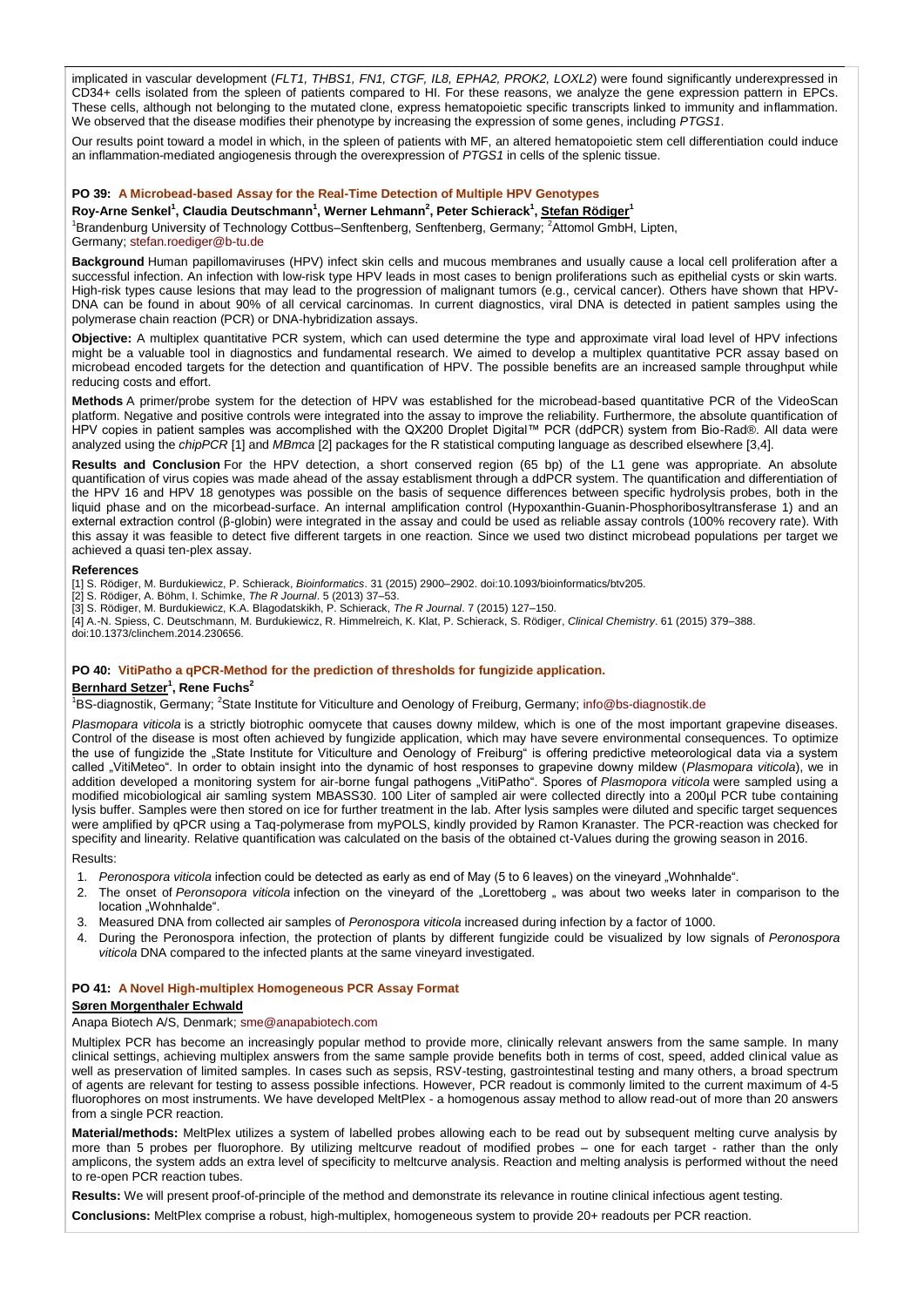## **PO 42: Detection Of** *EGFR* **Mutations In Cell-Free DNA From Patients Affected By Lung Cancer: Prenalytical And Analytical Aspects**

## **Francesca Salvianti, Francesca Malentacchi, Francesca Damiani, Irene Mancini, Mario Pazzagli, Pamela Pinzani**

Scienze Biomediche, Sperimentali e Cliniche, Italy; [francesca.salvianti@unifi.it](mailto:francesca.salvianti@unifi.it)

Lung cancer is the leading cause of cancer death worldwide. EGFR mutations are driver oncogenic mutations against which EGFR tyrosine kinase inhibitors (TKIs) represent an effective treatment. Recently AIOM guidelines indicated cell-free DNA (cfDNA) as a surrogate for the determination of EGFR status in patients without available tumor sample.

Our aim is to evaluate different approaches for the identification of EGFR mutations in cfDNA from lung cancer patients in view of a clinical application. In particular we focused on mutations associated with sensitivity to EGFR TKIs, such as deletions in exon 19 and the mutation p.L858R in exon 21, and on the mutation p.T790M in exon 20, responsible for resistance to treatment.

We considered the preanalytical phase by comparing two methods, manual and automated, for cfDNA extraction: the automatic procedure showed a better yield than the manual.

We compared the analytical performances of two methods based on real-time quantitative PCR (qPCR) with those of a digital PCR (dPCR) approach. From the results obtained on reference standard samples at known percentages of mutated alleles dPCR appeared as the most sensitive method, being capable of detecting L858R mutation and a deletion in exon 19 in a sample containing 0.1% mutated DNA.

Preliminary data on patients affected by lung cancer showed concordant results between the two qPCR methods. Some discrepancies in the mutational status of EGFR were found between tissue and cfDNA.

Upon optimization and standardization of methods, non-invasive analysis of cfDNA might replace biopsy for a precision medicine approach in lung cancer.

## **PO 43: Allelic Frequency of a 24-bp Duplication in Exon 10 of the CHIT1 Gene in the General Iranian Population by HRM Analysis Behrooz Motlagh<sup>1</sup> , Mohammad Taghikhani<sup>2</sup> , Nasim Abedimanesh<sup>3</sup>**

<sup>1</sup>Zanjan University of Medical Sciences, Iran, Islamic Republic of; <sup>2</sup>Tarbiat Modares University, Iran, Islamic Republic of; <sup>3</sup>Tabriz University of Medical Sciences, Iran, Islamic Republic of; [b.motlagh@zums.ac.ir](mailto:b.motlagh@zums.ac.ir)

*Background:* The human chitinase chitotriosidase enzyme, which is encoded by the CHIT1 gene, is produced by macrophages and may be important in immune responses to chitin-containing organisms, such as fungi. Plasma chitotriosidase activity is used to diagnose and monitor some forms of lysosomal storage disorders, such as Gaucher disease. This metabolic disorder is an autosomal recessive lysosomal storage disease. Clinical manifestations of the disease include hematological and skeletal complications including bone pain (BP) and bone crisis, medullary expansion, osteopenia, osteolysis, osteonecrosis, and pathological fractures. However, homozygous duplication of a 24-bp region in exon 10 of the CHIT1 gene eliminates enzyme activity and may complicate disease monitoring. The high prevalence of this mutation highlights the need to determine its frequency in different populations and screen patients for this mutation in order to verify whether chitotriosidase activity is a reliable marker of lysosomal storage disease. This study investigated the allele frequency of the 24-bp duplication in the general Iranian population. *Methods:* To identify the 24-bp duplication in exon 10 of the CHIT1 gene (H allele), genotyping of DNA extracted from peripheral blood leukocytes of 577 healthy Iranians was performed using PCR amplification and High Resolution Melting (HRM) PCR techniques. *Results:* In this study, heterozygous and homozygous duplications were detected in 183 (31.7%) and 35 (6.1%) subjects, respectively. In addition, the allelic frequency was 21.9% (95% confidence interval). *Conclusion:* Our study indicates that genotype analysis by HRM-PCR is a fast, reliable, and highly accurate screening approach for identifying the 24-bp duplication in CHIT1 exon 10. Due to the wide range of duplication frequencies among different ethnic groups, new biomarkers are necessary for assessing genetic characteristics of lysosomal storage disorders in different populations.

# **qPCR data Analysis PO 44 – PO 46**

## **PO 44: Development of an R Package for qPCR Data Management with the Real-time PCR Data Markup Language**

**Konstantin Blagodatskikh<sup>1</sup> , Michał Burdukiewicz<sup>2</sup> , Andrej-Nikolai Spiess<sup>3</sup> , Stefan Rödiger<sup>4</sup>**

<sup>1</sup>Evrogen JSC, Moscow, Russia; <sup>2</sup>Department of Genomics, Faculty of Biotechnology, University of Wrocław, Wrocław; <sup>3</sup>University Medical Center Hamburg-Eppendorf, Hamburg, Germany; <sup>4</sup>Institute of Biotechnology, Brandenburg University of Technology Cottbus–Senftenberg, Senftenberg, Germany; [stefan.roediger@b-tu.de](mailto:stefan.roediger@b-tu.de)

**Objective** Real-time quantitative PCR (qPCR) is one of the most widely applied methods in molecular biology, diagnostics, forensics and genetical testing. The guideline for Minimum Information for Publication of Quantitative Real-Time PCR Experiments (MIQE) [1] was established to facilitate the comparison of experimental results obtained from qPCR. The MIQE guidelines suggests the Real-time PCR Data Markup Language (RDML) as the standard qPCR interchange data metadata and values between applications [2]. RDML is a vendor independent and freely available file format. It is based on the eXtensible Markup Language (XML).

**Aim and methods** The cross-platform statistical computing language R is the de facto standard in applied statistical bioinformatics, provides comprehensive tool-sets for reproducible research and is suitable for standalone desktops or servers. Although there are R packages for qPCR and melting curve analysis available, it was not previously possible to seamlessly process RDML files [3].

**Results** We developed the cross-platform open source RDML package for the statistical computing language R. RDML is compliment to RDML  $\geq$  v.~1.2 and provides functionality to (i) import RDML and native data from various PCR machines vendors; (ii) extract sample information (e.g., targets, concentration); (iii) transform data to various formats of the R environment; (iv) generate human readable experiment summaries; and (v) to create RDML files from user data. In addition, RDML offers a graphical user interface, designated rdmlEdit, to edit RDML files and perform simple manipulation of the PCR curves like background subtraction and Cq calculation. rdmlEdit can be used as tool from a browser or integrated development environments such as RStudio. RDML has import functionality for additional file formats such as comma separated values. Since the software is based on R, all available packages can be combined with function from the RDML package.

**Conclusion** The RDML package is a tool that can be used from the command-line to design advanced analysis pipelines. Moreover, the implemented graphical user interface enables the users to perform rapid management of their qPCR data. The RDML package is available at https://cran.r-project.org/package=RDML

#### **References**

[1] S.A. Bustin *et al.*, The MIQE guidelines: minimum information for publication of quantitative real-time PCR experiments, *Clin. Chem.* 55 (2009) 611–622. doi:10.1373/clinchem.2008.112797.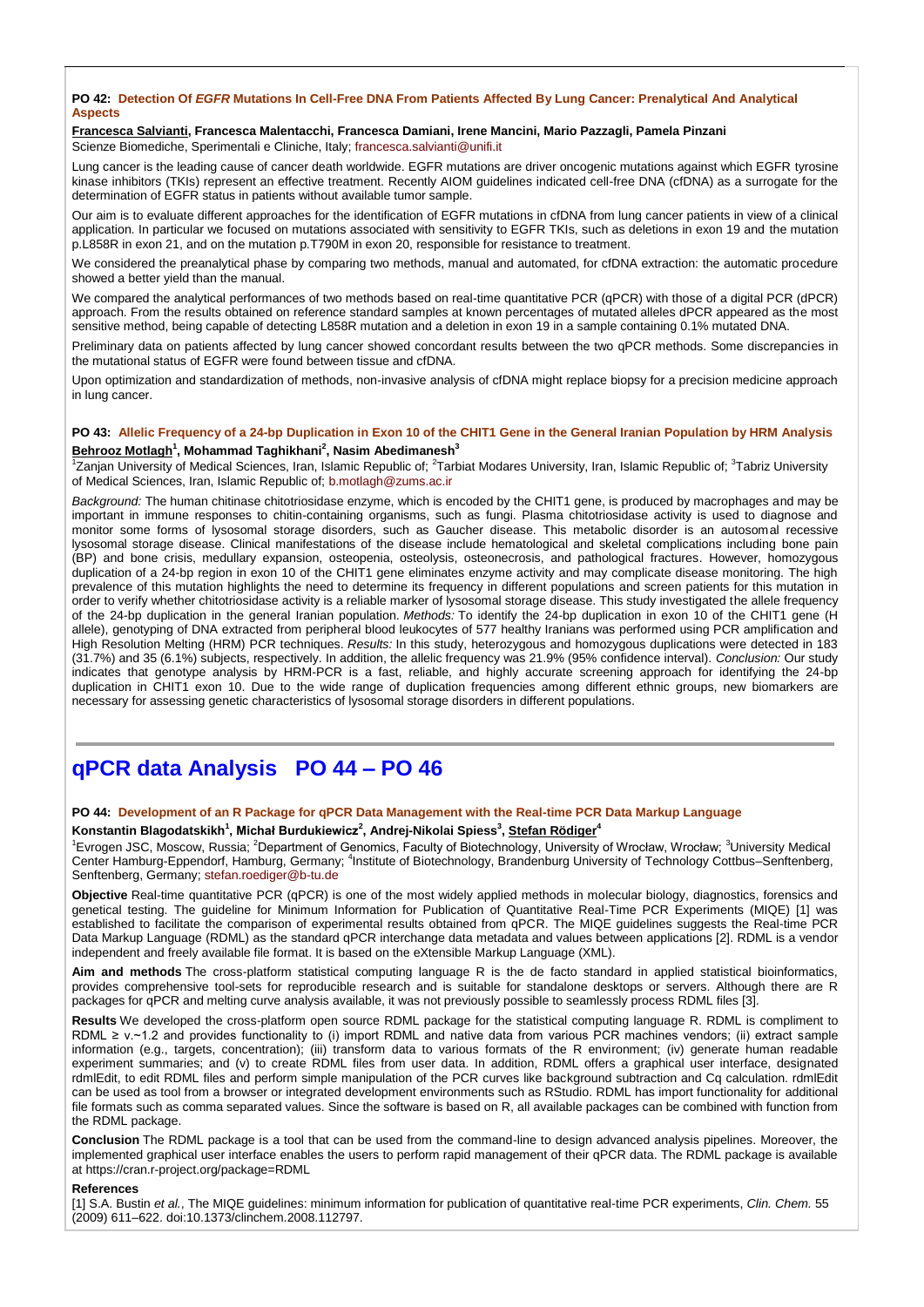[2] S. Lefever, J. Hellemans, F. Pattyn, D.R. Przybylski, C. Taylor, R. Geurts, A. Untergasser, J. Vandesompele, on behalf of the R. Consortium, RDML: structured language and reporting guidelines for real-time quantitative PCR data, *Nucl. Acids Res.* 37 (2009) 2065– 2069. doi:10.1093/nar/gkp056.

[3] S. Rödiger, M. Burdukiewicz, K.A. Blagodatskikh, P. Schierack, R as an Environment for the Reproducible Analysis of DNA Amplification Experiments, *The R Journal.* 7 (2015) 127–150.

#### **PO 45: A comparison of nonlinear fitting methods to raw qPCR amplification curves: performance, caveats and implications for** *Cq* **and** *E* **estimation.**

#### **Andrej-Nikolai Spiess<sup>1</sup> , Stefan Rödiger<sup>2</sup> , Joel Tellinghuisen<sup>3</sup>**

<sup>1</sup>Department of Andrology, University Hospital Hamburg-Eppendorf, Germany; <sup>2</sup>Brandenburg University of Technology Cottbus– Senftenberg, Senftenberg, Germany; <sup>3</sup>Department of Chemistry, Vanderbilt University, Nashville, Tennessee 37235, USA; [a.spiess@uke.de](mailto:a.spiess@uke.de)

In the last decade, several algorithms have been developed for the estimation of quantification cycles (*Cq*) and amplification efficiencies (*E*) that employ whole-curve fitting of the qPCR amplification trajectory (compiled in [1]). In the majority of cases, this is conducted by *adhoc* fitting of four- or five-parameter sigmoidal models (e.g. logistic, log-logistic, Boltzmann, Richards) that can or cannot account for curve asymmetry around the "point of inflection" [2]. However, the scientific literature provides a plethora of nonlinear models that have not found their way into qPCR analysis or are not yet implemented in routine software, such as six-parameter (incorporating linear baseline shift) and seven-parameter (incorporating quadratic baseline shift) models, linear-exponential (Spiess, unpublished) and bilinear-exponential [3] hybrid models, as well as recursive growth models [4]. Non-parametric alternatives also exist, such as exact or smoothing splines [5]. In the application of these models, it is essential to use Information Criteria (AIC, BIC) to estimate the goodness-of-fit, as the increasing number of parameters inherently results in improved (over-)fitting [6]. In addition to standard nonlinear fitting, weighted fitting can dramatically improve fit quality, because the increasing dispersion of data points in relation to their magnitude (heteroscedasticity) can be compensated by giving less fitting weight to curve regions displaying high variance, e.g. baseline and plateau phase. This weighting compensation can also be included in the fitting process by iteratively estimating the optimal weighting parameters (generalized nonlinear models). All the above methods employ nonlinear least-squares, which minimizes the sum-square of *vertical* residuals. Along these lines, we also investigate the rarely employed but highly important method of orthogonal nonlinear least squares [7] which exhibits optimal fitting in the steep slope region of the qPCR curves by minimizing *orthogonal* residuals. For all these methods, we show their performance, advantages and drawbacks on high-numbered technical replicate datasets, especially with respect to the elimination of system-intrinsic *Cq* value periodicities previously identified by us [8].

#### **References:**

- 1. Ruijter et al. Methods. 2013 Jan;59(1):32-46.
- 2. Spiess et al. BMC Bioinformatics. 2008 Apr 29;9:221.
- 3. Buchwald P. Math Biosci. 2007 Jan;205(1):108-36.
- 4. Carr & Moore. PLoS One. 2012;7(5):e37640.
- 5. Spiess et al. Clin Chem. 2015 Feb;61(2):379-88.
- 6. Spiess & Neumeyer. BMC Pharmacol. 2010 Jun 7;10:6.
- 7. Boggs et al. SIAM J. Sci. Stat. Comput. 1987;8(6):1052–1078.
- 8. Spiess et al. Sci Rep. 2016 Dec 13;6:38951.

## **PO 46: The Role of Amplification Efficiency and its Uncertainty in Assessing Relative Expression by the ΔΔ***C<sup>q</sup>* **Method: A Nonlinear Least-Squares Approach that Overcomes Deficiencies in a Widely Used SAS Program**

## **Joel Tellinghuisen**

Vanderbilt University, United States of America; [joel.tellinghuisen@vanderbilt.edu](mailto:joel.tellinghuisen@vanderbilt.edu)

Relative expression ratios are commonly estimated in real-time qPCR studies by comparing the quantification cycle for the target gene with that for a reference gene in the treatment samples, normalized to the same quantities determined for a control sample. For the "standard curve" design, where data are obtained for all four of these at several dilutions, nonlinear least squares can be used to assess the amplification efficiencies (AE) and the adjusted *ΔΔC<sup>q</sup>* and its uncertainty, with automatic inclusion of the effect of uncertainty in the AEs. A simple algorithm is illustrated for the KaleidaGraph program and used to illustrate flaws in an SAS program that has been used for this purpose in the last decade.

## **Exosomes & non-coding RNAs PO 47 – PO 53**

#### **PO 47: Urine microRNAs as potential diagnostic and prognostic biomarkers of urinary bladder cancer**

**Jaroslav Juracek1,2 , Sona Klusova<sup>1</sup> , Michal Stanik<sup>2</sup> , Jan Dolezel<sup>2</sup> , Ondrej Slaby1,2**

<sup>1</sup>Central European Institute of Technology, Czech Republic; <sup>2</sup>Masaryk Memorial Cancer Institute, Czech Republic; [sona.klusova@gmail.com](mailto:sona.klusova@gmail.com)

Bladder cancer is the most common cancer of the urinary tract. More than 90% of bladder cancers are urothelial carcinoma, which are divided into non-muscle-invasive and muscle-invasive forms. Non-muscle-invasive tumors frequently recur (50-70%) and can also progress to invasion form (10-15%). These patients are monitored by cystoscopy and may have multiple resections over many years. Improved monitoring method is needed, ideally via urine analysis, which could reduce the morbidity and costs associated with long follow up. Currently there is no molecular biomarkers which could diagnose or accurately predict disease progression. We aimed to develop a clinically applicable, specific and sensitive panel of urine microRNAs enabling detect bladder cancer and predict risk of progression to muscle-invasive form.

Within the exploratory phase of study we have analyzed expression profiles of 1733 miRNAs in urine supernatant of 16 bladder cancer patients (6 muscle invasive, 5 high-grade muscle non-invasive, 5 low-grade muscle non-invasive), 17 controls, 10 RCC patients and 4 urinary tract infections (UTI) using Affymetrix miRNA microarrays. Diagnostic and prognostic potential of selected microRNAs was further validated on independent samples in training phase (50 bladder cancer patients, 15 controls) and validation phase (100 bladder cancer patients, 55 controls, 45 renal cancer patients) using specific TaqMan assays and qRT-PCR method.

Global expression profiling identified set of 76 miRNAs able distinguish bladder cancer patients from healthy controls (P < 0,01), thereof 64 highly up-regulated and 12 down-regulated. Moreover 23 miRNAs were able distinguish invasive and non-invasive forms of UCUB (P < 0,01) and 18 miRNAs high-grade and low-grad non-invasive (p < 0,01). Set of 12 miRNAs with highest expression level and statistical significance was validated in training phase of study. Based on the results the panel of three miRNAs (miR-31, miR-93, miR-191) was profiled. In validation phase we confirmed diagnostic potential and ability of this urine miRNA-based panel to diagnose patients with bladder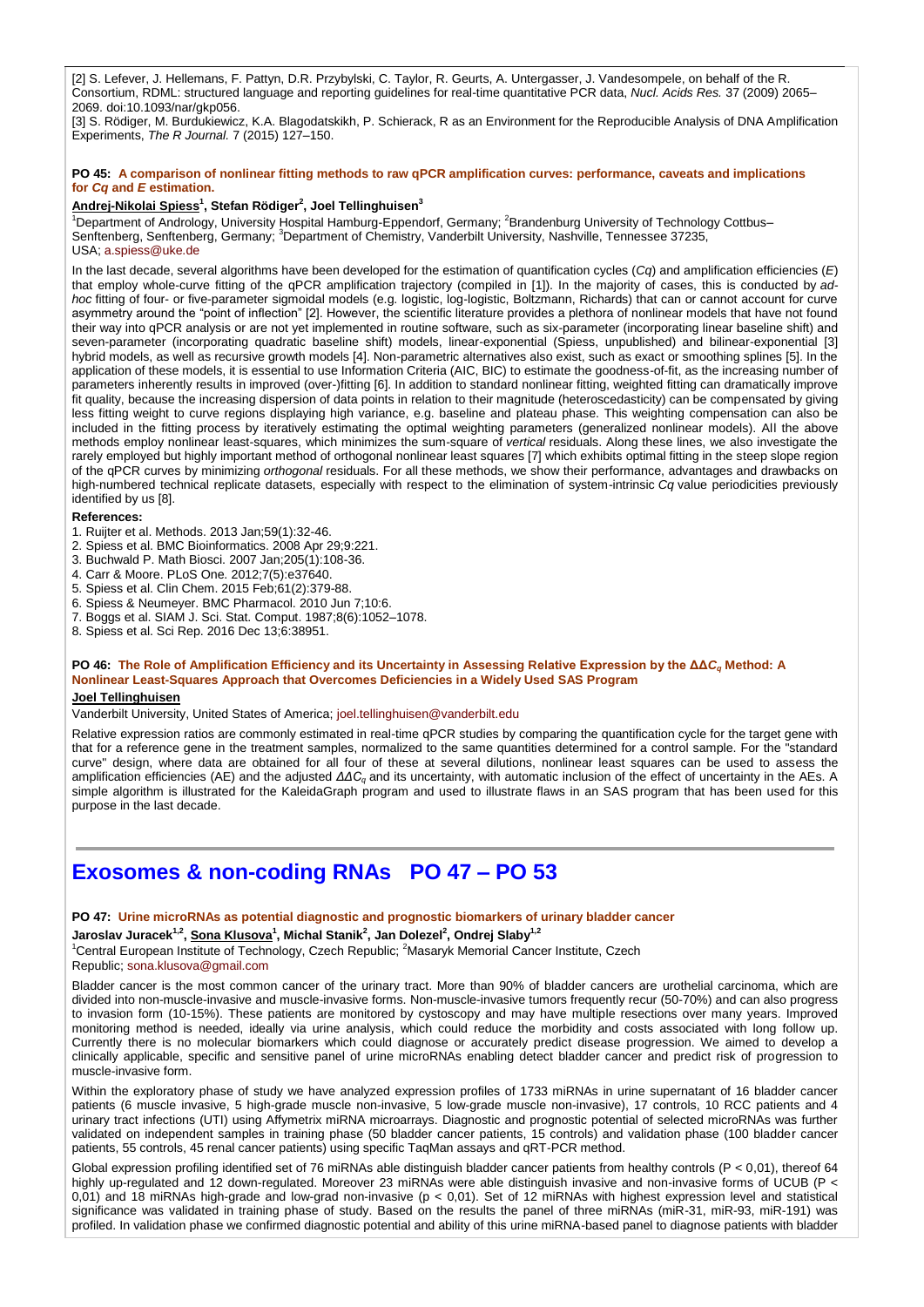cancer with high sensitivity and specificity (AUC =  $0.8794$ , sensitivity =  $82\%$ , specificity =  $80\%$ ).

Our data have shown that urinary microRNAs could serve as sensitive and specific biomarkers of urinary bladder cancer and could be useful tool to increase sensitivity of standard cytological examination and reduce costs associated with long-term follow-up of bladder cancer patients. This work was supported by Ministry of Health of the Czech Republic, grant nr. 15-31071A, 15-34678A and CEITEC 2020 (LQ1601). All rights reserved.

### **PO 48: Is Quantitative microRNA Expression Profiling Using Fluidigm Microfluidic Dynamic Arrays Reliable? Taqman microRNA Assay Evaluation.**

<u>Vlasta Korenková</u><sup>1</sup>, Jan Král<sup>2</sup>, Veronika Vymetálková<sup>2</sup>, Vendula Novosadová<sup>1</sup>, Lucie Langerová<sup>1</sup>, Pavel Vodička<sup>2</sup>, Jana Slyšková<sup>2</sup> <sup>1</sup>Institute of Biotechnology, Czech Republic; <sup>2</sup>Institure of Experimental Medicine, Czech Republic; [vlasta.korenkova@ibt.cas.cz](mailto:vlasta.korenkova@ibt.cas.cz)

High-throughput profiling methods are being used to save biological material, time and hopefully also money. During our experiment we used two high-throughput instruments to measure microRNA expression: 3D-Gene (Toray) for a discovery phase of rectal cancer biomarkers search and BioMark, a high-throughput qPCR instrument from Fluidigm, for the validation phase. During the initial search for a reliable microRNA system, we excluded Exiqon platform due to its exclusive use of SYBR green chemistry. The SYBR green is not compatible with microfluidic instruments. There were several articles supporting use of Taqman microRNA system together with BioMark, therefore we decided to take this direction. Here we describe how we evaluated probes from Life Technologies to be reliable for BioMark. Twenty patients were sampled for rectal tumour tissue and adjacent healthy rectal tissue. Using 3D-Gene microRNA array, 2000 microRNA were screened for differential expression. Seventy one candidate microRNAs were selected for next, validation, phase of experiment. None or very late amplification (Cq > 45) was detected using 23 Taqman microRNA probes. There might be two reasons for the lack of amplification. One is that the probe does not work, which was tested by temperature gradients. The other reason can be limited correlation between microarray system and qPCR that is reported in the literature. The correlation can differ from 0.48 to 0.94. Other 13 assays provided very late amplification (Cq > 36). All these mentioned probes were excluded from further validation. The second half of Taqman microRNA assays were evaluated. The assay precision, efficiency, limit of quantification were measured. Because only limited amount of biological material can be used for high-throughput experiment, pre-amplification is required. This additional step was also evaluated. Finally, we ended up with several variables for each assay that had to be compared. Principal component analysis help us to identify 21 reliable microRNA assays. In summary, the assay evaluation revealed that 70% of obtained Taqman microRNA assays could have not been used for BioMark validation phase. However, 21 approved assays (30%) enabled us to get consistent and reliable results that were obtained from subsequent experiments.

This project was funded by the Czech grant agency GACR: GA15-08239 S.

#### **PO 49: Analysis of microRNA isoforms (isomiRs) in Galaxy and their differences in expression levels**

## **Jochen Bick, Susanne E. Ulbrich, Stefan Bauersachs**

#### ETH Zurich, Switzerland; [jochen.bick@usys.ethz.ch](mailto:jochen.bick@usys.ethz.ch)

In general, the analysis of small RNA-Sequencing (RNA-Seq) data is more challenging compared to standard RNA-Seq. Moreover, an additional problem when working with livestock species, such as the pig, is that the annotation of small non-coding RNAs (ncRNAs), e.g., microRNAs (miRNAs), is far from being complete. In humans, a great variety of ncRNAs including miRNAs are known, which can be used as orthologue information for the annotation of sequences derived from other mammalian species. This helps to increase the percentage of annotated miRNA sequences and their various isomiRs. IsomiRs are miRNA variants that differ at the 3' and/or 5' end, which results from imprecise and alternative cleavage during the pre-miRNA processing and post-transcriptional modifications represented by added or deleted nucleotides. These different isomiRs can exhibit different stability, sub-cellular localization, and can have a different target spectrum.

This study introduces a data analysis pipeline to filter, annotate, and detect miRNAs and their different isomiRs. The workflow is mainly based on standard Galaxy tools and a number of in-house scripts. Well-annotated related species information was used to improve the annotation of each sequence found in small RNA-Seq results. The pipeline consists of basic analysis steps to check for quality, filtering, and clipping the adapter sequence. Afterwards all sequences were collapsed to unique sequences and the corresponding read counts. These reads were mapped with BLASTn-short to align them to all transcripts of our sequenced species, including ncRNAs and related wellannotated species. The collection of BLAST databases contained sequences from mirBase (precursor and mature miRNAs), sequences from NCBI and Ensembl, including ncRNAs and protein-coding transcripts, as well as tRNAs and piRNA cluster sequences. All BLAST results were filtered and joined by removing duplicated hits, which resulted in ~45000 mapped sequences out of ~68000 unique filtered sequences. The annotated sequences were further analyzed for isomiR differences. To do that, 3' end and 5' end modifications were detected and analyzed by type. Finally, expression levels were compared within isomiR groups and towards the corresponding mature miRNA. Using this annotation pipeline, 1581 unique sequences could be assigned to 266 different miRNAs. The highest expression levels were found for the canonical miRNA form (mature miRNA) (~70%) within the miRNA groups including the mature miRNA (172 group members), followed by isomiRs with a 3' end modifications with (~23%). In groups with isomiRs without the presents of the canonical miRNA (94 group members), the 3' end modified isomiRs had the highest expression levels with 74%, and 21% at 5' end followed by 5% on both sides.

#### **PO 50: Development of miRNA Profiling Capacity Using Reverse Transcription–Quantitative PCR (RT-qPCR) by Prestizia, A miRNA Platform For Biomarkers Signature Discovery**

#### **Marjorie Monleau, Gilles Vieira, Laurent Tosolini, Odile Prigneau**

#### Prestizia, France; [gvieira@prestizia.fr](mailto:gvieira@prestizia.fr)

**Context and objectives:** The discovery of microRNAs (miRNA) in body fluids paves the way for the characterization of novel non-invasive biomarkers. The relative abundance of those miRNA can be quantified thanks to several platforms and technologies. However the final validation of their expression uses the RT-qPCR method. The biomarker discovery nowadays is based on high-throughput pipelines, and for miRNA, a commercial solution is available with the Life Technologies TaqMan Array Human MicroRNA cards A and B. Although the two cards provide 760 miRNA, more than 2,000 are now described in the literature and specific databases. Our aim was to increase the capacity of miRNA profiling by designing new custom cards. In parallel we developed a standardized workflow to analyze simultaneously the data provided by both the commercial and custom cards.

**Methodology:** The design of the new custom cards was achieved by using the miRBase information. To validate the newly designed cards, we used the same set of standardized positive control (human tissues RNA and human serum pool) and negative control. This allowed us to determine and assess the detection capacity, reproducibility, sensitivity, differential expressions and specificity. Finally we tested matched serum and whole blood samples from different donors.

**Results:** The detection capacity was first tested on a large number of new miRNAs (4 custom cards with a total of 1,440 miRNAs): 516 miRNAs were detected and were subsequently used to design a second version of two custom cards "C and D". Analytical performances of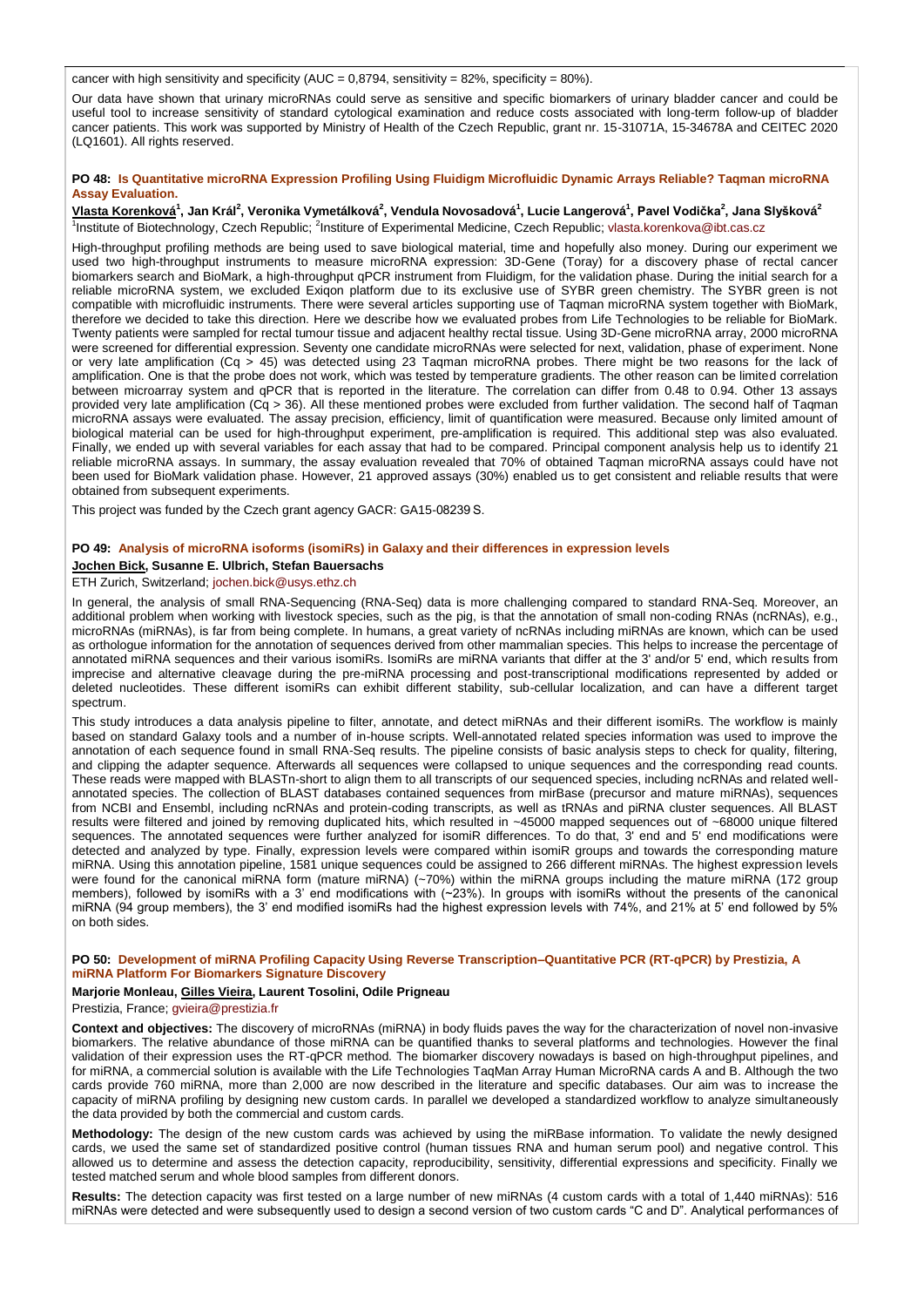these two custom cards were compared to the commercially available A and B cards.

The aim of miRNA expression profiling studies is to quantify differences between sample groups; we showed that we were able to quantify differentially expressed miRNAs between two sample types.

**Conclusion:** Finally, we have successfully validated 2 new cards doubling the high-throughput profiling capacity by RT-qPCR from 760 to 1,300 miRNAs.

### **PO 51: Two-tailed RT-qPCR: a Novel Method for Highly Accurate MiRNA Quantification**

## **Peter Androvic<sup>1</sup> , Lukas Valihrach<sup>1</sup> , Julie Elling<sup>2</sup> , Robert Sjoback<sup>2</sup> , Mikael Kubista1,2**

<sup>1</sup>Institute of Biotechnology CAS, Czech Republic; <sup>2</sup>TATAA Biocenter AB, Sweden; [peter.androvic@ibt.cas.cz](mailto:peter.androvic@ibt.cas.cz)

MicroRNAs are a class of small non-coding RNAs that serve as important regulators of gene expression at the posttranscriptional level. MiRNAs are stable in body fluids and pose great potential to serve as biomarkers. Here, we present a highly specific, sensitive and costeffective system to quantify miRNA expression based on two-step RT-qPCR with SYBR-green detection chemistry called Two-tailed RTqPCR. It takes advantage of novel, target-specific primers for reverse transcription composed of two hemiprobes complementary to two different parts of the targeted miRNA, connected by a hairpin structure. The introduction of a second probe ensures high sensitivity and enables discrimination of highly homologous miRNAs irrespectively of the position of the mismatched nucleotide. Two-tailed RT-qPCR has a dynamic range of 8 logs and a sensitivity sufficient to detect down to a hundred of target miRNA molecules. It is capable to capture the full isomiR repertoire, leading to accurate representation of the complete miRNA content in a sample. The reverse transcription step can be multiplexed and the miRNA profiles measured with Two-tailed RT-qPCR show excellent correlation with the industry standard TaqMan miRNA assays ( $R^2$  = 0.985). Moreover, Two-tailed RT-qPCR allows for rapid testing with a total analysis time of less than 2.5 hours.

## **PO 52: Tetraspanin CD9 Modifies the RNA Cargo of Prostate Extracellular Vesicles**

# <u>Helen Jankowski</u><sup>1</sup>, Belinda Goldie<sup>1.2</sup>, Joshua Brzozowski<sup>1</sup>, Benjamin Munro<sup>1</sup>, Christopher Scarlett<sup>1</sup>, Kathryn Skelding<sup>1</sup>, Judith<br>Weidenhofer<sup>1</sup>

<sup>1</sup>University of Newcastle and Hunter Medical Reasearch Institute (HMRI), Australia; <sup>2</sup>nstitute for Integrated Cell-Material Sciences (iCeMS), Kyoto University, Kyoto, Japan; [helen.jankowski@newcastle.edu.au](mailto:helen.jankowski@newcastle.edu.au)

**Introduction:** Extracellular vesicles (EVs) have gained interest as a promising avenue for cancer biomarkers in recent years. EVs are small spherical shaped vesicles, which are secreted from their tissue of origin and contain high amounts of noncoding RNAs. The process for RNA loading into EVs is still not fully understood, but there are likely to be multiple mechanisms potentially based on cell type and disease. Potential components that may play a role in cargo sequestering are tetraspanins. They have been shown to be involved in key cancerrelated cellular processes, with studies showing that expression of the tetraspanin CD9 correlate with prostate tumour type, stage and patient outcome. A decrease in CD9 expression is indicative of poor prognosis and metastasis. Further, CD9 is abundant on EVs that represent a source of biomarkers readily accessible by non-invasive means. This project seeks to determine how CD9 expression in prostate cancer influences the EV cargo to identify novel prognostic biomarkers.

**Methods:** CD9 expression was knocked down in RWPE1 (normal prostate cells) and increased in PC3 (bone metastasis from prostate cancer). EVs were collected after 48h by ultraconcentration from supplement-free cell culture media. NanoSight NS300 was used to evaluate size and concentration by nanoparticle tracking analysis. Total RNA was extracted with Trizol and evaluated using total RNA Agilent 2100 bioanalyzer chips, RNA was converted to labeled cDNA and hybridized to Affymetrix Human Transcriptome arrays, gene level differential expression (p<0.05) and alternative splicing analyses were performed (event score  $\geq$  0.7).

**Results:** Increasing the expression of CD9 in PC3 cells resulted in increased incorporation of CD9 in EVs and the differential incorporation of 2532 transcripts. Whereas decreasing CD9 expression in RWPE1 cells and the resultant EVs altered the incorporation of 486 transcripts into the EVs. A highly incorporated transcript family, particularly in the CD9 knockdown cells, is the small nucleolar RNAs, whose function is to chemically modify RNA. The alternative splicing analysis suggests that increased CD9 expression in prostate cancer cells and EVs results in incorporation of 10 alternatively spliced transcripts in EVs, whereas decreased CD9 expression in normal prostate cells generates EVs with 7 unique splicing events. What is not known, as this stage is if these transcripts are full length or are fragments.

**Conclusion:** These transcripts therefore represent novel potential EV biomarkers due to being differentially incorporated by expression of the metastasis suppressor CD9. From this it may be possible to identify a biomarker signature that will improve outcomes for prostate cancer patients.

#### **PO 53: EXÖBead: an efficient method of isolating exosomes from small sample volumes without ultracentrifugation**

#### **Dapi Chiang<sup>1</sup> , Dominik Buschmann<sup>2</sup> , Benedikt Kirchner<sup>2</sup> , Michael W. Pfaffl<sup>2</sup>**

<sup>1</sup>Biovesicle Inc., Taiwan; <sup>2</sup>Division of Animal Physiology and Immunology, School of Life Sciences Weihenstephan, Technical University Munich, Germany; [dapi\\_chiang@biovesicle.com](mailto:dapi_chiang@biovesicle.com)

Exosomes are small vesicles (30-150 nm) secreted from different cell types and found in various biofluids, such as blood, urine, saliva and CSF. Exosomes contribute to cell-cell communication, antigen presentation or tumor progression by carrying cellular proteins, RNA/DNA, glycans and lipids. Differential ultracentrifugation is still regarded the 'Gold Standard' for isolation exosomes. However, ultracentrifugation is a laborious and time-consuming method that requires specialized equipment and operational expertise. Several alternative methods such as polyethylene glycol (PEG) or antibody-conjugated beads were developed to isolate exosomes without ultracentrifugation. These methods reveal different abilities of exosome RNA or protein isolation. A major issue for PEG isolation is the purity of exosome due to PEG remains. Isolation based on antibody-conjugated beads, however may damage exosomes by using acidic or alkaline reagent to break antigen-antibody interactions.

To solve these issues, we create a non-antibody coated magnetic bead, EXÖBead, that is able to isolate exosomes in a very elegant and efficient way without ultracentrifugation. We incubated EXÖBead with minimal volumes of pre-cleared cell culture medium or serum and analyzed the pulled-down fraction by flow cytometry (FACS), western blot, bioanalyzer and nanoparticle tracking analysis (NTA). Our result showed that exosome protein marker CD63 can be detected by FACS in exosome-EXÖBead complexes from 100 µl to 1 ml human serum and 200 µl to 1 ml RAW 264.7 cells culture medium. Additionally, the expression of exosomal proteins Alix and Rab5 was substantiated by western blot using the exosome-EXÖBead complex from 200 µl mouse serum and 200 µl to 1 ml B16F10 cells culture medium. For RNA analysis, we used a commercial extraction kit to extract RNA from exosome-EXÖBead complex. The pattern of exosomal RNA and its cDNA from EXÖBead isolation is similar with differential ultracentrifugation (120,000 g pellet). Furthermore, we designed a specific elution buffer for EXÖBead without using any acidic or alkaline reagent. To test the ability of EXÖBead elution buffer to release exosomes from beads, we performed NTA analysis to measure exosome size and its distribution. NTA data showed the major peaks of eluted exosomes to be at 65 nm, 105 nm and 155 nm. The size of exosomes eluted from EXÖBead is similar to exosomes isolated by ultracentrifugation. In conclusion, EXÖBead provide an easy, fast and reproducible isolation method for researcher working with small amounts of starting material.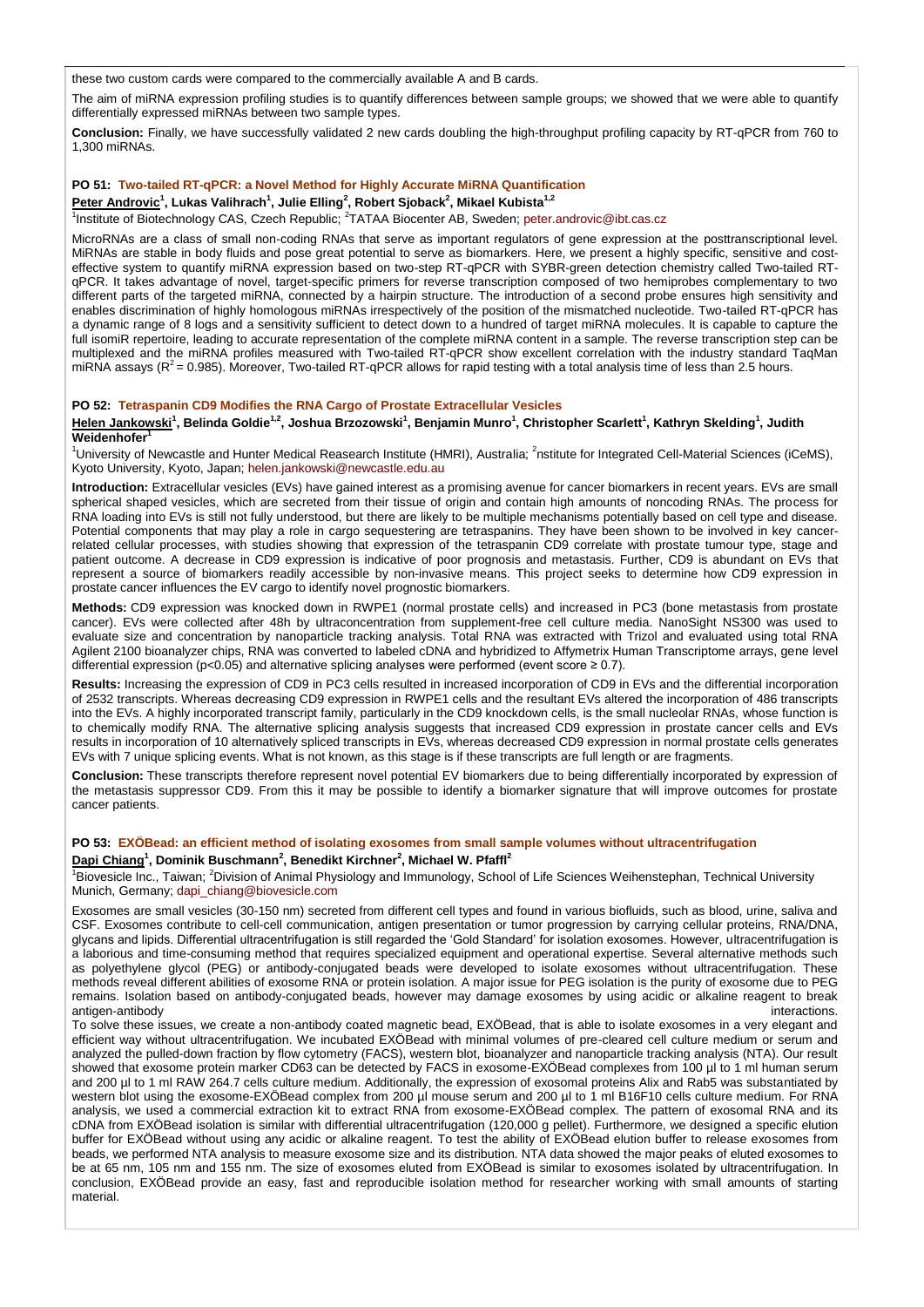# **Digital PCR PO 54 – PO 58**

#### **PO 54: Droplet Digital PCR: analysis approach for the detection and absolute quantification of lactic acid bacteria**

## **Antje-Kristin Mommsen, Stephan Scholtz**

#### DuPont Danisco Deutschland GmbH, Germany; [antje-kristin.mommsen@dupont.com](mailto:antje-kristin.mommsen@dupont.com)

This study demonstrates the application of the droplet digital PCR (ddPCR) method, namely the absolute cell quantification of lactic acid bacteria in multi species cultures. Lactic acid bacteria comprise a wide range of species that produce lactic acid as the major metabolic end product of carbohydrate fermentation. Multi species lactic acid bacterial starter cultures are traditionally used for the production of a variety of cheeses and fresh fermented milk products. These starter cultures are indispensable for complex fermentation processes that not only require the acidification of the milk but also to produce the desired flavor and to extend the shelf life of the product. Standard microbiological analyses based on cultivation on selective agar media can identify lactic acid bacteria but they are laborious and time-consuming. Additionally, they clearly have some limitations in discriminating species showing similar physiological characteristics or to quantify particular species in complex cultures that can comprise different lactic acid bacteria species. Therefore, a method was supposed to be established that can quantify the species of interest in a mix of species independently from the background cell concentration in order to replace the time-consuming and laborious culturing techniques. For this purpose the droplet digital PCR method was applied using the instrument QX200 (Bio-Rad). A comparison study between plate count analyses of lactic acid bacteria multi species cultures and ddPCR revealed that the absolute cell counts were by trend higher using ddPCR. Therefore, the absolute quantification of cells is expressed as absolute genomic units (AGU). It could be shown that the inter-run variability of ddPCR was low with 2-8 %. In addition, a fiveplex ddPCR assay was set up in order to quantify simultaneously five different species in a multi species starter culture. Using this fiveplex PCR, the absolute number of AGU's of different species common in several product samples can be quantified within a single ddPCR reaction.

#### **PO 55: Clinical samples collected in Streck Cell-Free DNA blood collection tubes are suitable for liquid biopsy testing using BEAMing digital PCR**

## <u>Annette Nocon</u><sup>1</sup>, Inga Medina Diaz<sup>1</sup>, Makbule Kobilay<sup>2</sup>, Dirk Skowasch<sup>2</sup>, Stefanie Held<sup>2</sup>, Claudia Stamm<sup>1</sup>, Frank Diehl<sup>1</sup>, Stefan **Holdenrieder<sup>2</sup> , Frank Holtrup<sup>1</sup>**

<sup>1</sup>Sysmex Inostics GmbH, Germany; <sup>2</sup>University Hospital Bonn, Germany; [Nocon.Annette@sysmex-inostics.com](mailto:Nocon.Annette@sysmex-inostics.com)

Mutation profiling of circulating cell-free DNA (cfDNA) extracted from plasma samples has advanced to a powerful diagnostic tool in oncology. Making liquid biopsy tests broadly and easily available requires the transport of whole blood to a central testing laboratory. In standard K2EDTA tubes, white blood cells start to lyse shortly after blood collection, thereby releasing genomic DNA into the plasma and diluting the already small amounts of circulating tumor DNA (ctDNA). Streck Cell-Free DNA blood collection tubes (cfDNA BCTs) were specifically designed to maintain blood cell integrity and cfDNA stability for several days. Thus, cfDNA BCTs present a promising alternative to standard K<sub>2</sub>EDTA tubes and have been integrated in many liquid biopsy workflows.

However, qualification data for the use of Streck cfDNA BCTs in oncology is limited and mainly based on blood collected from healthy individuals as well as data extrapolated from the prenatal testing field. The data generated from these samples may not represent the unique dynamics of clinical oncology specimens and therefore a study of true clinical oncology samples is required to support the use of cfDNA BCTs in routine practice.

In this study, we evaluated the cfDNA integrity of matched blood samples collected in cfDNA BCTs vs standard K<sub>2</sub>EDTA tubes from colorectal, pancreatic and non-small cell lung cancer patients (N = 53). Blood drawn into cfDNA BCTs was either processed immediately or 3 days after phlebotomy. DNA quantification was followed by BEAMing digital PCR (OncoBEAM™ ) on KRAS, NRAS and EGFR mutations and compared to matching specimens collected in K<sub>2</sub>EDTA tubes.

Our results suggest that cfDNA yield as well as the genomic DNA background is not affected by prolonged storage of clinical samples in cfDNA BCTs for up to 3 days. In all sample sets containing mutant ctDNA, the detected mutational load was comparable between cfDNA BCTs and K<sub>2</sub>EDTA tubes.

In conclusion, this study represents a comprehensive clinical evaluation of cfDNA BCTs vs EDTA tubes for ctDNA profiling. In conjunction with the findings of our previously presented cfDNA BCT shipping condition studies, our data supports the compatibility of clinical oncology specimens collected in cfDNA BCTs with the BEAMing technology.

#### **PO 56: Digital PCR quantification of the 7S DNA per mitochondrial genome proportion in non-invasive sources of human cell types**

## **Philipp Steindorf<sup>1</sup> , Martin Hofer<sup>1</sup> , Roman Ziegler<sup>1</sup> , Bernard Wallner<sup>2</sup> , Ralf Steinborn<sup>1</sup>**

<sup>1</sup>Genomics Core Facility, VetCore, University of Veterinary Medicine, Veterinärplatz 1, Vienna, Austria; <sup>2</sup>Department of Behavioural Biology, University of Vienna, Vienna, Austria; [1101900@students.vetmeduni.ac.at](mailto:1101900@students.vetmeduni.ac.at)

The mitochondrial displacement (D-) loop is a triple-stranded region found in the major non-coding region of many mitochondrial genomes. It is formed by stable incorporation of a third DNA strand known as 7S DNA [1]. This extra strand – approximately 650 nucleotides in length – starts around the origin of heavy strand replication (O<sub>H</sub>) and terminates just after the termination-associated sequence. The few reported proportions of 7S DNA-containing molecules ranging from 10% in cultured human cells to 90% of *Xenopus* oocytes (reviewed in [1]) have exclusively been performed by semi-quantitative methods before the era of quantitative PCR (qPCR) or digital PCR (dPCR).

Here we determined the proportion of 7S DNA per mitochondrial genome in a number of human cell types sampled non-invasively from healthy individuals. Copy number concentrations of target nucleic acids were determined by digital PCR – the gold standard for their precise quantification – using the chip-based platform QuantStudio™ 3D Digital PCR System in combination with the QuantStudio™ 3D AnalysisSuite™ Cloud Software (Thermo Fisher Scientific) [2].

1. Nicholls, T.J. and M. Minczuk, *In D-loop: 40 years of mitochondrial 7S DNA.* Exp Gerontol, 2014. **56**: p. 175-81.

2. Belmonte, F.R., et al., *Digital PCR methods improve detection sensitivity and measurement precision of low abundance mtDNA deletions.* Sci Rep, 2016. **6**: p. 25186.

This work is supported by the University of Vienna (project IP547012 to B.W.).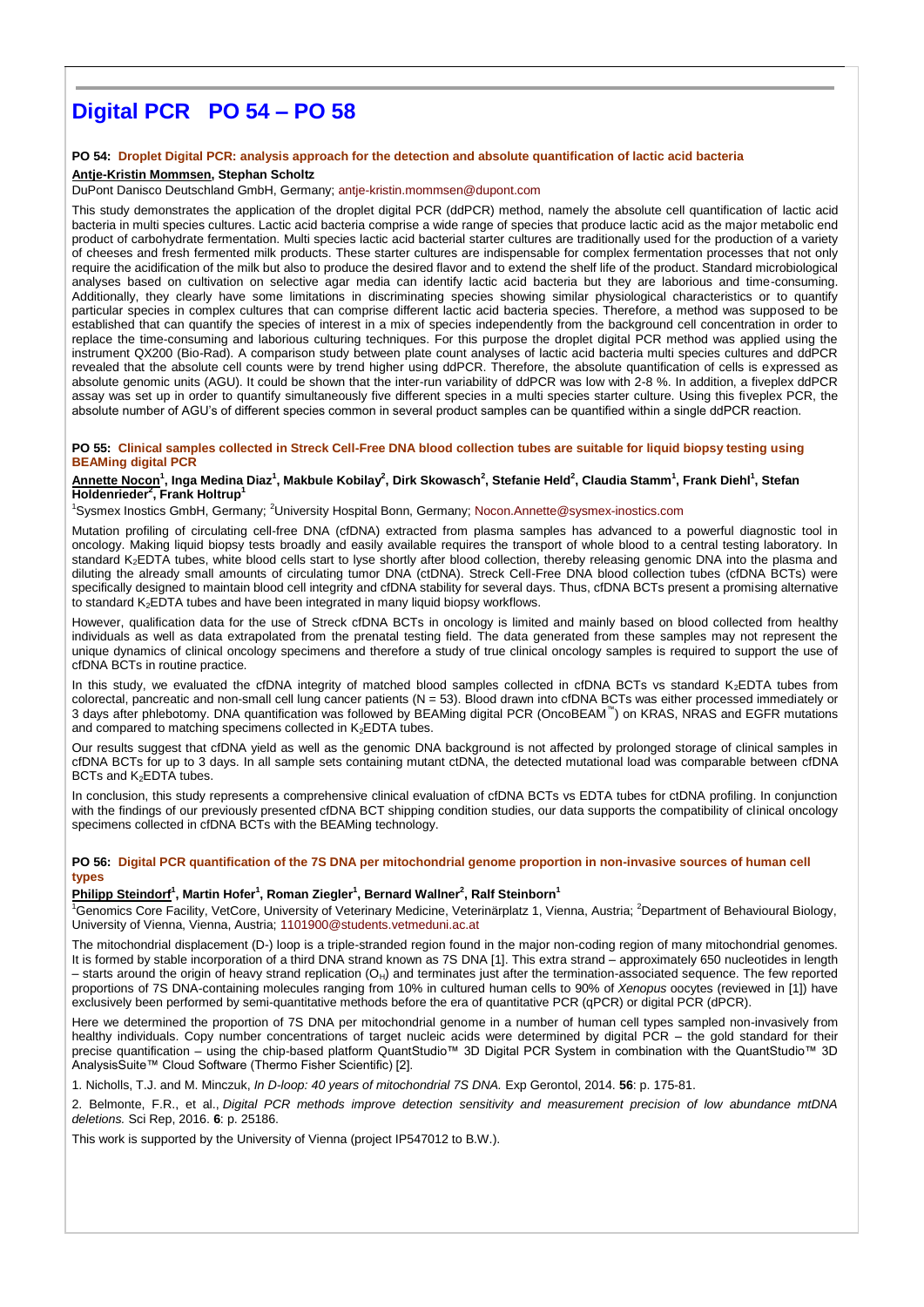#### **PO 57: Poisson Plus Quantification for the QuantStudio™ 3D Digital PCR System**

**Nivedita Majumdar, Swapnonil Banerjee, Thomas Wessel, Mike Pallas, Patricia Hegerich**

Thermofisher Scientific, United States of America; [nivedita.majumdar@thermofisher.com](mailto:nivedita.majumdar@thermofisher.com)

Digital PCR, a next generation nucleic acid quantification technique works by spreading the target material across a large number of partitions. The average number of molecules per partition is estimated using Poisson statistics, and this partition average is converted into concentration by dividing by partition volume. In this standard approach, identical partition sizing is assumed. At higher concentrations, violations of this assumption result in the underestimation of target quantity, when using Poisson modeling. An extension to the Poisson model, the Poisson-Plus Model, is presented here; which, if statistics of the volume variation are well characterized, accommodates for this underestimation. Parameters of the model were measured on the chip array based QuantStudio 3D Digital PCR System. The volume variation was measured using the ROX fluorescence signal level as a proxy for effective load volume per through-hole. Monte Carlo simulations demonstrate the efficacy of the proposed correction. Empirical measurement of model parameters characterizing the effective load volume on QuantStudio 3D Digital PCR chips is presented. The model was then used to analyze digital PCR experiments from QuantStudio 3D Digital PCR System and showed improved accuracy in quantification results. At the higher end of the concentration spectrum, the modeling must take effective volume variation into account to produce the most accurate estimate. The extent of the difference from the standard to the new modeling is proportional to the extent of volume variation in the effective load of your reactions.

## **PO 58: Detection of TMPRSS2:ERG Fusion Transcript Using TaqMan Assays and the QuantStudio 3D Digital PCR System Alice Rödel1,2, Marion Laig<sup>3</sup> , Arndt Schmitz<sup>1</sup>**

<sup>1</sup>Bayer AG, Berlin, Germany; <sup>2</sup>Beuth University of Applied Sciences, Berlin Germany; <sup>3</sup>Thermo Fisher Scientific, South San Francisco, CA, United States; [alice\\_roedel@gmx.de](mailto:alice_roedel@gmx.de)

Current biomedical research aims at personalized cancer therapeutics, for example in prostate cancer. Due to the high prevalence of the TMPRSS2:ERG fusion which occurs in more than 50% of cases, it seems to be a suitable biomarker for monitoring prostate cancer which can be detected in less invasive sample material such as blood and urine. Use of digital PCR is currently being demonstrated to be a highly sensitive method for reproducible and robust measurements without the use of standard curves. Especially the QuantStudio 3D Digital PCR System from Applied Biosystems has a high point-of-care potential due to the closed, compact and easy to handle system. Aim of this project was to establish a system for the detection of TMPRSS2:ERG fusion on this Digital PCR platform, which can be deployed as a future-oriented method. A TaqMan Fusion and a Gene Expression Assay were used to detect mutant and wildtype alleles, and their performance was optimized by changing the temperature-time profile. RNA isolated from fusion positive VCaP and fusion negative LNCaP cell lines were used as reference material. In wet-lab experiments it was possible to detect TMPRSS2:ERG transcripts with a detection limit of 0.05% fusion portion in a correspondingly high wildtype background. Spike-in experiments allowed the confirmation of an easy workflow. This is a first step forward to apply the assay to prostate cancer samples for monitoring disease and to further validate the significance of the TMPRSS2:ERG fusion as a suitable biomarker.

For Research Use Only. Not for use in diagnostic procedures.

## **MicroGenomics PO 59 – PO 67**

#### **PO 59: Toward elucidation of the biological function of S100 calcium binding protein A9 in monocytes using single cell sorting and qPCR methodologies**

#### **Jianxin Yang, Carin van der Keur, Frans Claas, Michael Eikmans**

LUMC,The Netherlands; [j.yang@lumc.nl](mailto:j.yang@lumc.nl)

**Background:** We previously found that relatively high tissue expression of S100 calcium binding protein A9 (S100A9) early after clinical kidney transplantation is associated with favorable outcome at the long run. S100A9 is abundantly expressed by circulating monocytes and tissue macrophages. To clarify the biological function of S100A9, we now aim to both functionally and phenotypically characterize S100A9 high expressing and -low expressing monocyte subsets.

Method: We addressed our aim by two approaches: I) application of SmartFlare<sup>™</sup> (Merck Millipore) RNA detection probes bound to nanoparticles. These should be taken up within 16 hours by live monocytes, and fluoresce once they bind intracellular S100A9 mRNA targets; II) performing intracellular staining and sorting for S100A9 protein by flow cytometry (FACS), and subsequent qPCR profiling of the<br>cell fractions. For both purposes, CD14<sup>+</sup> human monocytes were employed, which h cells of buffy coats.

**Results:** Monocytes incubated with S100A9-specific SmartFlares were gated on high, intermediate, and low signals by flow cytometry. The three different fractions did not differ in intracellular S100A9 protein, and also not in S100A9 mRNA expression levels after FACS sorting. Therefore, cell fractions were not furtherinvestigated in functional tests. Intracellular protein staining normally disrupts the RNA and poses a challenge in the reliable molecular profiling of cellular mRNA content. We found that a specialized buffer containing 5% RNAse inhibitor during cell sorting kept mRNA degradation to a minimum (Cq increase < 3).Most importantly, S100A9high fractions expressed significantly higher (~ two-fold) S100A9 mRNA levels than S100A9<sup>low</sup> fractions.

**Conclusion:** The SmartFlare technology does not generate monocyte fractions that differently express S100A9. Intracellular S100A9 protein staining of monocytes enables sorting of high- and low-expressing cell subsets. This will enable further phenotypical characterization of the subsets.

#### **PO 60: Determining the Limit of Detection of Rare Targets Using Digital PCR**

#### **Nivedita Majumdar, Thomas Wessel, Marion Laig, Brian Ho, David Keys**

Thermofisher Scientific, United States of America; [nivedita.majumdar@thermofisher.com](mailto:nivedita.majumdar@thermofisher.com)

Detection and quantification of mutant alleles in tumor tissue allow for disease monitoring, the evaluation of drug efficacy and guide decisions on future treatment plans. Testing for the presence of mutations in circulating free DNA (cfDNA) is one of the less invasive research methods available at this time. Digital PCR presents a research tool for mutation detection in cfDNA at a sensitivity level of 1% and below. Challenges associated with digital PCR experiments for rare allele detection include understanding the limit of detection of the assay and platform. This work compares false positive assessment strategies using the signal levels of the no-amplification cluster. Once the false positive call rate is established, this work outlines a method to determine the limit of detection of the assay and platform, at a given level of confidence. Given the number of partitions, the interrogated volume and the false call rate, the tradeoffs between sample load and sensitivity are also discussed. The mathematics outlined to calculate the theoretical limit of detection is applied on a set of assays from Thermo Fisher Scientific covering the KRAS codon mutations commonly found in tumor tissues. Experimental results showing a detection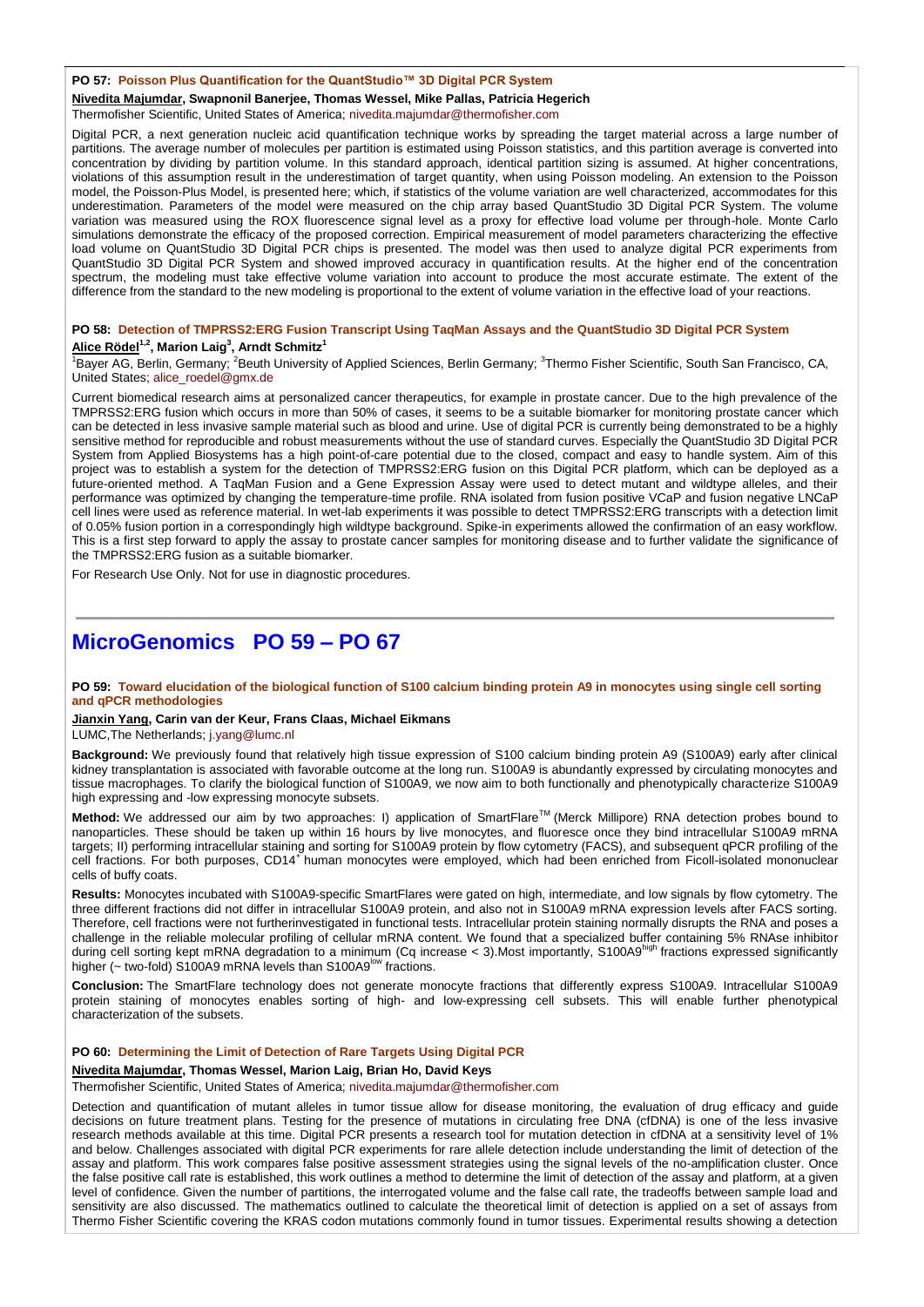of at least 0.1% mutation rate are presented as examples. Test samples were created using both mutant plasmid and mutant genomic DNA mixed with wild-type genomic DNA at a predefined percentage. For Research Use Only.

## **PO 61: Single Cell Gene Expression Profiling in Breast Cancer Cells with the Her2/neu Gene Knockout by CRISPR-Cas9**

## **Xiaoyang {Alice} Wang<sup>1</sup> , Chip Lomas<sup>1</sup> , Michael A. Tycon<sup>1</sup> , Craig Betts<sup>2</sup> , Wieland Keilholz<sup>2</sup> , Suzanne Weaver<sup>2</sup>** <sup>1</sup>BD Biosciences; <sup>2</sup>BD Genomics; [wieland.keilholz@bd.com](mailto:wieland.keilholz@bd.com)

The Her2/neu gene is amplified and overexpressed in 15%–30% of breast cancers. The overexpression of this oncogene is strongly correlated with decreased survival, increased cancer relapse, and poor prognosis. Although therapy has been successfully developed to target this oncogene, a better understanding of this oncogene will provide further insight for breast cancer biology and future drug development. In recent years, the CRISPR-Cas9 system has emerged as an efficient method for genetic engineering, enabling targeted gene knockout with minimal off-target effects. In this study, we employed a plasmid-based CRISPR-Cas9 system to knock out the Her2/neu gene in breast cancer cells. Puromycin selected, GFP-positive (two indicators of the incorporation of the CRISPR-Cas9 system), Her2 negative individual cells were index-sorted using a BD FACSMelody™ system into individual wells of a 96-well BD™ Precise plate with sample barcoding and molecular indexing. A whole transcriptome amplification (WTA) assay was performed to obtain a gene expression profile for each of the Her2/neu knockout cells. Her2 gene knockout was performed on two cell lines: T47D, a ductal carcinoma-derived breast cancer cell line with no Her2 amplification that shows low to intermediate Her2/neu expression; and SKBR3, an adenocarcinomaderived breast cancer cell line known for Her2/neu gene amplification and overexpression. For comparison, WTA assays were also carried out on parental cells without gene editing. Comparison of the gene expression profiles reveals downstream changes in gene expression correlated to the Her2 knockout. The profiling of gene expression in Her2/neu CRISPR-Cas9 knockout cells on a single cell level promises to provide insight into the mechanisms in these aggressive cancers that could help future drug discovery.

## **PO 62: T cell differentiation dynamics profiled by massively parallel single cell RNA capture and highly multiplexed PCR Christina Chang, Eleen Shum, Nidhanjali Bansal, Joanna Dreux, Gretchen Lam, Jue Fan, Wieland Keilholz, Christina Fan** BD Genomics; [wieland.keilholz@bd.com](mailto:wieland.keilholz@bd.com)

The immune system consists of a complex network of cell populations that can go through different spatial and temporal transitions. Cell surface markers and flow cytometry have aided the characterization of immune subsets. However, restrictions in the number of available antibodies and multicolor cytometry channels greatly limit access to phenotypic information that illuminate function and cell identity. Single cell whole transcriptome analysis offers a higher resolution approach to uncover novel regulators and markers obscured by bulk sample analysis. Yet several limitations exist for such approach for T cells. T cells, especially in an un-activated state, have low numbers of transcripts for surface markers and transcription factors used to define lineage and function, and thus deeper sequencing is required to accurately detect genes of interest. Moreover, a great proportion of sequencing reads consist of ribosomal and housekeeping genes, making meaningful clustering based on cell identity difficult. Here we demonstrate using a highly multiplexed PCR approach to characterize T cell lineage and function with greater sensitivity for T cell specific genes and higher cost effectiveness. The BD<sup>TM</sup> Resolve targeted T cell assay allows the surveying of more than 300 T cell genes in hundreds to more than ten thousand of individual cells per experiment. In this study we were able to distinguish between T cells that were differentiated into different CD4 effector subsets using cluster analysis. Within each condition, we were able to identify cells in different activation and differentiation states. With much fewer sequencing reads than what is needed for the whole transcriptome approach, we detected low abundance T cell markers that are hard to uncover in whole transcriptome sequencing. The BD Resolve single cell targeted approach is a high throughput method to study the functional states of T cells in a high dimensional and cost effective way.

#### **PO 63: High Throughput Single-Cell Gene Expression Analysis Reveal Cell Type Specific Differences in Response to Different Human Peripheral Blood Preservation Protocols**

#### **Kimberly R. Cordes Metzler, Nidhanjali Bansal, Gretchen Lam, Jue Fan, Wieland Keilholz, Christina Fan** BD Genomics; [wieland.keilholz@bd.com](mailto:wieland.keilholz@bd.com)

Gene expression analysis of peripheral blood has been widely used to identify biomarkers for detecting, monitoring, and predicting diseases. However, it has been known that gene expression changes in blood can be induced by different blood handling and processing methods, thus skewing experimental results. Past studies examining effects of blood handling and preservation have mostly been conducted with bulk RNA using microarrays, and it is not commonly known whether certain cell populations in blood are more prone to gene expression changes. Here, we used BD Resolve, a tool for massively parallel single-cell RNA sequencing library preparation, and shallow sequencing, to compare whole transcriptome profiles of ~10,000 freshly isolated peripheral blood mononuclear cells (PBMCs) each from three blood donors, as well as blood cells isolated and/or stored in the following conditions: freshly isolated, cryopreserved, or liquid life AQIX<sup>®</sup> storage. With such high resolution single cell analysis, we found donor to donor differences, not only in population sizes of immune subsets, but also in gene expression differences in each of the subset. Additionally, we found that certain immune subset, such as monocytes, were more susceptible to expression changes depending on preservation techniques. Together these results will help develop proper methods for handling and preserving blood samples for future large scale high throughput single cell gene expression studies.

#### **PO 64: Preamplification using dUTP and Cod UNG allows for reliable detection and quantification of limited samples sizes in the presence of contaminating DNA amplicons**

## **Daniel Andersson<sup>1</sup> , David Svec1,2, Cathrine Pedersen<sup>3</sup> , Jørn Remi Henriksen<sup>3</sup> , Anders Ståhlberg<sup>1</sup>**

<sup>1</sup>Sahlgrenska Cancer Center, Department of Pathology, Sahlgrenska Academy at University of Gothenburg, Box 425, 40530 Gothenburg, Sweden; <sup>2</sup>Institute of Biotechnology, Academy of Sciences of the Czech Republic, Videnska 1083, Prague 4, 14221, Czech Republic; <sup>3</sup>ArcticZymes AS, Sykehusveien 23, 9019 Tromsø, Norway; [daniel.andersson.3@gu.se](mailto:daniel.andersson.3@gu.se)

Detection and quantification of rare DNA and RNA molecules in limited sample sizes, including liquid biopsies, fine-needle aspirates and single cells, usually requires preamplification. This makes downstream analyses especially sensitive to PCR generated contamination. Here, we study the feasibility to perform preamplification with dUTP in the presence of Cod uracil-DNA N-glycosylase (Cod UNG), allowing elimination of contaminating DNA amplicons. Cod UNG can be completely and irreversibly heat inactivated, making it suitable for preamplification applications. Using optimized qPCR assays, we show that using dUTP instead of dTTP in the reaction mix yields similar dynamic range, reproducibility, sensitivity and amplification efficiency. Furthermore, we demonstrate that Cod UNG degrades essentially all contaminating uracil-containing amplicons regardless of initial concentration in all samples for most assays tested without inhibiting downstream reactions. Finally, we validate that dUTP and Cod UNG can easily be included in the workflow for targeted single-cell gene expression profiling. In conclusion, a standardized introduction of dUTP and Cod UNG in the experimental workflow poses an attractive solution to largely avoid generation of erroneous data when analyzing limited sample sizes containing few target molecules, in clinical routine assessments as well in research studies.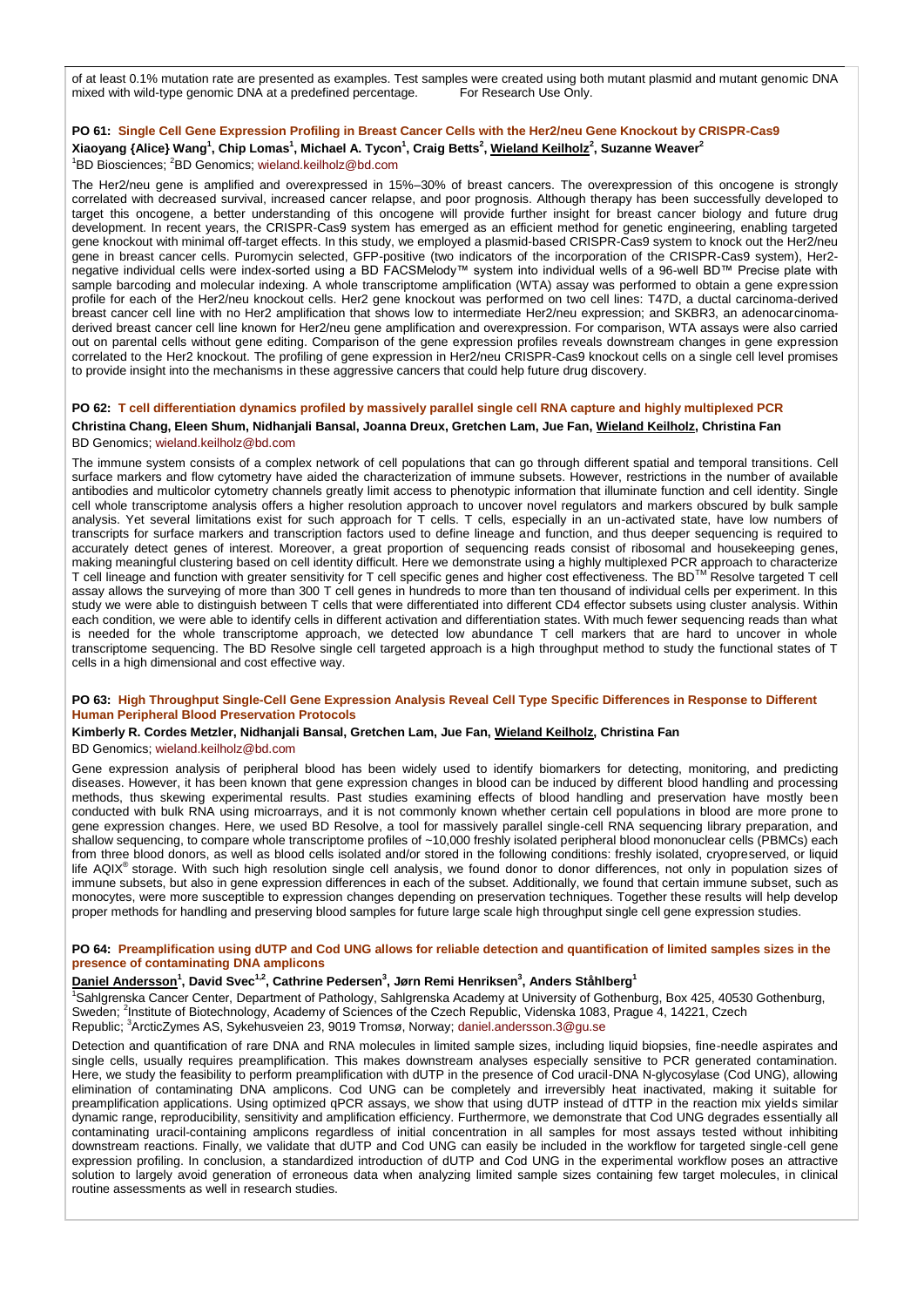#### **PO 65: Achieving Unparalleled Sensitivity and Reproducibility in Single-Cell Transcriptomics**

**Sara Gonzalez-Hilarion<sup>1</sup> , Kazuo Tori<sup>2</sup> , Cynthia Chang<sup>2</sup> , Yevgeniy Gindin<sup>2</sup> , Magnolia Bostick<sup>2</sup> , Andrew Farmer<sup>2</sup>** <sup>1</sup>Takara Bio Europe, France; <sup>2</sup>Takara Bio USA; [sara\\_gonzalez-hilarion@takarabio.com](mailto:sara_gonzalez-hilarion@takarabio.com)

Differential expression (DE) analysis utilized for single-cell comparisons has become one of the key methods for studying transcriptome variability, especially when homogeneous cell populations are elusive, such as in cancer research, developmental biology, neurobiology, and immunology. SMART (Switching Mechanism at the 5' end of the RNA Template) technology has emerged as the most sensitive solution for processing the small amounts of mRNA present in a single cell. Here we discuss the use of the highly performant SMART-Seq v4 chemistry in the new SMART-Seq v4 3' DE Kit to enable differential expression analysis in a more efficient and cost-effective manner. SMART-Seq v4 chemistry incorporates LNA technology in order to produce high-quality, reproducible sequencing data with superior identification of genes, including those with low expression. By combining these features with cellular indexes, pooling, and 3' end-capture sequencing, we enable researchers to obtain high-quality gene expression data from single cells or ultra-low input amounts of RNA without having to sequence the entire transcriptome.

#### **PO 66: Resolving Molecular Networks and Dynamics Involved in CD8+ T-cells Function and Differentiation in Acute and Chronic Infections on a Single-Cell Level**

## **Kristiyan Kanev, Patrick Roelli, Dietmar Zehn**

Division of Animal Physiology and Immunology, Technical University of Munich, Germany; [kanev@wzw.tum.de](mailto:kanev@wzw.tum.de)

CD8 T-cells are major players in the adaptive immune defence against intracellular pathogens (including viruses and intracellular bacteria) as well as in tumor surveillance. In the context of acute viral infections like influenza and yellow fever, naive antigen-specific CD8 T-cells differentiate into highly functional effector and memory CD8 T-cells. In result, the generated effector cells swiftly eliminate the viral infections, while the memory cells provide effective protection in case of secondary infection caused by the same virus. In contrast, some viruses like HIV, HBV and HCV in humans as well as LCMV clone 13 in mice are able to establish chronic infections associated with the development of CD8+ T-cells with diminished functional activity, a state often referred as T-cell "exhaustion". The latter represents a unique state of CD8 T-cell differentiation which is likely to be effective but hyporesponsive, providing the host with the ability to control the viral load without causing severe bystander pathology. Otherwise the excess cytotoxic T-cell activity due to persisting antigen presence can bring the host to even more life-threatening condition compared to chronic viral presence. Some of the general CD8 T-cell hallmarks in different chronic infections compared to acute infection are unique transcriptional program, immune signaling, migration as well as metabolism. Despite the amount of accumulated knowledge about CD8 T-cell phenotype and function in chronic infection, we are still far away from establishing successful strategies for therapeutic reactivation of the immune system in order to eradicate established chronic infections. In our opinion, this might be a reflection of the usually applied population-based assessment of CD8 T-cell gene expression profiles, which is prone to generating biased and even false results due to giving only average values. The main question we want to address is which molecular networks and mechanism are involved CD8 T-cell function and differentiation in acute and chronic infections on a single cell level. To address that question we decided to generate gene expression profiles of CD8 T-cells from different acute and chronic infection settings and time points using single-cell mRNA sequencing approach. So far we are optimizing the method and we have started to obtain single-cell gene expression profiles from different settings. Besides the deep single-cell information on molecular networks and mechanism, we hope that the single-cell approach we apply will be informative concerning cellular dynamics and subpopulation taking place in different acute and chronic infections. Finally, the ultimate outcome will be to exploit that knowledge for generating new therapeutic strategies for successful intervention in immune response against problematic viral infections.

#### **PO 67: Combining Microgenomics Methods To Study How Gut Microbiota Influences Gene Expression In The Hypothalamo-Pituitary-Adrenal Axis In Rats.**

# Patricia Anglade<sup>1</sup>, Elise Maximin<sup>1</sup>, Nicolas Crapart<sup>2,3</sup>, Jad Abou-Ghantous<sup>4</sup>, Marie-Noelle Rossignol<sup>2</sup>, Philippe Gerard<sup>1</sup>, Patrice<br>Martin<sup>2</sup>, Claudia Bevilacqua<sup>2</sup>, <u>Sylvie Rabot</u><sup>1</sup>, Bénédicte Goustard<sup>1</sup>

<sup>1</sup>Micalis Institute, INRA, AgroParisTech, Université Paris-Saclay, Jouy-en-Josas, France; <sup>2</sup>GABI-Plareforme @BRIDGe, INRA, AgroParisTech, Université Paris-Saclay, Jouy-en-Josas; <sup>3</sup>EXCILONE, Elancourt, 78990 France; <sup>4</sup>MGP MetaGenoPolis, INRA, Université Paris-Saclay, Jouy-en-Josas, France; [sylvie.rabot@inra.fr](mailto:sylvie.rabot@inra.fr)

**Objective:** The gastro-intestinal tract hosts a complex microbial community, the gut microbiota, which is nowadays regarded as a full organ taking part to the host physiology. The gut microbiota is in particular increasingly recognized as a factor that can shape brain and behaviour. We and others showed that the gut microbiota regulates the hypothalamo-pituitary-adrenal (HPA) axis reactivity, as reflected by a greater corticosterone systemic concentration in germfree rodents than in conventional ones, following an acute stress. The objective of the present study was to develop a microgenomics workflow combining the use of laser capture microdissection (LCM), pre-amplification and reverse transcription real time PCR (RT-qPCR) to analyse which HPA axis genes are regulated by the gut microbiota.

**Methodology:** We subjected germfree and conventional rats to an acute stress (strongly illuminated open-field for 6 min), killed them by decapitation and collected and froze the brain, the pituitary gland and the adrenal glands. Non stressed rats served as controls. Different combinations of analytical methods were used in those 3 tissues, according to the distribution and density of the cells of interest. Brain and adrenal gland sections were stained with cresyl violet to localize the key areas, namely the hypothalamus paraventricular nucleus (PVN) in the brain, and the cortical zona fasciculata in the adrenal glands. Then, distinct cell harvesting techniques were applied: micro-punching for the PVN, and LCM of cell clusters for the adrenal gland. As the corticotropic cells are scattered in the anterior pituitary gland, an immunohistochemistry method coupled with LCM was developed to identify and capture corticotropic cells as specifically as possible. Around 50 corticotropic single cells were isolated and processed with the TaqMan® PreAmp Cells-to-C<sub>T</sub>™ kit. The expression level of a panel of 48 genes, selected according to their role in the HPA axis reactivity, was analysed using TaqMan® Array Micro Fluidic Cards; qPCR was carried out in all sorted samples. A target-specific pre-amplification was applied in the adrenal gland cell clusters and single cells.

**Results and conclusion:** Bayesian Structural Equation Modelling indicated that gene expression in the 3 HPA axis tissues was overall influenced by the gut microbiota status (germ-free or conventional) and the stress status (acute stress or no stress) of the rats. In conclusion, this microgenomics workflow has allowed to address the issue of gene expression analysis in a heterogeneous set of tissues involved in a specific neuroendocrine pathway.

"This work was supported by Thermo Fisher Scientific-Arcturus who kindly provided PicoPure RNA extraction kits, TaqMan® PreAmp Master Mix and Cells-to-C<sub>T</sub>™ kits and TaqMan® Array Micro Fluidic Cards. We acknowledge Excilone for supporting LCM experiments."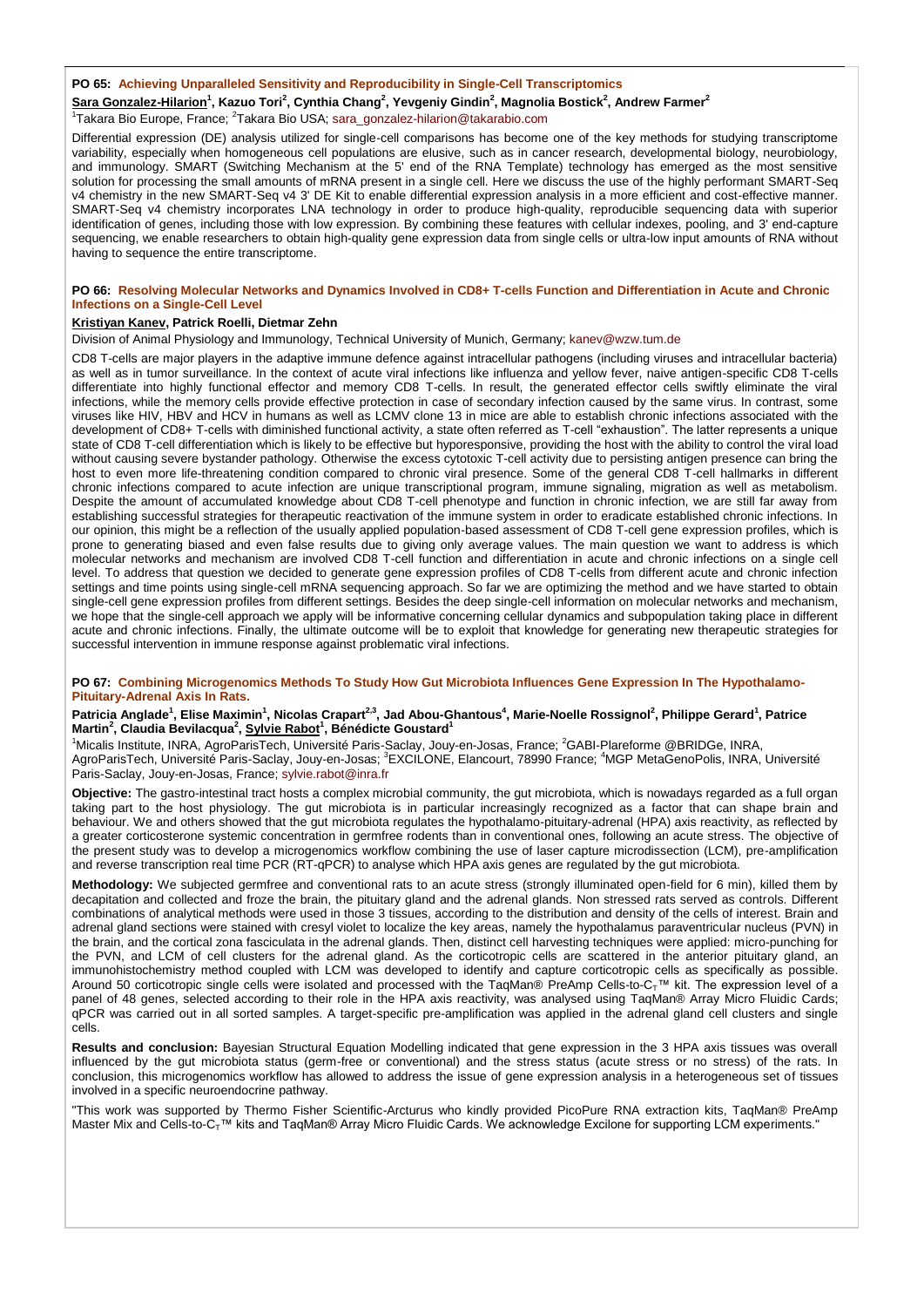# **Late Submissions PO 68 – PO 78**

## **PO 68: TaqMan™ Assays for Detection of Fusion Transcripts**

## **Fangqi Hu, Pius Brzoska, Xiaoqing You**

Thermo Fisher Scientific, United States of America; [xiaoqing.you@thermofisher.com](mailto:xiaoqing.you@thermofisher.com)

Chromosomal aberrations such as translocations are frequently found in human cancers (1). Translocations or trans-splicing may result in a chimeric gene expressing a fusion transcript/protein that affects regulatory pathways and stimulates cancer growth (2,3). A well-known example is the BCR-ABL fusion which is the result of a translocation of gene ABL on chromosome 9 to the BCR cluster on chromosome 22 (4,5). The BCR-ABL fusion products are the cause for 90% of chronic myeloid leukemia (6,7). Traditional methods for identifying translocations include FISH and karyotyping, none of which can quantify the expression level of the fused genes. We have developed quantitative real-time PCR assays—Taqman™ Gene Expression assays to detect and measure fusion transcripts. We designed assays that span the breakpoint regions but avoided placement of primer/probe directly on the breakpoints. As proof of principle, several assay designs were tested against the plasmids containing the translocation variant and the tissue samples with the translocation event. We demonstrate that the fusion assays can detect many BCR-ABL fusion variants in leukemia samples. These data indicate that TaqMan™ Fusion Assays with an easy and ready-to-go workflow have great sensitivity. The standardized assay format and protocol with an optimized master mix allows researchers to generate reproducible data.

- 1. Mitelman, F., B. Johansson, et al. (2007). "The impact of translocations and gene fusions on cancer causation."Nat Rev Cancer **7**(4): 233-245.
- 2. Li, H., J. Wang, et al. (2008). "A neoplastic gene fusion mimics trans-splicing of RNAs in normal human cells."Science **321**(5894): 1357- 1361.
- 3. Rickman, D. S., D. Pflueger, et al. (2009). "SLC45A3-ELK4 is a novel and frequent erythroblast transformation-specific fusion transcript in prostate cancer."Cancer Res **69**(7): 2734-2738.
- 4. Kurzrock, R., H. M. Kantarjian, et al. (2003). "Philadelphia chromosome-positive leukemias: from basic mechanisms to molecular therapeutics."Ann Intern Med **138**(10): 819-830.
- 5. Jones, D., R. Luthra, et al. (2008). "BCR-ABL fusion transcript types and levels and their interaction with secondary genetic changes in determining the phenotype of Philadelphia chromosome-positive leukemias."Blood **112**(13): 5190-5192.
- 6. Cortes, J. E., M. Talpaz, et al. (1995). "Philadelphia chromosome-negative chronic myelogenous leukemia with rearrangement of the breakpoint cluster region. Long-term follow-up results."Cancer **75**(2): 464-470.
- 7. Melo, J. V. (1996). "The molecular biology of chronic myeloid leukaemia."Leukemia **10**(5): 751-756.

## **PO 69: QuantSeq 3' mRNA Sequencing Bridges the Gap Between Microarrays and Conventional RNA-Seq Methods and Yields Good Correlation Between High and Low Quality (FFPE) Samples**

#### **Petra Kubala, Musashi Tsujita, Michael Ante, Irmlind Gabler, Jekaterina Aleksejeva, Birgit Steinmetz, Dalia Daujotyte, Lukas Paul, Pamela Moll**

Lexogen GmbH, Austria [birgit.steinmetz@lexogen.com](mailto:birgit.steinmetz@lexogen.com)

Array-based quantification of gene expression was long considered the gold standard but now is rapidly replaced by sequencing-based methods. With the discontinuation of microarray systems, attention is now on RNA-Seq as the method-of-choice for gene expression (GEX) profiling. QuantSeq is an oligodT primed NGS library preparation protocol generating only one fragment per transcript. Unlike microarrays it allows for the detection of non-annotated features and enables accurate gene expression quantification across many orders of magnitudes independent of the RNA quality (including FFPE samples).

Standard mRNA-Seq protocols aim to cover the whole transcript and result in a heavy 3' bias when used on degraded RNA. Comparison between high quality and low quality RNA samples is therefore hampered and often biased. QuantSeq 3' mRNA-Seq focuses on counting 3' ends and hence delivers reliable and reproducible results independent of the RNA quality. The high concordance of gene expression detected in cryo and FFPE RNA samples demonstrates that QuantSeq is the method of choice for gene expression quantification independent of the RNA input quality. It provides improved gene expression quantification over traditional methods along with characterization of novel RNA features.

#### **PO 70: QuantSeq as an Efficient Tool for Gene Expression Profiling and Targeted Sequencing: High Multiplexing,Sensitivity, and Reproducibility with Lowest Costs and Efforts**

#### **Pamela Moll, Musashi Tsujita, Michael Ante, Birgit Steinmetz, Lukas Paul, Irmlind Gabler, Jekaterina Aleksejeva, Dalia Daujotyte, Alexander Seitz, Torsten Reda**

Lexogen GmbH, Austria; [birgit.steinmetz@lexogen.com](mailto:birgit.steinmetz@lexogen.com)

Concurrently with the rapid progress of Next Generation Sequencing (NGS) technologies, RNA-Seq has been established as the new standard for transcriptome analysis. Although the sequencing costs per base have been substantially reduced, sample preparation, sequencing, and data processing present major investments of both cost and time in high-throughput screenings. QuantSeq provides a technology to prepare highly strand-specific NGS libraries directed towards the 3' end of polyadenylated RNAs within 4.5 h and can be further tailored to a variety of sequence specific applications. It requires only low input ranging from 0.1–500 ng of total RNA and can be efficiently used for low-quality samples (including FFPE). Single and dual indices with up to 4 x 96 barcodes enable a high degree of multiplexing. Since only 1 fragment per transcript is generated, FPKM calculations are unnecessary, and a recommended read depth of 2-5 million short, single-end reads per sample is sufficient for expression profiling of eukaryotic transcriptomes. Data analysis is simplified since no junction detection is necessary, and transcript abundances are given by read counts. Furthermore, Lexogen's collaboration with Bluebee now provides QuantSeq users also with a cloud-based, non-expert access to data analysis up to differential gene expression.

### **PO 71: Application of allele-specific qPCR and NGS for detecting epigenetic adaptations at the** *FKBP5* **locus: Relevance for stress-related diseases**

#### <u>Tobias Wiechmann<sup>1</sup>,</u> Torsten Klengel<sup>2</sup>, Simone Röh<sup>1</sup>, Darina Czamara<sup>1</sup>, Susann Sauer<sup>1</sup>, Theo Rein<sup>1</sup>, Nadine Provençal<sup>1</sup>, Elisabeth **B.** Binder<sup>1</sup>

<sup>1</sup>Dep. of Translational Research in Psychiatry, MPI of Psychiatry, Munich, Germany; <sup>2</sup>Dep. of Psychiatry, McLean Hospital, Harvard Medical School, Belmont, MA, USA; <sup>3</sup>Dep. of Psychiatry and Behavioral Sciences, Emory University Medical School, Atlanta, GA, USA

The risk for developing stress-related diseases is shaped by the interaction of environmental and genetic risk factors. The underlying molecular mechanisms integrating environmental and genetic cues have not yet been fully elucidated. In this study, we aimed to test, whether an intronic 3.3 kb structural variant in the *FKBP5* locus has A) effects on *FKBP5* gene regulation and, if yes, B) the potential to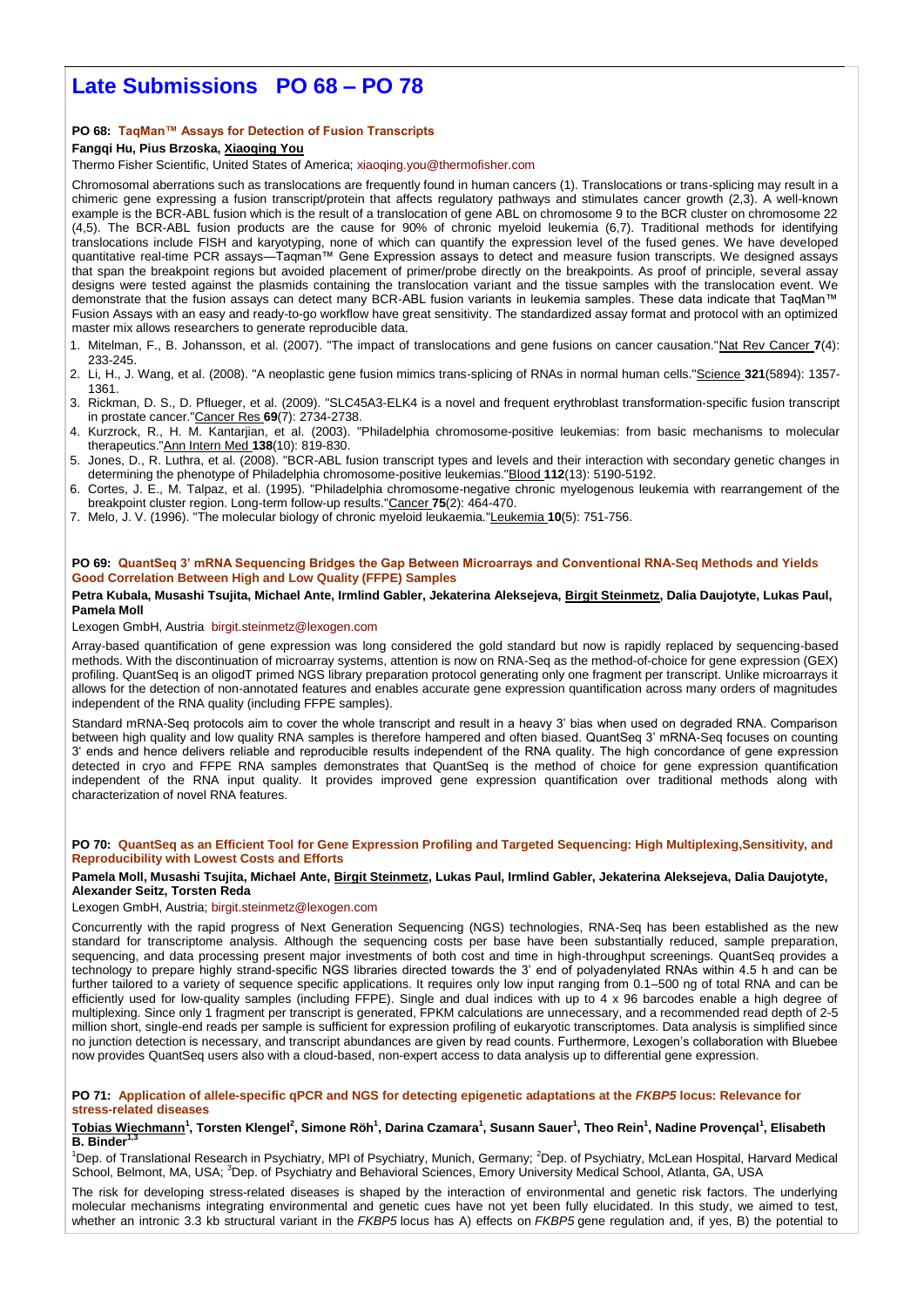moderate the risk for developing a stress-related disease. We observed that the deletion allele of the structural variant was associated with a higher induction of *FKBP5* expression after activation of the glucocorticoid receptor (GR) in lymphoblastoid cell lines. Furthermore, we could show via allele-specific qPCR that the structural variant can moderate the effect of the previously described functional single nucleotide polymorphism rs1360780<sup>[1]</sup> on the GR-induction of *FKBP5*. In order to explore how these transcriptional effects on *FKBP5* induction are reflected on the DNA level, we analyzed changes of the chromatin structure (chromosome conformation capture) and DNA methylation (targeted bisulfite sequencing, Infinium Methylation 450K array). By applying a circularized chromosome conformation capture (4C) approach, we detected an interaction within the insertion allele to the FKBP5 transcription start site. Moreover, we found indications for the structural variant to alter the CTCF-related structural basis<sup>[2]</sup> of *FKBP5* through modulating its interaction frequencies. Within the regions of this structural basis and the transcription start site of *FKBP5*, we also observed differentially methylated sites depending on the allele status for the structural variant. Finally, we investigated whether the structural variant has relevance for stressrelated diseases such as posttraumatic stress disorder (PTSD). We found that the deletion allele is associated with higher PTSD symptoms but only in patients who experienced child abuse. Taken together, our data indicates that this structural variant moderates the extent of *FKBP5* induction after GR activation and is accompanied by changes at multiple epigenetic level of the *FKBP5* locus which can lead to *FKBP5* disinhibition and therefore increased risk for developing a stress-related psychiatric disease.

[1] Binder EB, Salyakina D, Lichtner P, Wochnik GM, Ising M, Pütz B et al. (2004). Polymorphisms in FKBP5 are associated with increased recurrence of depressive episodes and rapid response to antidepressant treatment. Nat Genet 36: 1319–1325.

[2] Tang Z, Luo OJ, Li X, Zheng M, Zhu JJ, Szalaj P, Trzaskoma P, Magalska A, Wlodarczyk J, Ruszczycki B, et al. 2015. CTCF-mediated human 3D genome architecture reveals chromatin topology for transcription. Cell 163:1611–1627

## **PO 72: Overexpression of MiR-590, MiR-19a, and MiR-19b in Human Breast Carcinoma Is Associated with Poor Differentiation of Tumors, Negative Expression of Hormonal Receptors, and Worse Survival in Patients Treated by Chemotherapy**

**Veronika Brynychova1,2,3, Radka Vaclavikova<sup>1</sup> , Viktor Hlavac1,2,3, Marcela Mrhalova<sup>4</sup> , Roman Kodet<sup>4</sup> , Pavel Soucek1,3** <sup>1</sup>The National Institute of Public Health, Czech Republic; <sup>2</sup>Third Faculty of Medicine, Charles University, Prague, Czech Republic; <sup>3</sup>Biomedical Centre, Medical Faculty, Charles University, Pilsen, Czech Republic; <sup>4</sup>Department of Pathology & Molecular Medicine, Second Faculty of Medicine, Charles University & Motol University Hospital, Prague, Czech Republic

**Background:** Changes in expression of ABCD2, CYP2B6, PRC1, SLC19A1, SLCO1A2, and SOD3 in breast carcinomas have been shown to associate with worse prognosis or chemotherapy outcome of breast carcinoma patients. MicroRNAs are short non-coding RNAs frequently deregulated in carcinomas and can be easily detected as biomarkers in tumor cells or biofluids. Aim of this work is evaluate the expression profile and clinical significance of miRNAs predicted to be regulators of the above identified candidates of poor prognosis in breast carcinoma patients.

**Methods:** Together 15 miRNAs targeting mRNA of candidate genes (ABCD2: miR-590-3p and 5p, miR-340, miR-30d, miR-519b; CYP2B6: miR-590-3p and 5p, miR-21; PRC1: miR-194, miR-19a, miR-19b, miR143; SLC19A1: miR-299, miR-335; SLCO1A2: miR-382, miR-320a, miR-320c; SOD3: miR-491) were selected with help of databases for miRNA target prediction (miRanda, TargetScan, DIANA, and PicTar). MiRNA expression profile was assessed by qPCR in total RNA isolated from breast carcinoma tissues (N=95), correlated with mRNA levels of candidate genes, and associated with clinical data of patients.

**Results:** Levels of miR-30d (ABCD2), miR-590-3p, and 5p (both for CYP2B6) correlated negatively with their targets. MiR-19a and 19b correlated positively with PRC1 expression. Significantly higher levels of miR-590-3p, 5p, miR-19a, and 19b were found in high-grade tumors, in larger tumors (miR-19a, 19b) and in tumors without expression of estrogen and progesterone receptors. Patients treated with chemotherapy with higher levels of miR-590-5p, miR-19a, and 19b had shorter disease-free survival than patients with lower levels in tumors (*P*=0.037, 0.017, and 0.006, respectively).

**Conclusion:** MiR-590, miR-19a, and miR-19b are potential biomarkers of efficacy of adjuvant chemotherapy and their levels are further analyzed in blood of breast carcinoma patients. A functional analysis follows also to verify inhibitory effect of miR-590 on CYP2B6 levels in carcinoma tissues.

**Acknowledgment:** *This study was supported by Ministry of Health of the Czech Republic, grant nr. 15-25618A and by Czech Science Foundation, grant nr. P303/12/G163.*

#### **PO 73: A new core facility for high throughput qPCR : qPCR-HD-GPC**

 $J$ uliette Pouch $^{1,5}$ , Elise Diaz $^{1,2}$ , Amine Ali Chaouche $^1$ , Quentin Viautour $^{1,3}$ , Auguste Genovesio $^3$ , <u>Bertrand Ducos $^{1,2,4}$ </u> <sup>1</sup>High Throughput qPCR Facility, Institut de Biologie de l'ENS (IBENS), Paris, France; <sup>2</sup>LPS-ENS, CNRS, PSL Research University, Paris,

France; <sup>3</sup>Bioinformatic Facility, Institut de Biologie de l'ENS (IBENS), Paris, France; <sup>4</sup>Laser Microdissection Facilty, CIRB Collège de France, Paris, France; <sup>5</sup>Genomic Platform, IBENS, Paris, France

The Fluidigm® Biomark™ HD system is available as a high throughput quantitative PCR device on the qPCR-HD core facility of the Institute of Biology of the Ecole normale superieure.

When compared to traditional real time PCR technologies, the Biomark™ HD System and the microfluidic chips from Fluidigm® offer a considerable improvement in terms of capacity, allowing researchers to produce more data in less time (up to 9,216 simultaneous qPCR reactions or 37k by digital PCR). High throughput qPCR platform raises several questions in terms of sensitivity (minimal input), absolute quantification and data processing.

To address these questions, we designed experiments with scales of zebrafish total RNAs as samples, and Taqman® probes as assays. RNAs were reverse transcribed with various RT enzymes to compare their sensitivity. In order to precisely quantify cDNA molecules, amplicons were cloned in plasmids and used as standards to calculate PCR efficiency for each probe from calibration curves. This process was automated thanks to dedicated R scripts.

We propose a comprehensive solution to perform high throughput qPCR and data analysis. Our framework integrates previously designed methods for quantifications and comparison as well as some improvements

#### **PO 74: Detection Of Solid Tumor-Specific Mutant Transcripts In Blood Derived Extracellular Vesicles.**

<u>Silvia Rita Vitale<sup>1,3</sup>,</u> Jean Helmijr<sup>1</sup>, Lisanne van Dessel<sup>1</sup>, Nick Beije<sup>1</sup>, Michelle van der Vlugt-Daane<sup>1</sup>, Martijn PJK Lolkema<sup>1</sup>, Maurice<br>Jansen<sup>1</sup>, Stefan Sleijfer<sup>1</sup>, Anieta M Sieuwerts<sup>1,2</sup>, John WM Martens<sup>1,2</sup>

<sup>1</sup>Erasmus MC Cancer Institute, Erasmus University Medical Center, Dept. of Medical Oncology, The Netherlands; <sup>2</sup>Cancer Genomics Netherlands, Rotterdam, The Netherlands; <sup>3</sup>University of Catania, Dept. of Clinical and Molecular Medicine, Italy

#### **INTRODUCTION**

Extracellular vesicles (EVs) are secreted by different cell types into several body fluids (e.g. urine, spinal fluid and blood). These EVs contain protein and nucleic acids of cells they originate from. The goal of the current study was to investigate whether EVs secreted by cancer carry specific tumor cell characteristics that may be used for treatment decision making.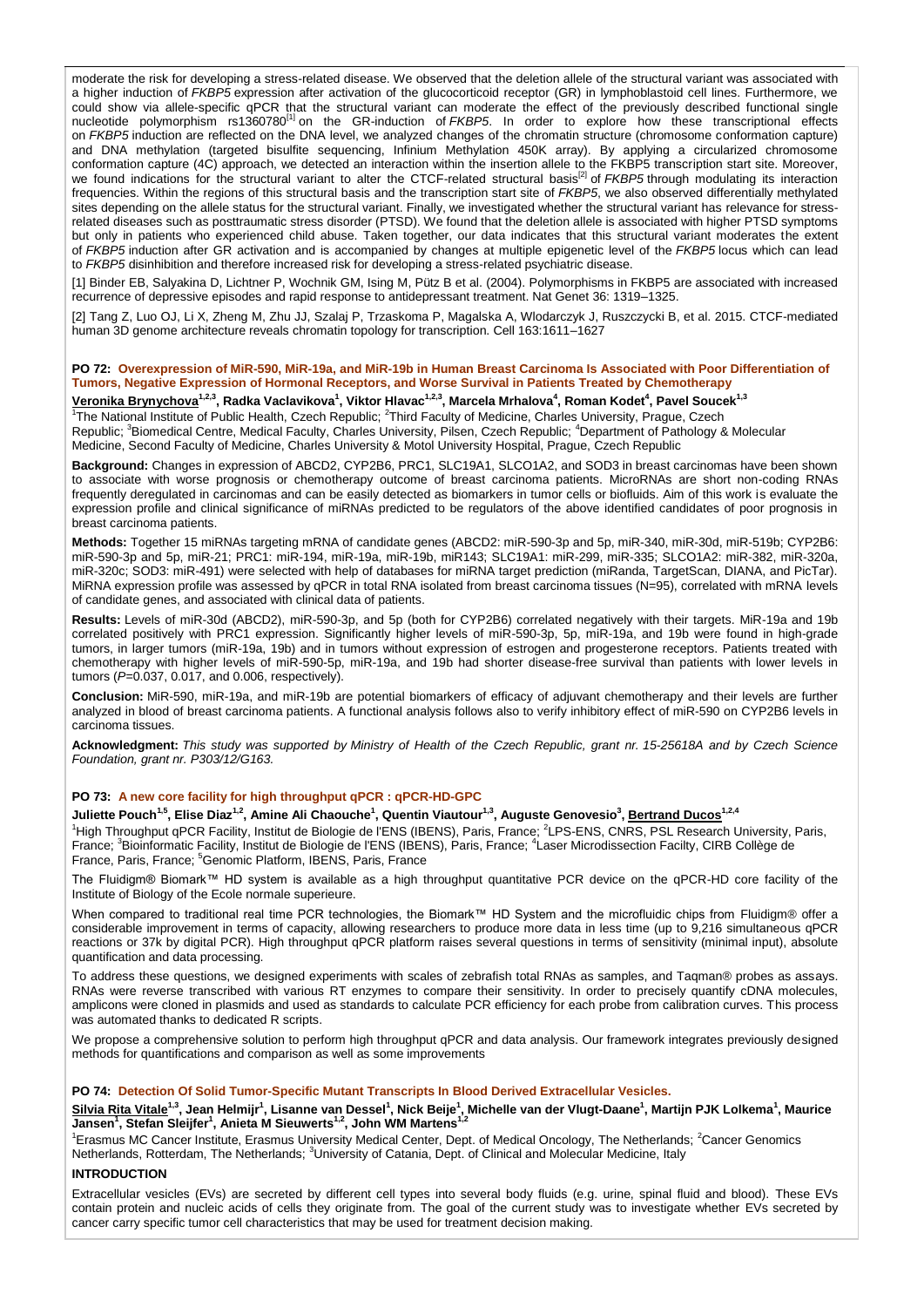## **METHODS**

A workflow was established using conditioned medium of 5 breast cancer cell line models and subsequently applied on blood of 12 metastatic cancer patients. Blood was collected in EDTA, BCT and CellSave tubes and processed into plasma. Less than 1mL plasma or 5mL culture medium was used to isolate EV-RNA using the exoRNeasy Kit (Qiagen) followed by a DNAse I treatment and cDNA generation. The resulting EV-cDNA from cell lines was evaluated by qPCR with a 96-gene expression panel. In addition, cell line and patient blood-derived EV-cDNA was characterized with the QuantStudio 3D Digital PCR system (Thermofisher) for tumor-specific gene mutant and wildtype transcripts (target genes). All 12 patients included in this study had a known tumor-specific mutation in their primary tumor, of which 10 patients previously were shown to have the mutation also detectable in cell-free plasma DNA (cfDNA).

#### **RESULTS**

The analyses of 96 genes in our cell line models showed that the EV-RNA expression profiles in general adequately reflected the matched parental mRNA profiles, however, 38 genes were differentially expressed of which 8 upregulated in EV-RNA. Two cell lines with a *PIK3CA* mutation in their DNA revealed comparable variant allele frequency (VAF) for *PIK3CA* mutant transcripts between cell line mRNA and matched EV-RNA in BT20 (30% vs 32%) and T47D (89% vs 84%). In patient plasma collected in BCT and Cellsave tubes no target gene copies were found whereas in 11 EDTA derived EV-RNA samples target genes copies were detected. Additionally, EV-RNA mutant transcripts were demonstrated in two of the 12 patients, i.e. a lung cancer patient with an EGFR T790M mutation (VAF: 61%) and a colon cancer patient with a KRAS G13D mutation (VAF: 6%).

## **CONCLUSION & DISCUSSION**

Our study shows that EV-RNA can be used to perform expression analysis of multiple genes. Moreover, cell line derived EV-RNA reflects the mRNA profile of their parental cell line suggesting that tumor EV-RNA in patients' blood can harbor tumor-specific characteristics. In line with this, we detected somatic mutations in EV-RNA derived from both cell lines and patient plasma samples. For plasma, however, it is important to collect patient blood in EDTA tubes, since preservatives in other tube types interfere with downstream EV-RNA analyses. In addition, the amount of tumor specific EVs in plasma and target gene copies might explain why the mutation detection sensitivity in patient EV-RNA (20%) is lower compared to cfDNA (85%). This may be improved by increasing the plasma input (>1mL) for EV-RNA extraction.

#### **PO 75: Profiling of Circulating MicroRNA in Patients Presenting with ST-segment Elevation Myocardial Infarction**

#### **Agata Maciejak<sup>1</sup> , Marek Kiliszek<sup>2</sup> , Agnieszka Segiet<sup>3</sup> , Grzegorz Opolski<sup>4</sup> , Monika Gora<sup>1</sup> , Beata Burzynska<sup>1</sup>**

<sup>1</sup>Institute of Biochemistry and Biophysics Polish Academy of Sciences, Warsaw, Poland; <sup>2</sup>Department of Cardiology and Internal Diseases, Military Institute of Medicine, Warsaw, Poland; <sup>3</sup>st Faculty of Medicine, Medical University of Warsaw, Warsaw, Poland; <sup>4</sup>st Chair and Department of Cardiology, Medical University of Warsaw, Warsaw, Poland

**Introduction and aims:** Acute myocardial infarction (AMI) is a life-threatening complication of coronary artery disease. Insufficient blood supply and oxidative stress result in necrosis of cardiac tissue, pathological remodeling and left ventricular dysfunction. Early diagnosis of AMI is necessary to rapidly restore blood flow to the heart to limit the extent of myocardial necrosis, which largely impacts patient outcome [1, 2]. Therefore, new biomarkers that can early detect of AMI are urgently needed. Recent studies have revealed the existence of free and stable circulating, myocardial-derived microRNAs (miRNAs) in human peripheral blood. The circulating miRNAs have been shown to be a sensitive biomarkers in the diagnosis of AMI. The aim of the present study was to identify differentially expressed circulating miRNAs in STsegment elevation myocardial infarction (STEMI) patients.

Materials and methods: Sixteen patients with STEMI were included. The blood was collected on the 1<sup>st</sup> day of myocardial infarction (admission) and after 4–6 days (discharge). Control group comprised 8 patients with stable coronary artery disease, without history of myocardial infarction. miRNA expression profile analysis was performed using Exiqon Serum/Plasma Focus microRNA PCR panel in plasma samples.

**Results:** The profiling study identified 45 species of plasma miRNAs (*p* < 0.05) that were differentially expressed on admission compared to control group. On discharge 15 species of plasma miRNAs (ρ < 0.05) were differentially expressed compared to control group. Seven<br>miRNAs (ρ < 0.05) were shared between the two comparisons (1<sup>st</sup> day of myocardial infar group). Bioinformatics analysis by DIANA-miRPath v3.0 demonstrated that 26 Kyoto Encyclopedia of Genes and Genomes (KEGG) biological pathways were significantly enriched (*p* < 0.05, FDR corrected) among seven differentially expressed plasma miRNAs, including fatty acid biosynthesis and metabolism, ECM-receptor interaction, lysine degradation, p53 signaling pathway and TGF-beta signaling pathway.

**Conclusions:** Our results suggest that miRNA expression profiling provides better understanding of the changes that occur in the acute phase of MI in the myocardium and circulating miRNAs can be used as potential biomarkers for AMI.

This work was supported by the National Science Centre, Poland (2014/13/N/NZ5/01403) and The National Centre for Research and Development, Poland (TANGO1/266456/NCBR/2015).

#### References:

- 1. Sutton MG and Sharpe N: Left ventricular remodeling after myocardial infarction: Pathophysiology and therapy. Circulation 101: 2981‒8, 2000.
- 2. Goretti E, Devaux Y. Which future for circulating microRNAs as biomarkers of acute myocardial infarction? Ann Transl Med. 4(21):440, 2016.

## **PO 76: HiFit : robust data analysis method for High throughput qPCR**

## Quentin Viautour<sup>1,6</sup>, Juliette Pouch<sup>2,3,6</sup>, Amine Ali Chaouche<sup>2,3,6</sup>, Elise Diaz<sup>2,4,6</sup>, Mathieu Bahin<sup>1,6</sup>, <u>Bertrand Ducos</u><sup>2,4,5</sup>, Auguste **Genovesio1,6**

<sup>1</sup>Scientific Center for Computational Biology, Institut de Biologie de l'ENS, Paris, France; <sup>2</sup>High Throughput qPCR Facility, Institut de Biologie de l'ENS, Paris, France; <sup>3</sup>Genomic Platform, Institut de Biologie de l'ENS, Paris, France; <sup>4</sup>LPS-ENS, CNRS UMR8550, Paris, France; <sup>5</sup>Laser Microdissection Facility, CIRB Collège de France, Paris, France; <sup>6</sup>PSL Research University

Real-time quantitative polymerase-chain-reaction (RT-qPCR) is frequently used as a standard technique for various applications such as research or clinical diagnostic. To date, several data analysis strategies have been proposed to extract meaningful information from single RT-qPCR curves. Most of them are in fact semi-automated because they were developed in the context of low-throughput RT-qPCR data where each reaction can be visually investigated and its analysis manually corrected. We observed that portability of those methods to high throughput was far to be straightforward mainly due to their lack of robustness for high throughput platforms. In fact several of them could simply not be made fully automated. To address this question we have developed an absolute high throughput qPCR data analysis approach based on a robust fitting of a four or six parameters sigmoid model. We take advantage of the throughput such that the search of the optimal parameters for each curve is achieved using information gathered from the fitting of large sets of curves obtained from the whole dataset. Our approach brings the level of robustness required to address high throughput qPCR data